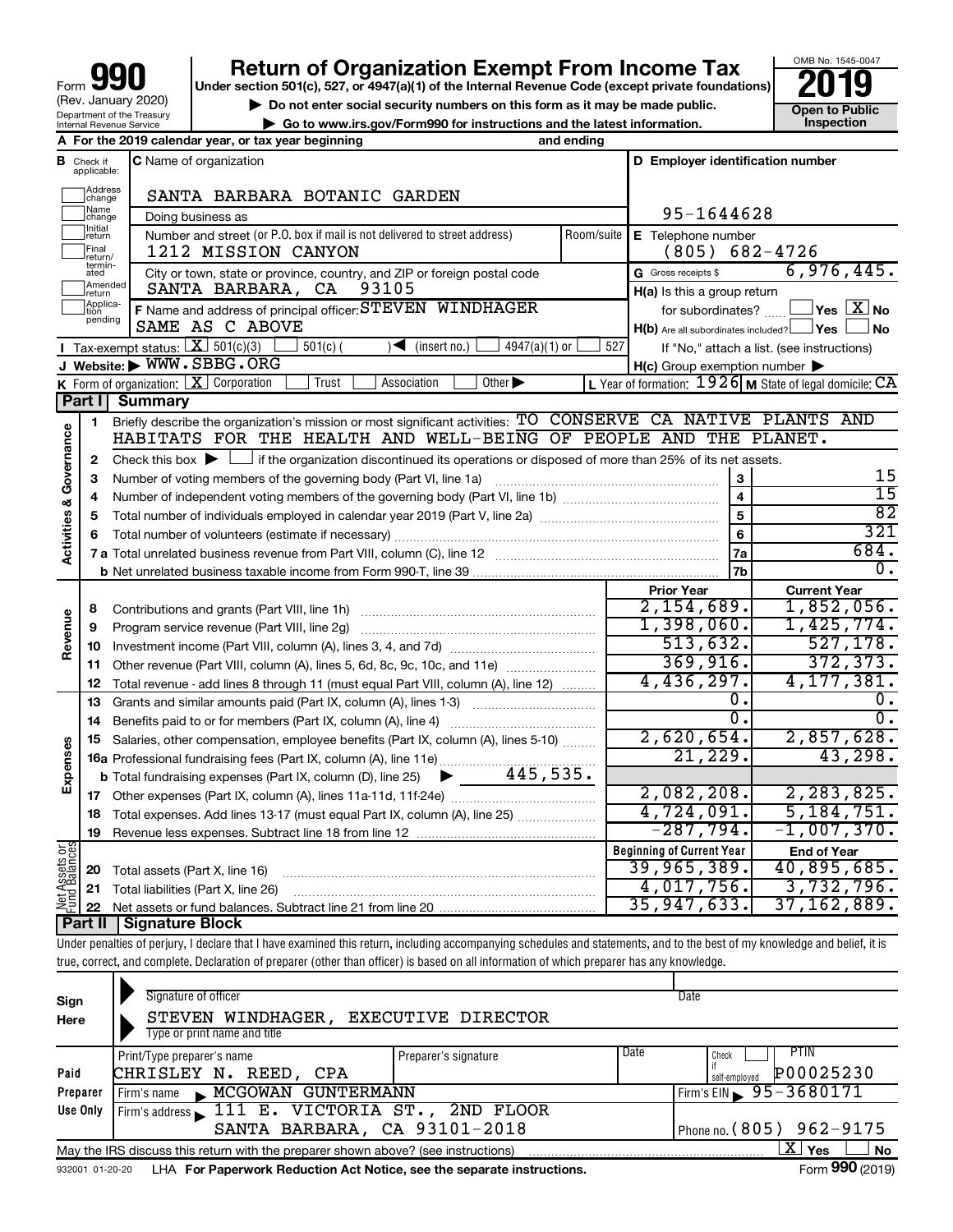|              | SANTA BARBARA BOTANIC GARDEN<br>Form 990 (2019)                                                                                              | 95-1644628                                       | Page 2             |
|--------------|----------------------------------------------------------------------------------------------------------------------------------------------|--------------------------------------------------|--------------------|
|              | Part III Statement of Program Service Accomplishments                                                                                        |                                                  |                    |
|              |                                                                                                                                              |                                                  | $\boxed{\text{X}}$ |
| 1.           | Briefly describe the organization's mission:                                                                                                 |                                                  |                    |
|              | TO CONSERVE CA NATIVE PLANTS AND HABITATS FOR THE HEALTH AND                                                                                 |                                                  |                    |
|              | WELL-BEING OF PEOPLE AND THE PLANET.                                                                                                         |                                                  |                    |
|              |                                                                                                                                              |                                                  |                    |
|              |                                                                                                                                              |                                                  |                    |
| $\mathbf{2}$ | Did the organization undertake any significant program services during the year which were not listed on the                                 |                                                  |                    |
|              | prior Form 990 or 990-EZ?                                                                                                                    | $\overline{\ }$ Yes $\overline{\phantom{a}X}$ No |                    |
|              | If "Yes," describe these new services on Schedule O.                                                                                         |                                                  |                    |
| З            | Did the organization cease conducting, or make significant changes in how it conducts, any program services?                                 | $\exists$ Yes $\boxed{\text{X}}$ No              |                    |
|              | If "Yes," describe these changes on Schedule O.                                                                                              |                                                  |                    |
| 4            | Describe the organization's program service accomplishments for each of its three largest program services, as measured by expenses.         |                                                  |                    |
|              | Section 501(c)(3) and 501(c)(4) organizations are required to report the amount of grants and allocations to others, the total expenses, and |                                                  |                    |
|              | revenue, if any, for each program service reported.                                                                                          |                                                  |                    |
| 4a           | 1,912,982. including grants of \$<br>) (Revenue \$<br>) (Expenses \$<br>(Code:                                                               | 695, 845.                                        |                    |
|              | THE HORTICULTURE PROGRAM DESIGNS, INSTALLS, AND MAINTAINS THE GARDEN'S                                                                       |                                                  |                    |
|              | 78 ACRES OF LIVING PLANT COLLECTIONS AND HISTORIC LANDMARKS. THE GARDEN                                                                      |                                                  |                    |
|              | CONNECTS AND ENGAGES GUEST WITH CALIFORNIA FLORA THROUGH SENSATIONAL                                                                         |                                                  |                    |
|              | DISPLAYS OF SEASONAL WILDFLOWERS, ECOSYSTEM THEMED TRAILS THAT WALK                                                                          |                                                  |                    |
|              | ACROSS CALIFORNIA FROM DESERT TO REDWOODS, AND GARDENS THAT CELEBRATE                                                                        |                                                  |                    |
|              | TAXONOMIC DIVERSITY OF DUDLEYA AND MANZANITA. NEWER INTERPRETATION                                                                           |                                                  |                    |
|              | THEMED GARDENS ALSO MODEL SUSTAINABILITY THEMES WITHIN THE HOME                                                                              |                                                  |                    |
|              | DEMONSTRATION GARDEN AND NATIVE POLLINATOR GARDEN. THE HORTICULTURE                                                                          |                                                  |                    |
|              | TEAM ALSO MANAGES TWO PLANT NURSERIES, ONE RETAIL SALES TO THE PUBLIC                                                                        |                                                  |                    |
|              | AND THE OTHER THAT SUPPORTS THE REGENERATION OF THE LIVING COLLECTION.                                                                       |                                                  |                    |
|              |                                                                                                                                              |                                                  |                    |
|              |                                                                                                                                              |                                                  |                    |
| 4b.          | $1,129,241$ . including grants of \$<br>) (Expenses \$<br>) (Revenue \$<br>(Code:                                                            | 618,910.                                         |                    |
|              | THE CONSERVATION AND RESEARCH PROGRAM TACKLES TODAY'S COMPLEX                                                                                |                                                  |                    |
|              | CONSERVATION CHALLENGES AT ALL LEVELS: FROM GENES, TO INDIVIDUALS,                                                                           |                                                  |                    |
|              | POPULATIONS, COMMUNITIES, AND ECOSYSTEMS. GARDEN SCIENTISTS WORK                                                                             |                                                  |                    |
|              | COLLABORATIVELY TO IDENTIFY AND IMPLEMENT STRATEGIES FOR UNDERSTANDING,                                                                      |                                                  |                    |
|              | PROTECTING, AND RESTORING CALIFORNIA'S DIVERSE BOTANIC ECOSYSTEMS.                                                                           | THE                                              |                    |
|              | CONSERVATION AND RESEARCH TEAM WORKS TO PRODUCE ESSENTIAL REGIONAL                                                                           |                                                  |                    |
|              | PLANT INVENTORIES AND RESEARCH, SAFEGUARD ENDANGERED PLANT SPECIES,                                                                          | AND                                              |                    |
|              | SECURE CONSERVATION COLLECTIONS OF SEEDS, LIVING PLANTS, AND GENETIC                                                                         |                                                  |                    |
|              | TISSUE FOR STUDY AND POTENTIAL RECOVERY IN THE EVENT OF DISASTER. THEY                                                                       |                                                  |                    |
|              | EXAMINE THE BENEFICIAL ROLE NATIVE PLANTS PLAY IN SUPPORTING                                                                                 |                                                  |                    |
|              | POLLINATION AND PEST CONTROL FOR HEALTHIER AND MORE PRODUCTIVE FOOD                                                                          |                                                  |                    |
|              | CROPS AND WILDLANDS, AND WORK TO FIND THE MOST EFFICIENT AND EFFECTIVE                                                                       |                                                  |                    |
| 4с           | 330, 277. including grants of \$<br>) (Expenses \$<br>) (Revenue \$<br>(Code:                                                                | 106, 597.                                        |                    |
|              | THE EDUCATIONAL PROGRAM SUPPORTS THE GARDEN'S CONSERVATION MISSION BY                                                                        |                                                  |                    |
|              | INSPIRING ACTIVE STEWARDSHIP OF NATIVE PLANTS & THE ENVIRONMENTS THAT                                                                        |                                                  |                    |
|              | DEPEND ON THEM. THE GARDEN GROUNDS PROVIDE A UNIQUE OUTDOOR CLASSROOM                                                                        |                                                  |                    |
|              | WHOSE DIVERSE COLLECTIONS OF NATIVE PLANTS SUPPORT A WIDE ARRAY OF                                                                           |                                                  |                    |
|              | EXPERIENCES IN NATURE. OUR EDUCATIONAL PROGRAMS DEVELOP AN                                                                                   |                                                  |                    |
|              | ENVIRONMENTALLY LITERATE & ENGAGED PUBLIC THROUGH ON-SITE CLASSES,                                                                           |                                                  |                    |
|              | LECTURES, TRAVEL, & DOCENT-LED PUBLIC & SCHOOL TOURS. GARDEN SCHOOL                                                                          |                                                  |                    |
|              | TOURS INCREASE THE ECO-LITERACY OF STUDENTS AND CHAPERONES BY ASKING                                                                         |                                                  |                    |
|              | THEM TO OBSERVE, RECORD, AND PREDICT NATURAL PHENOMENA. THESE POPULAR                                                                        |                                                  |                    |
|              | TOURS ARE DESIGNED TO ALIGN WITH THE CALIFORNIA COMMON CORE STATE                                                                            |                                                  |                    |
|              | STANDARDS, CALIFORNIA ENVIRONMENTAL EDUCATION INITIATIVE & NEXT                                                                              |                                                  |                    |
|              | GENERATION SCIENCE STANDARDS. SIMILARLY, THE GARDEN'S LIFELONG LEARNING                                                                      |                                                  |                    |
| 4d -         | Other program services (Describe on Schedule O.)                                                                                             |                                                  |                    |
|              | 132, 115. including grants of \$<br>(Expenses \$<br>(Revenue \$                                                                              | 216, 405.                                        |                    |
|              | 3,504,615.<br>4e Total program service expenses                                                                                              |                                                  |                    |
|              |                                                                                                                                              | Form 990 (2019)                                  |                    |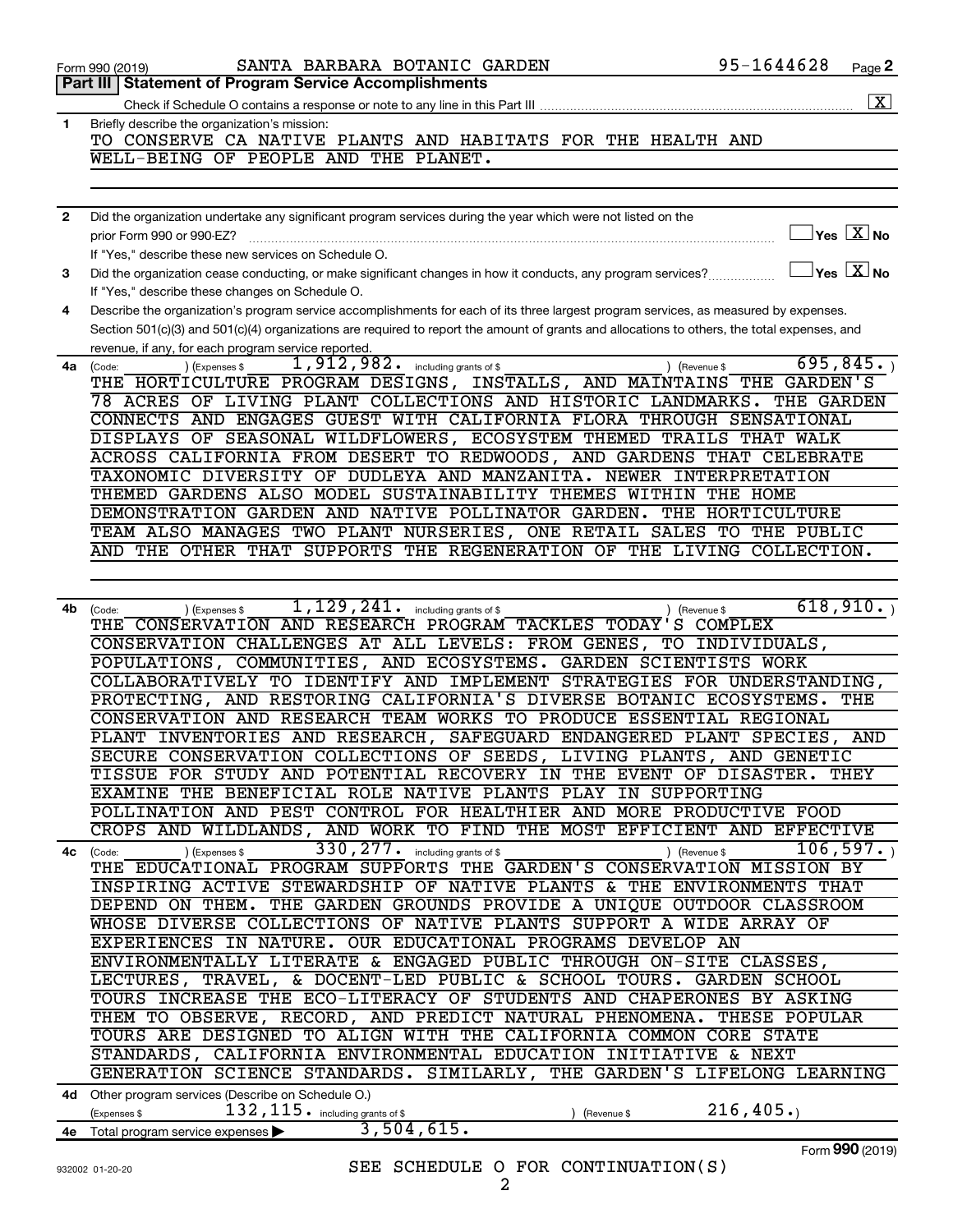| Form 990 (2019) |  |  |
|-----------------|--|--|

**Part IV Checklist of Required Schedules**

Form 990 (2019) Page SANTA BARBARA BOTANIC GARDEN 95-1644628

|    |                                                                                                                                                                                                                                                           |                 | Yes | No                      |
|----|-----------------------------------------------------------------------------------------------------------------------------------------------------------------------------------------------------------------------------------------------------------|-----------------|-----|-------------------------|
| 1. | Is the organization described in section 501(c)(3) or 4947(a)(1) (other than a private foundation)?<br>If "Yes," complete Schedule A                                                                                                                      | 1               | х   |                         |
| 2  |                                                                                                                                                                                                                                                           | $\overline{2}$  | x   |                         |
| 3  | Did the organization engage in direct or indirect political campaign activities on behalf of or in opposition to candidates for                                                                                                                           |                 |     |                         |
|    | public office? If "Yes," complete Schedule C, Part I                                                                                                                                                                                                      | 3               |     | x.                      |
| 4  | Section 501(c)(3) organizations. Did the organization engage in lobbying activities, or have a section 501(h) election in effect                                                                                                                          | 4               |     | х                       |
| 5  | Is the organization a section 501(c)(4), 501(c)(5), or 501(c)(6) organization that receives membership dues, assessments, or                                                                                                                              |                 |     |                         |
|    |                                                                                                                                                                                                                                                           | 5               |     | х                       |
| 6  | Did the organization maintain any donor advised funds or any similar funds or accounts for which donors have the right to<br>provide advice on the distribution or investment of amounts in such funds or accounts? If "Yes," complete Schedule D, Part I | 6               |     | х                       |
| 7  | Did the organization receive or hold a conservation easement, including easements to preserve open space,                                                                                                                                                 | $\overline{7}$  |     | х                       |
| 8  | Did the organization maintain collections of works of art, historical treasures, or other similar assets? If "Yes," complete                                                                                                                              | 8               | x   |                         |
| 9  | Did the organization report an amount in Part X, line 21, for escrow or custodial account liability, serve as a custodian for                                                                                                                             |                 |     |                         |
|    | amounts not listed in Part X; or provide credit counseling, debt management, credit repair, or debt negotiation services?                                                                                                                                 | 9               |     | x                       |
| 10 | Did the organization, directly or through a related organization, hold assets in donor-restricted endowments                                                                                                                                              | 10              | х   |                         |
| 11 | If the organization's answer to any of the following questions is "Yes," then complete Schedule D, Parts VI, VII, VIII, IX, or X<br>as applicable.                                                                                                        |                 |     |                         |
|    | a Did the organization report an amount for land, buildings, and equipment in Part X, line 10? If "Yes," complete Schedule D,<br>Part VI                                                                                                                  | 11a             | X   |                         |
|    | <b>b</b> Did the organization report an amount for investments - other securities in Part X, line 12, that is 5% or more of its total                                                                                                                     | 11b             |     | x                       |
|    | c Did the organization report an amount for investments - program related in Part X, line 13, that is 5% or more of its total                                                                                                                             |                 |     |                         |
|    |                                                                                                                                                                                                                                                           | 11c             |     | x                       |
|    | d Did the organization report an amount for other assets in Part X, line 15, that is 5% or more of its total assets reported in                                                                                                                           |                 |     |                         |
|    |                                                                                                                                                                                                                                                           | 11d             |     | х                       |
|    |                                                                                                                                                                                                                                                           | <b>11e</b>      |     | $\overline{\mathtt{x}}$ |
| f  | Did the organization's separate or consolidated financial statements for the tax year include a footnote that addresses                                                                                                                                   |                 |     |                         |
|    | the organization's liability for uncertain tax positions under FIN 48 (ASC 740)? If "Yes," complete Schedule D, Part X                                                                                                                                    | 11f             | х   |                         |
|    | 12a Did the organization obtain separate, independent audited financial statements for the tax year? If "Yes," complete                                                                                                                                   | 12a             | x   |                         |
|    | <b>b</b> Was the organization included in consolidated, independent audited financial statements for the tax year?                                                                                                                                        |                 |     |                         |
|    | If "Yes." and if the organization answered "No" to line 12a, then completing Schedule D. Parts XI and XII is optional                                                                                                                                     | 12 <sub>b</sub> |     | х                       |
| 13 |                                                                                                                                                                                                                                                           | 13              |     | $\overline{\text{x}}$   |
|    |                                                                                                                                                                                                                                                           | 14a             |     | X                       |
|    | <b>b</b> Did the organization have aggregate revenues or expenses of more than \$10,000 from grantmaking, fundraising, business,                                                                                                                          |                 |     |                         |
|    | investment, and program service activities outside the United States, or aggregate foreign investments valued at \$100,000                                                                                                                                | 14b             |     | x                       |
| 15 | Did the organization report on Part IX, column (A), line 3, more than \$5,000 of grants or other assistance to or for any                                                                                                                                 | 15              |     | x                       |
| 16 | Did the organization report on Part IX, column (A), line 3, more than \$5,000 of aggregate grants or other assistance to                                                                                                                                  | 16              |     | x                       |
| 17 | Did the organization report a total of more than \$15,000 of expenses for professional fundraising services on Part IX,                                                                                                                                   |                 |     |                         |
|    |                                                                                                                                                                                                                                                           | 17              | х   |                         |
| 18 | Did the organization report more than \$15,000 total of fundraising event gross income and contributions on Part VIII, lines                                                                                                                              |                 | х   |                         |
|    |                                                                                                                                                                                                                                                           | 18              |     |                         |
| 19 | Did the organization report more than \$15,000 of gross income from gaming activities on Part VIII, line 9a? If "Yes,"                                                                                                                                    |                 |     | х                       |
|    |                                                                                                                                                                                                                                                           | 19<br>20a       |     | x                       |
|    |                                                                                                                                                                                                                                                           | 20 <sub>b</sub> |     |                         |
| 21 | Did the organization report more than \$5,000 of grants or other assistance to any domestic organization or                                                                                                                                               |                 |     |                         |
|    |                                                                                                                                                                                                                                                           | 21              |     | х                       |

932003 01-20-20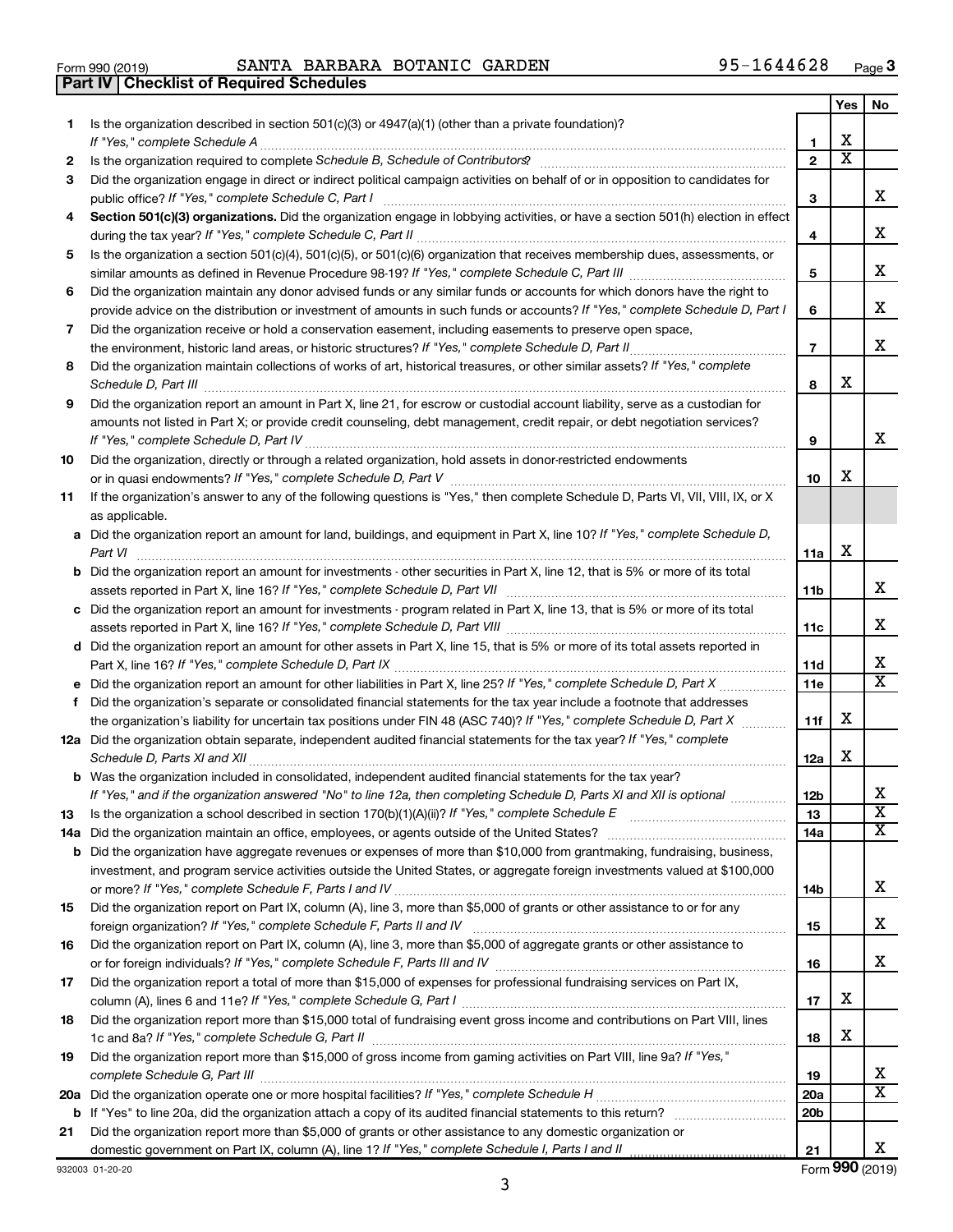|  | Form 990 (2019) |
|--|-----------------|
|  |                 |

Form 990 (2019) Page SANTA BARBARA BOTANIC GARDEN 95-1644628

*(continued)* **Part IV Checklist of Required Schedules**

|        |                                                                                                                                                                                                               |                 | Yes | No                      |
|--------|---------------------------------------------------------------------------------------------------------------------------------------------------------------------------------------------------------------|-----------------|-----|-------------------------|
| 22     | Did the organization report more than \$5,000 of grants or other assistance to or for domestic individuals on                                                                                                 |                 |     |                         |
|        |                                                                                                                                                                                                               | 22              |     | x                       |
| 23     | Did the organization answer "Yes" to Part VII, Section A, line 3, 4, or 5 about compensation of the organization's current                                                                                    |                 |     |                         |
|        | and former officers, directors, trustees, key employees, and highest compensated employees? If "Yes," complete                                                                                                |                 |     |                         |
|        | Schedule J                                                                                                                                                                                                    | 23              | х   |                         |
|        | 24a Did the organization have a tax-exempt bond issue with an outstanding principal amount of more than \$100,000 as of the                                                                                   |                 |     |                         |
|        | last day of the year, that was issued after December 31, 2002? If "Yes," answer lines 24b through 24d and complete                                                                                            |                 |     |                         |
|        | Schedule K. If "No," go to line 25a                                                                                                                                                                           | 24a             |     | х                       |
|        | <b>b</b> Did the organization invest any proceeds of tax-exempt bonds beyond a temporary period exception?                                                                                                    | 24 <sub>b</sub> |     |                         |
|        | c Did the organization maintain an escrow account other than a refunding escrow at any time during the year to defease                                                                                        |                 |     |                         |
|        |                                                                                                                                                                                                               | 24c             |     |                         |
|        |                                                                                                                                                                                                               | 24 <sub>d</sub> |     |                         |
|        | 25a Section 501(c)(3), 501(c)(4), and 501(c)(29) organizations. Did the organization engage in an excess benefit                                                                                              |                 |     | x                       |
|        |                                                                                                                                                                                                               | 25a             |     |                         |
|        | b Is the organization aware that it engaged in an excess benefit transaction with a disqualified person in a prior year, and                                                                                  |                 |     |                         |
|        | that the transaction has not been reported on any of the organization's prior Forms 990 or 990-EZ? If "Yes," complete                                                                                         |                 |     | х                       |
|        | Schedule L, Part I<br>Did the organization report any amount on Part X, line 5 or 22, for receivables from or payables to any current                                                                         | 25b             |     |                         |
| 26     |                                                                                                                                                                                                               |                 |     |                         |
|        | or former officer, director, trustee, key employee, creator or founder, substantial contributor, or 35%<br>controlled entity or family member of any of these persons? If "Yes," complete Schedule L, Part II | 26              |     | x                       |
| 27     | Did the organization provide a grant or other assistance to any current or former officer, director, trustee, key employee,                                                                                   |                 |     |                         |
|        | creator or founder, substantial contributor or employee thereof, a grant selection committee member, or to a 35% controlled                                                                                   |                 |     |                         |
|        | entity (including an employee thereof) or family member of any of these persons? If "Yes," complete Schedule L, Part III                                                                                      | 27              |     | х                       |
| 28     | Was the organization a party to a business transaction with one of the following parties (see Schedule L, Part IV                                                                                             |                 |     |                         |
|        | instructions, for applicable filing thresholds, conditions, and exceptions):                                                                                                                                  |                 |     |                         |
|        | a A current or former officer, director, trustee, key employee, creator or founder, or substantial contributor? If                                                                                            |                 |     |                         |
|        |                                                                                                                                                                                                               | 28a             |     | х                       |
|        |                                                                                                                                                                                                               | 28 <sub>b</sub> |     | $\overline{\texttt{x}}$ |
|        | c A 35% controlled entity of one or more individuals and/or organizations described in lines 28a or 28b?If                                                                                                    |                 |     |                         |
|        |                                                                                                                                                                                                               | 28c             |     | х                       |
| 29     |                                                                                                                                                                                                               | 29              | X   |                         |
| 30     | Did the organization receive contributions of art, historical treasures, or other similar assets, or qualified conservation                                                                                   |                 |     |                         |
|        |                                                                                                                                                                                                               | 30              |     | х                       |
| 31     | Did the organization liquidate, terminate, or dissolve and cease operations? If "Yes," complete Schedule N, Part I                                                                                            | 31              |     | $\overline{\texttt{x}}$ |
| 32     | Did the organization sell, exchange, dispose of, or transfer more than 25% of its net assets? If "Yes," complete                                                                                              |                 |     |                         |
|        | Schedule N, Part II                                                                                                                                                                                           | 32              |     | х                       |
| 33     | Did the organization own 100% of an entity disregarded as separate from the organization under Regulations                                                                                                    |                 |     |                         |
|        |                                                                                                                                                                                                               | 33              |     | х                       |
| 34     | Was the organization related to any tax-exempt or taxable entity? If "Yes," complete Schedule R, Part II, III, or IV, and                                                                                     |                 |     |                         |
|        | Part V, line 1                                                                                                                                                                                                | 34              |     | х                       |
|        |                                                                                                                                                                                                               | 35a             |     | $\overline{\mathbf{X}}$ |
|        | <b>b</b> If "Yes" to line 35a, did the organization receive any payment from or engage in any transaction with a controlled entity                                                                            |                 |     |                         |
|        |                                                                                                                                                                                                               | 35b             |     |                         |
| 36     | Section 501(c)(3) organizations. Did the organization make any transfers to an exempt non-charitable related organization?                                                                                    |                 |     |                         |
|        |                                                                                                                                                                                                               | 36              |     | x                       |
| 37     | Did the organization conduct more than 5% of its activities through an entity that is not a related organization                                                                                              |                 |     |                         |
|        |                                                                                                                                                                                                               | 37              |     | x                       |
| 38     | Did the organization complete Schedule O and provide explanations in Schedule O for Part VI, lines 11b and 19?                                                                                                |                 | х   |                         |
| Part V | Statements Regarding Other IRS Filings and Tax Compliance                                                                                                                                                     | 38              |     |                         |
|        |                                                                                                                                                                                                               |                 |     |                         |
|        |                                                                                                                                                                                                               |                 |     |                         |
|        | 58<br>1a                                                                                                                                                                                                      |                 | Yes | No                      |
|        | ⋒<br>b Enter the number of Forms W-2G included in line 1a. Enter -0- if not applicable<br>1b                                                                                                                  |                 |     |                         |
|        | c Did the organization comply with backup withholding rules for reportable payments to vendors and reportable gaming                                                                                          |                 |     |                         |
|        |                                                                                                                                                                                                               | 1c              | х   |                         |
|        |                                                                                                                                                                                                               |                 |     |                         |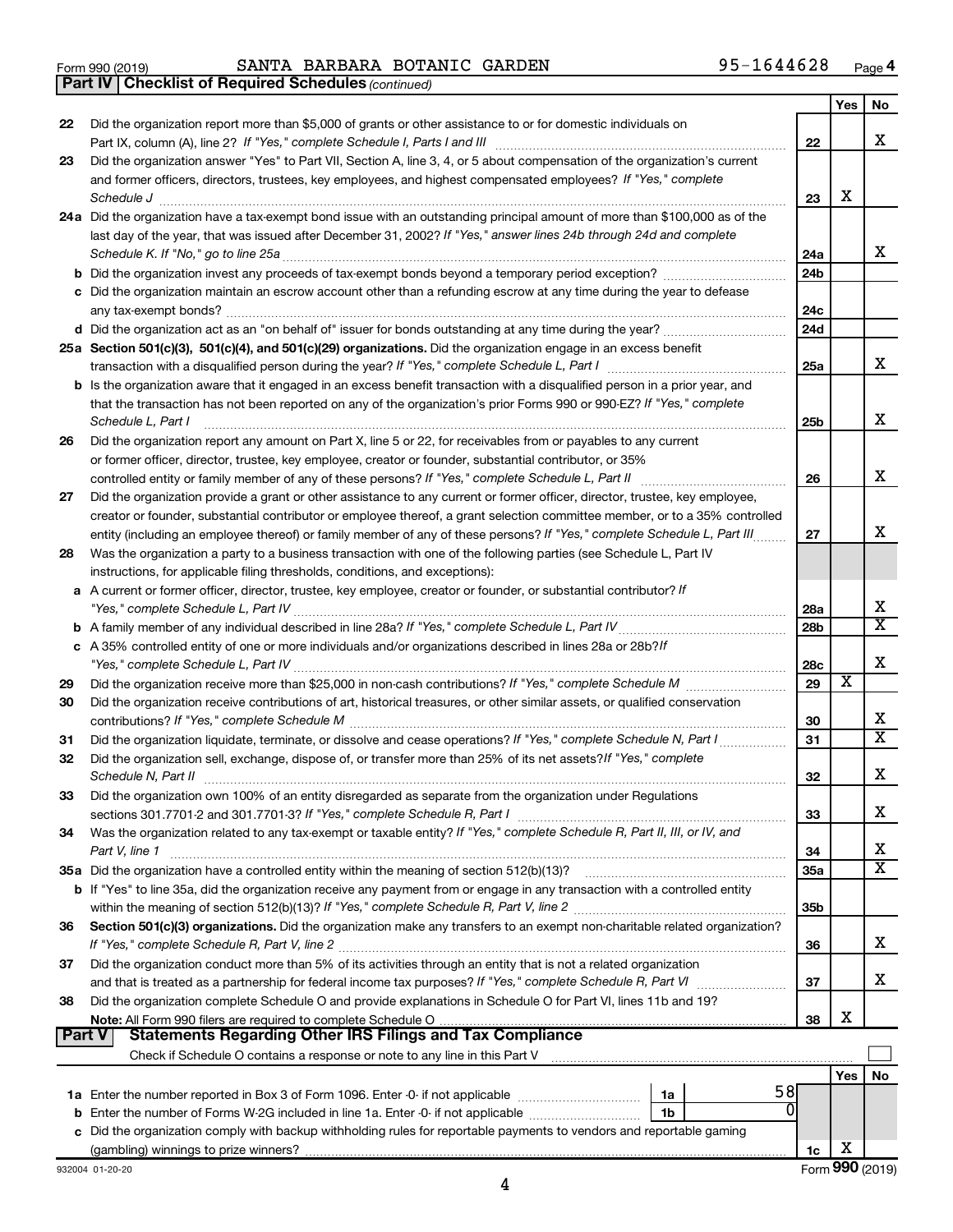|  | Form 990 (2019) |
|--|-----------------|
|  |                 |

# Form 990 (2019) Page SANTA BARBARA BOTANIC GARDEN 95-1644628

**Part V** Statements Regarding Other IRS Filings and Tax Compliance (continued)

|    |                                                                                                                                                 |                        |    |          | Yes | No                      |  |
|----|-------------------------------------------------------------------------------------------------------------------------------------------------|------------------------|----|----------|-----|-------------------------|--|
|    | 2a Enter the number of employees reported on Form W-3, Transmittal of Wage and Tax Statements,                                                  |                        |    |          |     |                         |  |
|    | filed for the calendar year ending with or within the year covered by this return <i>manumumumum</i>                                            | 2a                     | 82 |          | х   |                         |  |
|    |                                                                                                                                                 |                        |    |          |     |                         |  |
|    |                                                                                                                                                 |                        |    |          |     |                         |  |
|    | 3a Did the organization have unrelated business gross income of \$1,000 or more during the year?                                                |                        |    |          |     |                         |  |
|    | <b>b</b> If "Yes," has it filed a Form 990-T for this year? If "No" to line 3b, provide an explanation on Schedule O                            |                        |    |          |     |                         |  |
|    | 4a At any time during the calendar year, did the organization have an interest in, or a signature or other authority over, a                    |                        |    |          |     |                         |  |
|    | financial account in a foreign country (such as a bank account, securities account, or other financial account)?                                |                        |    | 4a       |     | x                       |  |
|    | <b>b</b> If "Yes," enter the name of the foreign country $\triangleright$                                                                       |                        |    |          |     |                         |  |
|    | See instructions for filing requirements for FinCEN Form 114, Report of Foreign Bank and Financial Accounts (FBAR).                             |                        |    | 5а       |     | х                       |  |
|    |                                                                                                                                                 |                        |    |          |     |                         |  |
| b  |                                                                                                                                                 |                        |    | 5b       |     | $\overline{\texttt{x}}$ |  |
| с  |                                                                                                                                                 |                        |    | 5с       |     |                         |  |
|    | 6a Does the organization have annual gross receipts that are normally greater than \$100,000, and did the organization solicit                  |                        |    |          |     | х                       |  |
|    |                                                                                                                                                 |                        |    | 6a       |     |                         |  |
|    | <b>b</b> If "Yes," did the organization include with every solicitation an express statement that such contributions or gifts                   |                        |    |          |     |                         |  |
|    | were not tax deductible?                                                                                                                        |                        |    | 6b       |     |                         |  |
| 7  | Organizations that may receive deductible contributions under section 170(c).                                                                   |                        |    |          | х   |                         |  |
| а  | Did the organization receive a payment in excess of \$75 made partly as a contribution and partly for goods and services provided to the payor? |                        |    | 7a<br>7b | X   |                         |  |
| b  | c Did the organization sell, exchange, or otherwise dispose of tangible personal property for which it was required                             |                        |    |          |     |                         |  |
|    | to file Form 8282?                                                                                                                              |                        |    | 7c       |     | х                       |  |
| d  |                                                                                                                                                 | 7d                     |    |          |     |                         |  |
| е  | Did the organization receive any funds, directly or indirectly, to pay premiums on a personal benefit contract?                                 |                        |    | 7е       |     | х                       |  |
|    | Did the organization, during the year, pay premiums, directly or indirectly, on a personal benefit contract?<br>Ť.                              |                        |    |          |     |                         |  |
| g  | If the organization received a contribution of qualified intellectual property, did the organization file Form 8899 as required?                |                        |    | 7f<br>7g |     | X                       |  |
| h. | If the organization received a contribution of cars, boats, airplanes, or other vehicles, did the organization file a Form 1098-C?              |                        |    | 7h       |     |                         |  |
| 8  | Sponsoring organizations maintaining donor advised funds. Did a donor advised fund maintained by the                                            |                        |    |          |     |                         |  |
|    | sponsoring organization have excess business holdings at any time during the year?                                                              |                        |    | 8        |     |                         |  |
| 9  | Sponsoring organizations maintaining donor advised funds.                                                                                       |                        |    |          |     |                         |  |
| а  | Did the sponsoring organization make any taxable distributions under section 4966?                                                              |                        |    | 9а       |     |                         |  |
| b  |                                                                                                                                                 |                        |    |          |     |                         |  |
| 10 | Section 501(c)(7) organizations. Enter:                                                                                                         |                        |    |          |     |                         |  |
| а  |                                                                                                                                                 | 10a                    |    |          |     |                         |  |
|    | <b>b</b> Gross receipts, included on Form 990, Part VIII, line 12, for public use of club facilities <i>manument</i>                            | 10 <sub>b</sub>        |    |          |     |                         |  |
| 11 | Section 501(c)(12) organizations. Enter:                                                                                                        |                        |    |          |     |                         |  |
|    | <b>a</b> Gross income from members or shareholders                                                                                              | 11a                    |    |          |     |                         |  |
|    | <b>b</b> Gross income from other sources (Do not net amounts due or paid to other sources against                                               |                        |    |          |     |                         |  |
|    |                                                                                                                                                 | 11b                    |    |          |     |                         |  |
|    | 12a Section 4947(a)(1) non-exempt charitable trusts. Is the organization filing Form 990 in lieu of Form 1041?                                  |                        |    | 12a      |     |                         |  |
|    | <b>b</b> If "Yes," enter the amount of tax-exempt interest received or accrued during the year                                                  | 12b                    |    |          |     |                         |  |
| 13 | Section 501(c)(29) qualified nonprofit health insurance issuers.                                                                                |                        |    |          |     |                         |  |
|    |                                                                                                                                                 |                        |    | 13a      |     |                         |  |
|    | Note: See the instructions for additional information the organization must report on Schedule O.                                               |                        |    |          |     |                         |  |
|    | <b>b</b> Enter the amount of reserves the organization is required to maintain by the states in which the                                       |                        |    |          |     |                         |  |
|    |                                                                                                                                                 | 13 <sub>b</sub><br>13с |    |          |     |                         |  |
|    | 14a Did the organization receive any payments for indoor tanning services during the tax year?                                                  |                        |    | 14a      |     | X                       |  |
|    | b If "Yes," has it filed a Form 720 to report these payments? If "No," provide an explanation on Schedule O                                     |                        |    | 14b      |     |                         |  |
| 15 | Is the organization subject to the section 4960 tax on payment(s) of more than \$1,000,000 in remuneration or                                   |                        |    |          |     |                         |  |
|    |                                                                                                                                                 |                        |    | 15       |     | х                       |  |
|    | If "Yes," see instructions and file Form 4720, Schedule N.                                                                                      |                        |    |          |     |                         |  |
| 16 | Is the organization an educational institution subject to the section 4968 excise tax on net investment income?                                 |                        |    | 16       |     | x                       |  |
|    | If "Yes," complete Form 4720, Schedule O.                                                                                                       |                        |    |          |     |                         |  |

Form (2019) **990**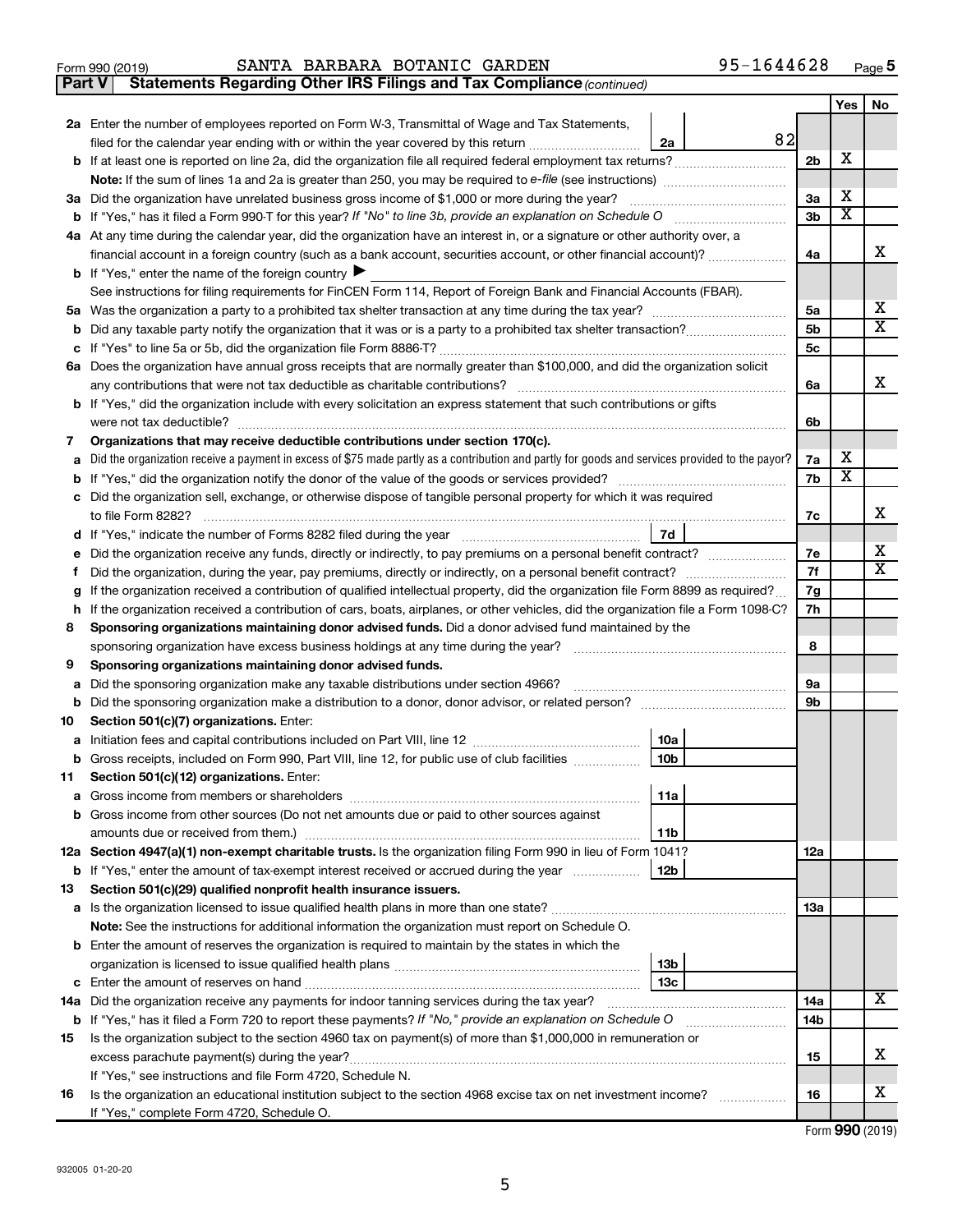|  | 20 State the name, address, and telephone number of the person who possesses the organized |  |  |  |
|--|--------------------------------------------------------------------------------------------|--|--|--|
|  | DIANA PEREIRA - (805) 682-4726                                                             |  |  |  |
|  | 1212 MISSION CANYON, SANTA BARBARA, CA 93105                                               |  |  |  |

**19**

**17 18**

**2**

**3**

**4 5 6**

| 932006 01-20-20 |
|-----------------|

statements available to the public during the tax year.

# **11 a** Has the organization provided a complete copy of this Form 990 to all members of its governing body before filing the form? **a** The organization's CEO, Executive Director, or top management official www.community.community.community.com **b** Other officers or key employees of the organization ~~~~~~~~~~~~~~~~~~~~~~~~~~~~~~~~~~~~ **16a** Did the organization invest in, contribute assets to, or participate in a joint venture or similar arrangement with a **b** If "Yes," did the organization follow a written policy or procedure requiring the organization to evaluate its participation *If "No," go to line 13 in Schedule O how this was done (explain on Schedule O)* Describe in Schedule O the process, if any, used by the organization to review this Form 990. Did the organization regularly and consistently monitor and enforce compliance with the policy? Did the organization have a written whistleblower policy? Did the organization have a written document retention and destruction policy? persons, comparability data, and contemporaneous substantiation of the deliberation and decision? If "Yes" to line 15a or 15b, describe the process in Schedule O (see instructions). taxable entity during the year? ~~~~~~~~~~~~~~~~~~~~~~~~~~~~~~~~~~~~~~~~~~~~~~ in joint venture arrangements under applicable federal tax law, and take steps to safeguard the organization's exempt status with respect to such arrangements? List the states with which a copy of this Form 990 is required to be filed  $\blacktriangleright$   $\rm CA$ Section 6104 requires an organization to make its Forms 1023 (1024 or 1024-A, if applicable), 990, and 990-T (Section 501(c)(3)s only) available for public inspection. Indicate how you made these available. Check all that apply.  $\boxed{\textbf{X}}$  Own website  $\boxed{\textbf{X}}$  Another's website  $\boxed{\textbf{X}}$  Upon request  $\boxed{\textbf{X}}$  Other **Section C. Disclosure**

|    | <b>b</b> Describe in Schedule O the process, if any, used by the organization to review this Form 990.                                       |     |  |
|----|----------------------------------------------------------------------------------------------------------------------------------------------|-----|--|
|    |                                                                                                                                              | 12a |  |
|    | <b>b</b> Were officers, directors, or trustees, and key employees required to disclose annually interests that could give rise to conflicts? | 12b |  |
|    | c Did the organization regularly and consistently monitor and enforce compliance with the policy? If "Yes," describe                         |     |  |
|    | in Schedule O how this was done                                                                                                              | 12с |  |
| 13 | Did the organization have a written whistleblower policy?                                                                                    | 13  |  |
| 14 | Did the organization have a written document retention and destruction policy?                                                               |     |  |
| 15 | Did the process for determining compensation of the following persons include a review and approval by independent                           |     |  |
|    |                                                                                                                                              |     |  |

|   | 7a Did the organization have members, stockholders, or other persons who had the power to elect or appoint one or                 |    |   |
|---|-----------------------------------------------------------------------------------------------------------------------------------|----|---|
|   | more members of the governing body?                                                                                               | 7a |   |
|   | <b>b</b> Are any governance decisions of the organization reserved to (or subject to approval by) members, stockholders, or       |    |   |
|   | persons other than the governing body?                                                                                            | 7b |   |
| 8 | Did the organization contemporaneously document the meetings held or written actions undertaken during the year by the following: |    |   |
|   | <b>a</b> The governing body?                                                                                                      | 8a | х |
|   | <b>b</b> Each committee with authority to act on behalf of the governing body?                                                    | 8b |   |
| 9 | Is there any officer, director, trustee, or key employee listed in Part VII, Section A, who cannot be reached at the              |    |   |
|   |                                                                                                                                   | q  |   |
|   | Section B. Policies (This Section B requests information about policies not required by the Internal Revenue Code.)               |    |   |

**10 a** Did the organization have local chapters, branches, or affiliates? ~~~~~~~~~~~~~~~~~~~~~~~~~~~~~~

and branches to ensure their operations are consistent with the organization's exempt purposes? ~~~~~~~~~~~~~

**b** If "Yes," did the organization have written policies and procedures governing the activities of such chapters, affiliates,

| Form 990 (2019) | SANTA | <b>BARBARA</b> | BOTANIC | GARDEN | .644628<br>$95 - 1$ | Page |
|-----------------|-------|----------------|---------|--------|---------------------|------|

Did any officer, director, trustee, or key employee have a family relationship or a business relationship with any other

officer, director, trustee, or key employee? ~~~~~~~~~~~~~~~~~~~~~~~~~~~~~~~~~~~~~~~~ Did the organization delegate control over management duties customarily performed by or under the direct supervision of officers, directors, trustees, or key employees to a management company or other person? ~~~~~~~~~~~~~~~ Did the organization make any significant changes to its governing documents since the prior Form 990 was filed? ............... Did the organization become aware during the year of a significant diversion of the organization's assets? \_\_\_\_\_\_\_\_\_\_\_\_\_\_\_\_\_\_\_\_\_\_\_\_\_\_\_\_ Did the organization have members or stockholders? ~~~~~~~~~~~~~~~~~~~~~~~~~~~~~~~~~~~

**1a** Enter the number of voting members of the governing body at the end of the tax year *www.fronoming* 

Check if Schedule O contains a response or note to any line in this Part VI

**Section A. Governing Body and Management**

If there are material differences in voting rights among members of the governing body, or if the governing body delegated broad authority to an executive committee or similar committee, explain on Schedule O.

**b** Enter the number of voting members included on line 1a, above, who are independent *controllering* 

**6** 95-1644628

15

15

**2**

**1a**

**1b**

**Part VI** Governance, Management, and Disclosure For each "Yes" response to lines 2 through 7b below, and for a "No" response *to line 8a, 8b, or 10b below, describe the circumstances, processes, or changes on Schedule O. See instructions.*

 $\boxed{\text{X}}$ 

X

X  $\overline{\text{x}}$  $\overline{\text{x}}$ X

X

X

X

X

X

**Yes No**

**Yes No**

X

**10a**

**10b 11a**

**15a 15b** X X

X

**16a**

**16b**

| Form 990 (2019) |  |
|-----------------|--|
|-----------------|--|

Describe on Schedule O whether (and if so, how) the organization made its governing documents, conflict of interest policy, and financial

State the name, address, and telephone number of the person who possesses the organization's books and records  $\blacktriangleright$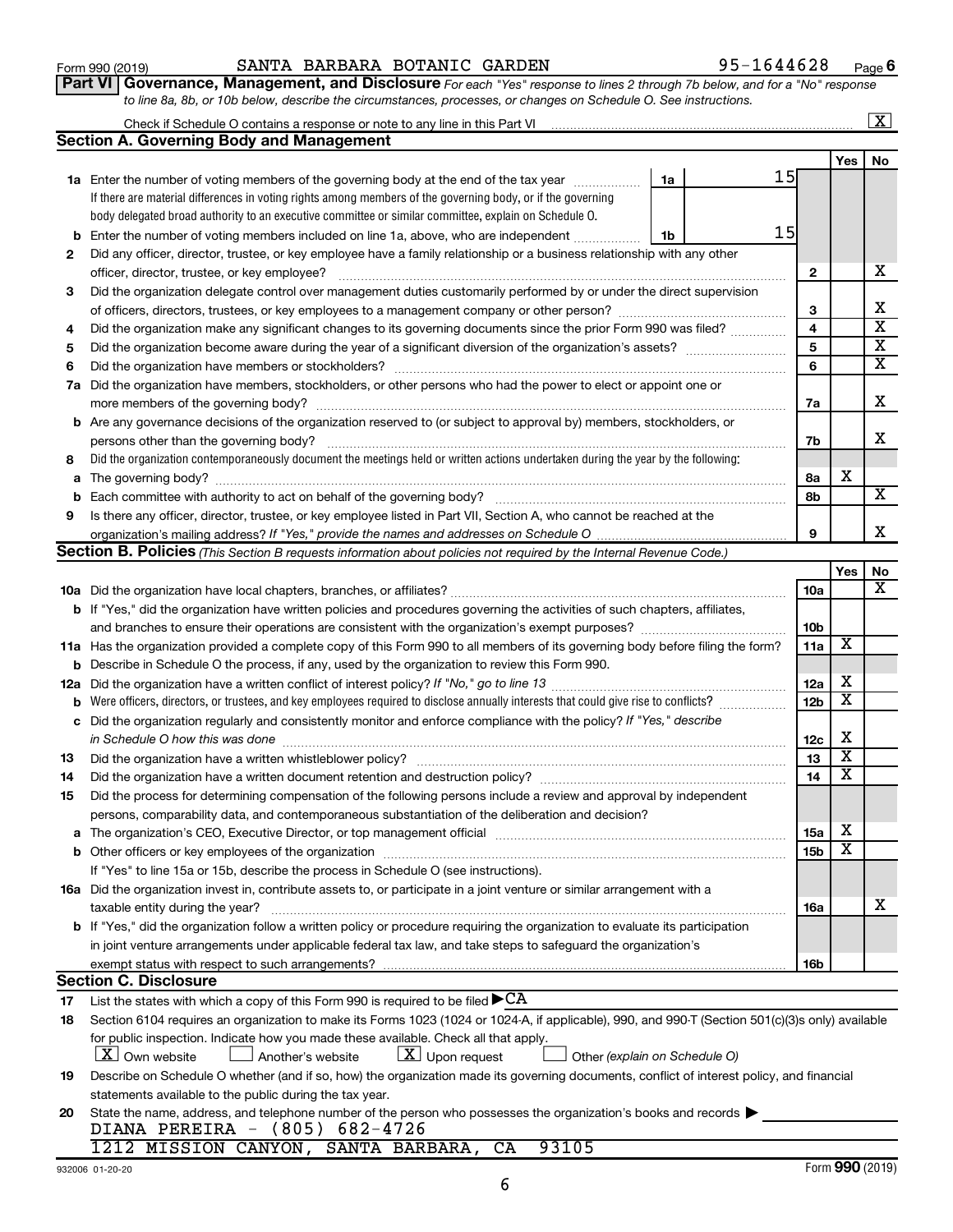$\Box$ 

| Part VII Compensation of Officers, Directors, Trustees, Key Employees, Highest Compensated |  |  |  |  |
|--------------------------------------------------------------------------------------------|--|--|--|--|
| <b>Employees, and Independent Contractors</b>                                              |  |  |  |  |

Check if Schedule O contains a response or note to any line in this Part VII

**Section A. Officers, Directors, Trustees, Key Employees, and Highest Compensated Employees**

**1a**  Complete this table for all persons required to be listed. Report compensation for the calendar year ending with or within the organization's tax year.  $\bullet$  List all of the organization's current officers, directors, trustees (whether individuals or organizations), regardless of amount of compensation.

Enter -0- in columns (D), (E), and (F) if no compensation was paid.

**•** List all of the organization's current key employees, if any. See instructions for definition of "key employee."

• List the organization's five *current* highest compensated employees (other than an officer, director, trustee, or key employee) who received reportable compensation (Box 5 of Form W-2 and/or Box 7 of Form 1099-MISC) of more than \$100,000 from the organization and any related organizations.

 $\bullet$  List all of the organization's former officers, key employees, and highest compensated employees who received more than \$100,000 of reportable compensation from the organization and any related organizations.

**•** List all of the organization's former directors or trustees that received, in the capacity as a former director or trustee of the organization, more than \$10,000 of reportable compensation from the organization and any related organizations.

See instructions for the order in which to list the persons above.

Check this box if neither the organization nor any related organization compensated any current officer, director, or trustee.  $\Box$ 

| (A)                     | (B)               |                                |                                                                  | (C)         |              |                                 |        | (D)                  | (E)                          | (F)                |
|-------------------------|-------------------|--------------------------------|------------------------------------------------------------------|-------------|--------------|---------------------------------|--------|----------------------|------------------------------|--------------------|
| Name and title          | Average           |                                | (do not check more than one                                      | Position    |              |                                 |        | Reportable           | Reportable                   | Estimated          |
|                         | hours per<br>week |                                | box, unless person is both an<br>officer and a director/trustee) |             |              |                                 |        | compensation<br>from | compensation<br>from related | amount of<br>other |
|                         | (list any         |                                |                                                                  |             |              |                                 |        | the                  | organizations                | compensation       |
|                         | hours for         |                                |                                                                  |             |              |                                 |        | organization         | (W-2/1099-MISC)              | from the           |
|                         | related           |                                | trustee                                                          |             |              |                                 |        | (W-2/1099-MISC)      |                              | organization       |
|                         | organizations     |                                |                                                                  |             |              |                                 |        |                      |                              | and related        |
|                         | below             | Individual trustee or director | Institutional t                                                  | Officer     | Key employee | Highest compensated<br>employee | Former |                      |                              | organizations      |
| THOMAS CRAVEIRO<br>(1)  | line)<br>3.75     |                                |                                                                  |             |              |                                 |        |                      |                              |                    |
| CHAIRMAN                |                   | $\rm X$                        |                                                                  | $\mathbf X$ |              |                                 |        | $\mathbf 0$ .        | $\mathbf 0$ .                | $\mathbf 0$ .      |
| (2)<br>SAMANTHA DAVIS   | 1.50              |                                |                                                                  |             |              |                                 |        |                      |                              |                    |
| <b>TRUSTEE</b>          |                   | $\mathbf X$                    |                                                                  |             |              |                                 |        | 0.                   | $\mathbf 0$ .                | $\mathbf 0$ .      |
|                         | 1.50              |                                |                                                                  |             |              |                                 |        |                      |                              |                    |
| (3)<br><b>MARK FUNK</b> |                   | $\mathbf X$                    |                                                                  |             |              |                                 |        | 0.                   | $\mathbf 0$ .                | $\mathbf 0$ .      |
| <b>TRUSTEE</b>          | 1.50              |                                |                                                                  |             |              |                                 |        |                      |                              |                    |
| (4)<br>JOHN GABBERT     |                   | $\overline{\mathbf{X}}$        |                                                                  |             |              |                                 |        | $\mathbf 0$ .        | $\mathbf 0$ .                | $\mathbf 0$ .      |
| TRUSTEE                 | 1.50              |                                |                                                                  |             |              |                                 |        |                      |                              |                    |
| (5)<br>GIL GARCIA       |                   |                                |                                                                  |             |              |                                 |        | $\mathbf 0$ .        | $\mathbf 0$ .                |                    |
| <b>TRUSTEE</b>          |                   | $\mathbf X$                    |                                                                  |             |              |                                 |        |                      |                              | $\boldsymbol{0}$ . |
| (6)<br>ELAINE GIBSON    | 1.50              |                                |                                                                  |             |              |                                 |        | 0.                   |                              |                    |
| <b>TRUSTEE</b>          |                   | $\mathbf X$                    |                                                                  |             |              |                                 |        |                      | $\mathbf 0$ .                | $\mathbf 0$ .      |
| (7)<br>SARAH B. GOWER   | 1.50              |                                |                                                                  |             |              |                                 |        |                      |                              |                    |
| TRUSTEE                 |                   | $\mathbf x$                    |                                                                  |             |              |                                 |        | 0.                   | $\mathbf 0$ .                | $\mathbf 0$ .      |
| VALERIE HOFFMAN<br>(8)  | 2.75              |                                |                                                                  |             |              |                                 |        |                      |                              |                    |
| VICE CHAIRMAN           |                   | $\mathbf X$                    |                                                                  | $\mathbf X$ |              |                                 |        | 0.                   | $\mathbf 0$ .                | $\mathbf 0$ .      |
| WILLIAM MURDOCH<br>(9)  | 1.50              |                                |                                                                  |             |              |                                 |        |                      |                              |                    |
| TRUSTEE                 |                   | $\mathbf X$                    |                                                                  |             |              |                                 |        | $\mathbf 0$ .        | $\mathbf 0$ .                | $\mathbf 0$ .      |
| (10) JOHN PARKE         | 2.75              |                                |                                                                  |             |              |                                 |        |                      |                              |                    |
| <b>SECRETARY</b>        |                   | $\mathbf X$                    |                                                                  | $\mathbf X$ |              |                                 |        | $\mathbf 0$ .        | $\mathbf 0$ .                | $\mathbf 0$ .      |
| (11) GERRY RUBIN        | 1.50              |                                |                                                                  |             |              |                                 |        |                      |                              |                    |
| TRUSTEE                 |                   | X                              |                                                                  |             |              |                                 |        | $\mathbf 0$ .        | $\mathbf 0$ .                | $\mathbf 0$ .      |
| (12) WARREN SCHULTHEIS  | 1.50              |                                |                                                                  |             |              |                                 |        |                      |                              |                    |
| TRUSTEE                 |                   | $\mathbf X$                    |                                                                  |             |              |                                 |        | $\mathbf 0$ .        | $\mathbf 0$ .                | $\mathbf 0$ .      |
| (13) KATHY SCROGGS      | 2.75              |                                |                                                                  |             |              |                                 |        |                      |                              |                    |
| TREASURER               |                   | X                              |                                                                  | $\mathbf X$ |              |                                 |        | $\mathbf 0$ .        | $\mathbf 0$ .                | $\mathbf 0$ .      |
| (14) JESSE SMITH        | 1.50              |                                |                                                                  |             |              |                                 |        |                      |                              |                    |
| TRUSTEE                 |                   | $\mathbf X$                    |                                                                  |             |              |                                 |        | $\mathbf 0$ .        | $\mathbf 0$                  | $\mathbf 0$ .      |
| (15) SUSAN SPECTOR      | 1.50              |                                |                                                                  |             |              |                                 |        |                      |                              |                    |
| <b>TRUSTEE</b>          |                   | $\mathbf X$                    |                                                                  |             |              |                                 |        | $\mathbf 0$ .        | $\mathbf 0$ .                | 0.                 |
| (16) SUSAN VAN ATTA     | 1.50              |                                |                                                                  |             |              |                                 |        |                      |                              |                    |
| TRUSTEE                 |                   | $\mathbf x$                    |                                                                  |             |              |                                 |        | 0.                   | $\mathbf 0$ .                | $\mathbf 0$ .      |
| (17) STEVEN WINDHAGER   | 40.00             |                                |                                                                  |             |              |                                 |        |                      |                              |                    |
| EXECUTIVE DIRECTOR      |                   |                                |                                                                  | X           |              |                                 |        | 192,239.             | $\mathbf 0$ .                | 13,195.            |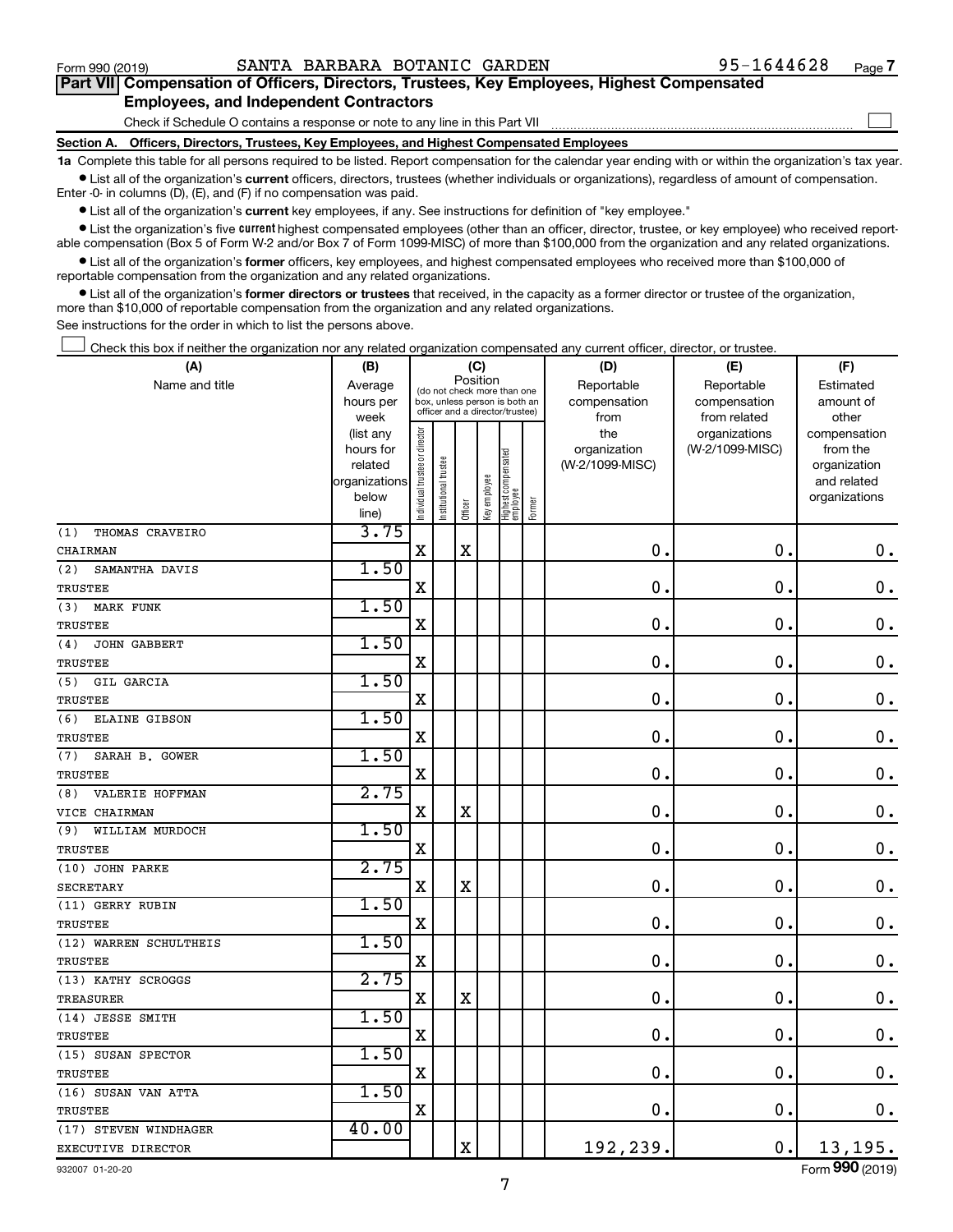|                 | SANTA BARBARA BOTANIC GARDEN<br>Form 990 (2019)                                                                                                                                                                                                        |                                                                              |                               |                       |                 |              |                                                                                                 |        |                                                | 95-1644628                                       |                             |                               |                                                  | Page 8           |
|-----------------|--------------------------------------------------------------------------------------------------------------------------------------------------------------------------------------------------------------------------------------------------------|------------------------------------------------------------------------------|-------------------------------|-----------------------|-----------------|--------------|-------------------------------------------------------------------------------------------------|--------|------------------------------------------------|--------------------------------------------------|-----------------------------|-------------------------------|--------------------------------------------------|------------------|
| <b>Part VII</b> | Section A. Officers, Directors, Trustees, Key Employees, and Highest Compensated Employees (continued)                                                                                                                                                 |                                                                              |                               |                       |                 |              |                                                                                                 |        |                                                |                                                  |                             |                               |                                                  |                  |
|                 | (A)<br>Name and title                                                                                                                                                                                                                                  | (B)<br>Average<br>hours per                                                  |                               |                       | (C)<br>Position |              | (do not check more than one<br>box, unless person is both an<br>officer and a director/trustee) |        | (D)<br>Reportable<br>compensation              | (E)<br>Reportable<br>compensation                |                             |                               | (F)<br>Estimated<br>amount of                    |                  |
|                 |                                                                                                                                                                                                                                                        | week<br>(list any<br>hours for<br>related<br>organizations<br>below<br>line) | ndividual trustee or director | Institutional trustee | Officer         | Key employee | Highest compensated<br>  employee                                                               | Former | from<br>the<br>organization<br>(W-2/1099-MISC) | from related<br>organizations<br>(W-2/1099-MISC) |                             | compensation<br>organizations | other<br>from the<br>organization<br>and related |                  |
|                 | (18) HEIDI WHITMAN                                                                                                                                                                                                                                     | 40.00                                                                        |                               |                       |                 |              |                                                                                                 |        |                                                |                                                  |                             |                               |                                                  |                  |
|                 | DIRECTOR OF DEVELOPMENT AND COMMUNIC                                                                                                                                                                                                                   |                                                                              |                               |                       |                 |              | X                                                                                               |        | 111,378.                                       |                                                  | 0.                          |                               | 13,892.                                          |                  |
|                 |                                                                                                                                                                                                                                                        |                                                                              |                               |                       |                 |              |                                                                                                 |        |                                                |                                                  |                             |                               |                                                  |                  |
|                 |                                                                                                                                                                                                                                                        |                                                                              |                               |                       |                 |              |                                                                                                 |        |                                                |                                                  |                             |                               |                                                  |                  |
|                 |                                                                                                                                                                                                                                                        |                                                                              |                               |                       |                 |              |                                                                                                 |        |                                                |                                                  |                             |                               |                                                  |                  |
|                 |                                                                                                                                                                                                                                                        |                                                                              |                               |                       |                 |              |                                                                                                 |        |                                                |                                                  |                             |                               |                                                  |                  |
|                 |                                                                                                                                                                                                                                                        |                                                                              |                               |                       |                 |              |                                                                                                 |        |                                                |                                                  |                             |                               |                                                  |                  |
|                 | 1b Subtotal                                                                                                                                                                                                                                            |                                                                              |                               |                       |                 |              |                                                                                                 |        | 303,617.                                       |                                                  | $\overline{\mathfrak{o}}$ . |                               | 27,087.                                          |                  |
|                 | c Total from continuation sheets to Part VII, Section A manufactured by                                                                                                                                                                                |                                                                              |                               |                       |                 |              |                                                                                                 |        | σ.                                             |                                                  | σ.                          |                               |                                                  | $\overline{0}$ . |
|                 |                                                                                                                                                                                                                                                        |                                                                              |                               |                       |                 |              |                                                                                                 |        | 303,617.                                       |                                                  | σ.                          |                               | 27,087.                                          |                  |
| 2               | Total number of individuals (including but not limited to those listed above) who received more than \$100,000 of reportable<br>compensation from the organization $\blacktriangleright$                                                               |                                                                              |                               |                       |                 |              |                                                                                                 |        |                                                |                                                  |                             |                               |                                                  | 2                |
|                 |                                                                                                                                                                                                                                                        |                                                                              |                               |                       |                 |              |                                                                                                 |        |                                                |                                                  |                             |                               | Yes                                              | No               |
| 3               | Did the organization list any former officer, director, trustee, key employee, or highest compensated employee on<br>line 1a? If "Yes," complete Schedule J for such individual manufacture content to the successive complete schedu                  |                                                                              |                               |                       |                 |              |                                                                                                 |        |                                                |                                                  |                             | 3                             |                                                  | X                |
|                 | For any individual listed on line 1a, is the sum of reportable compensation and other compensation from the organization<br>and related organizations greater than \$150,000? If "Yes," complete Schedule J for such individual                        |                                                                              |                               |                       |                 |              |                                                                                                 |        |                                                |                                                  |                             | 4                             | X                                                |                  |
| 5               | Did any person listed on line 1a receive or accrue compensation from any unrelated organization or individual for services                                                                                                                             |                                                                              |                               |                       |                 |              |                                                                                                 |        |                                                |                                                  |                             |                               |                                                  |                  |
|                 | rendered to the organization? If "Yes," complete Schedule J for such person.                                                                                                                                                                           |                                                                              |                               |                       |                 |              |                                                                                                 |        |                                                |                                                  |                             | 5                             |                                                  | x                |
|                 | <b>Section B. Independent Contractors</b>                                                                                                                                                                                                              |                                                                              |                               |                       |                 |              |                                                                                                 |        |                                                |                                                  |                             |                               |                                                  |                  |
| 1               | Complete this table for your five highest compensated independent contractors that received more than \$100,000 of compensation from<br>the organization. Report compensation for the calendar year ending with or within the organization's tax year. |                                                                              |                               |                       |                 |              |                                                                                                 |        |                                                |                                                  |                             |                               |                                                  |                  |
|                 | (A)<br>Name and business address                                                                                                                                                                                                                       |                                                                              |                               | <b>NONE</b>           |                 |              |                                                                                                 |        | (B)<br>Description of services                 |                                                  |                             | (C)<br>Compensation           |                                                  |                  |
|                 |                                                                                                                                                                                                                                                        |                                                                              |                               |                       |                 |              |                                                                                                 |        |                                                |                                                  |                             |                               |                                                  |                  |
|                 |                                                                                                                                                                                                                                                        |                                                                              |                               |                       |                 |              |                                                                                                 |        |                                                |                                                  |                             |                               |                                                  |                  |
|                 |                                                                                                                                                                                                                                                        |                                                                              |                               |                       |                 |              |                                                                                                 |        |                                                |                                                  |                             |                               |                                                  |                  |
|                 |                                                                                                                                                                                                                                                        |                                                                              |                               |                       |                 |              |                                                                                                 |        |                                                |                                                  |                             |                               |                                                  |                  |
| 2               | Total number of independent contractors (including but not limited to those listed above) who received more than<br>\$100,000 of compensation from the organization                                                                                    |                                                                              |                               |                       |                 |              | 0                                                                                               |        |                                                |                                                  |                             |                               |                                                  |                  |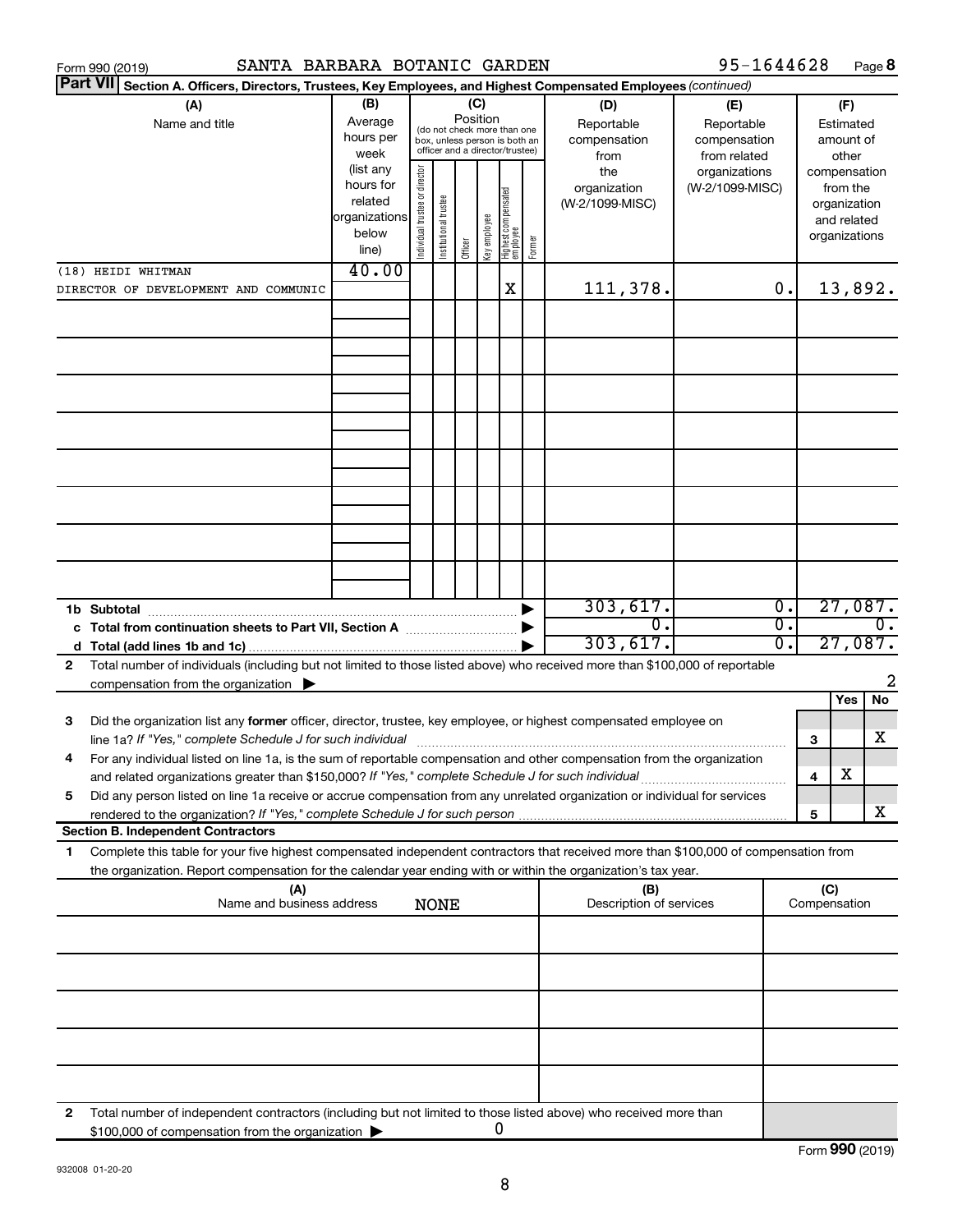| Form 990 (2019)                                           |    |   |                                                                               |    |                    | SANTA BARBARA BOTANIC GARDEN   |               |                                   | 95-1644628       | Page 9                  |
|-----------------------------------------------------------|----|---|-------------------------------------------------------------------------------|----|--------------------|--------------------------------|---------------|-----------------------------------|------------------|-------------------------|
| <b>Part VIII</b>                                          |    |   | <b>Statement of Revenue</b>                                                   |    |                    |                                |               |                                   |                  |                         |
|                                                           |    |   | Check if Schedule O contains a response or note to any line in this Part VIII |    |                    |                                |               |                                   |                  |                         |
|                                                           |    |   |                                                                               |    |                    |                                | (A)           | (B)<br>Related or exempt          | (C)<br>Unrelated | (D)<br>Revenue excluded |
|                                                           |    |   |                                                                               |    |                    |                                | Total revenue | function revenue business revenue |                  | from tax under          |
|                                                           |    |   |                                                                               |    |                    |                                |               |                                   |                  | sections 512 - 514      |
| Contributions, Gifts, Grants<br>and Other Similar Amounts |    |   | 1 a Federated campaigns                                                       |    | 1a                 |                                |               |                                   |                  |                         |
|                                                           |    |   | <b>b</b> Membership dues                                                      |    | 1 <sub>b</sub>     | 311,869.                       |               |                                   |                  |                         |
|                                                           |    |   | c Fundraising events                                                          |    | 1 <sub>c</sub>     |                                |               |                                   |                  |                         |
|                                                           |    |   | d Related organizations                                                       | .  | 1 <sub>d</sub>     |                                |               |                                   |                  |                         |
|                                                           |    |   | e Government grants (contributions)                                           |    | 1e                 |                                |               |                                   |                  |                         |
|                                                           |    |   | f All other contributions, gifts, grants, and                                 |    |                    |                                |               |                                   |                  |                         |
|                                                           |    |   | similar amounts not included above                                            |    | 1f                 | 1,540,187.                     |               |                                   |                  |                         |
|                                                           |    |   | g Noncash contributions included in lines 1a-1f                               |    | $1g$ $\frac{1}{3}$ | 122,957.                       |               |                                   |                  |                         |
|                                                           |    |   |                                                                               |    |                    |                                | 1,852,056.    |                                   |                  |                         |
|                                                           |    |   |                                                                               |    |                    | <b>Business Code</b><br>110000 |               |                                   |                  |                         |
|                                                           |    |   | 2 a ADMISSIONS                                                                |    |                    | 110000                         | 700,267.      | 700,267.                          |                  |                         |
|                                                           |    | b | CONTRACTS                                                                     |    |                    |                                | 618,910.      | 618,910.                          |                  |                         |
| Program Service<br>Revenue                                |    |   | EDUCATION PROGRAMS                                                            |    |                    | 110000                         | 106,597.      | 106,597.                          |                  |                         |
|                                                           |    | d |                                                                               |    |                    |                                |               |                                   |                  |                         |
|                                                           |    | е | f All other program service revenue                                           |    |                    |                                |               |                                   |                  |                         |
|                                                           |    |   |                                                                               |    |                    |                                | 1,425,774.    |                                   |                  |                         |
|                                                           | 3  |   | Investment income (including dividends, interest, and                         |    |                    |                                |               |                                   |                  |                         |
|                                                           |    |   |                                                                               |    |                    |                                | 439,784.      |                                   |                  | 439,784.                |
|                                                           | 4  |   | Income from investment of tax-exempt bond proceeds                            |    |                    |                                |               |                                   |                  |                         |
|                                                           | 5  |   |                                                                               |    |                    |                                |               |                                   |                  |                         |
|                                                           |    |   |                                                                               |    | (i) Real           | (ii) Personal                  |               |                                   |                  |                         |
|                                                           |    |   | 6 a Gross rents<br>$\cdots$                                                   | 6a | 111,526.           |                                |               |                                   |                  |                         |
|                                                           |    |   | <b>b</b> Less: rental expenses $\ldots$                                       | 6b |                    | $\mathbf{0}$ .                 |               |                                   |                  |                         |
|                                                           |    |   | c Rental income or (loss)                                                     | 6с | 111,526.           |                                |               |                                   |                  |                         |
|                                                           |    |   | d Net rental income or (loss)                                                 |    |                    |                                | 111,526.      | 111,526.                          |                  |                         |
|                                                           |    |   | 7 a Gross amount from sales of                                                |    | (i) Securities     | (ii) Other                     |               |                                   |                  |                         |
|                                                           |    |   | assets other than inventory                                                   | 7a | 2,598,369.         |                                |               |                                   |                  |                         |
|                                                           |    |   | <b>b</b> Less: cost or other basis                                            |    |                    |                                |               |                                   |                  |                         |
|                                                           |    |   | and sales expenses                                                            | 7b | 2,510,975.         |                                |               |                                   |                  |                         |
| evenue                                                    |    |   | c Gain or (loss)                                                              | 7c | 87,394.            |                                |               |                                   |                  |                         |
| œ                                                         |    |   |                                                                               |    |                    |                                | 87,394.       | 87,394.                           |                  |                         |
| Other                                                     |    |   | 8 a Gross income from fundraising events (not                                 |    |                    |                                |               |                                   |                  |                         |
|                                                           |    |   | including \$                                                                  |    | of                 |                                |               |                                   |                  |                         |
|                                                           |    |   | contributions reported on line 1c). See                                       |    |                    |                                |               |                                   |                  |                         |
|                                                           |    |   |                                                                               |    | l 8a               | 68,050.                        |               |                                   |                  |                         |
|                                                           |    |   |                                                                               |    | 8b                 | 36,671.                        |               |                                   |                  |                         |
|                                                           |    |   | c Net income or (loss) from fundraising events                                |    |                    |                                | 31,379.       |                                   |                  | 31, 379.                |
|                                                           |    |   | 9 a Gross income from gaming activities. See                                  |    |                    |                                |               |                                   |                  |                         |
|                                                           |    |   |                                                                               |    | 9a                 |                                |               |                                   |                  |                         |
|                                                           |    |   | <b>b</b> Less: direct expenses <b>manually</b>                                |    | 9 <sub>b</sub>     |                                |               |                                   |                  |                         |
|                                                           |    |   | c Net income or (loss) from gaming activities                                 |    |                    |                                |               |                                   |                  |                         |
|                                                           |    |   | 10 a Gross sales of inventory, less returns                                   |    |                    |                                |               |                                   |                  |                         |
|                                                           |    |   |                                                                               |    | 10a                | 467,823.<br>251,418.<br>l10bl  |               |                                   |                  |                         |
|                                                           |    |   | <b>b</b> Less: cost of goods sold                                             |    |                    |                                | 216,405.      |                                   | 684.             | 215,721.                |
|                                                           |    |   | c Net income or (loss) from sales of inventory                                |    |                    | <b>Business Code</b>           |               |                                   |                  |                         |
|                                                           |    |   | 11 a OTHER INCOME                                                             |    |                    | 900099                         | 13,063.       | 13,063.                           |                  |                         |
|                                                           |    | b |                                                                               |    |                    |                                |               |                                   |                  |                         |
|                                                           |    | c |                                                                               |    |                    |                                |               |                                   |                  |                         |
| Miscellaneous<br>Revenue                                  |    |   |                                                                               |    |                    |                                |               |                                   |                  |                         |
|                                                           |    |   |                                                                               |    |                    |                                | 13,063.       |                                   |                  |                         |
|                                                           | 12 |   |                                                                               |    |                    |                                | 4, 177, 381.  | 1,637,757.                        | 684.             | 686,884.                |

**9**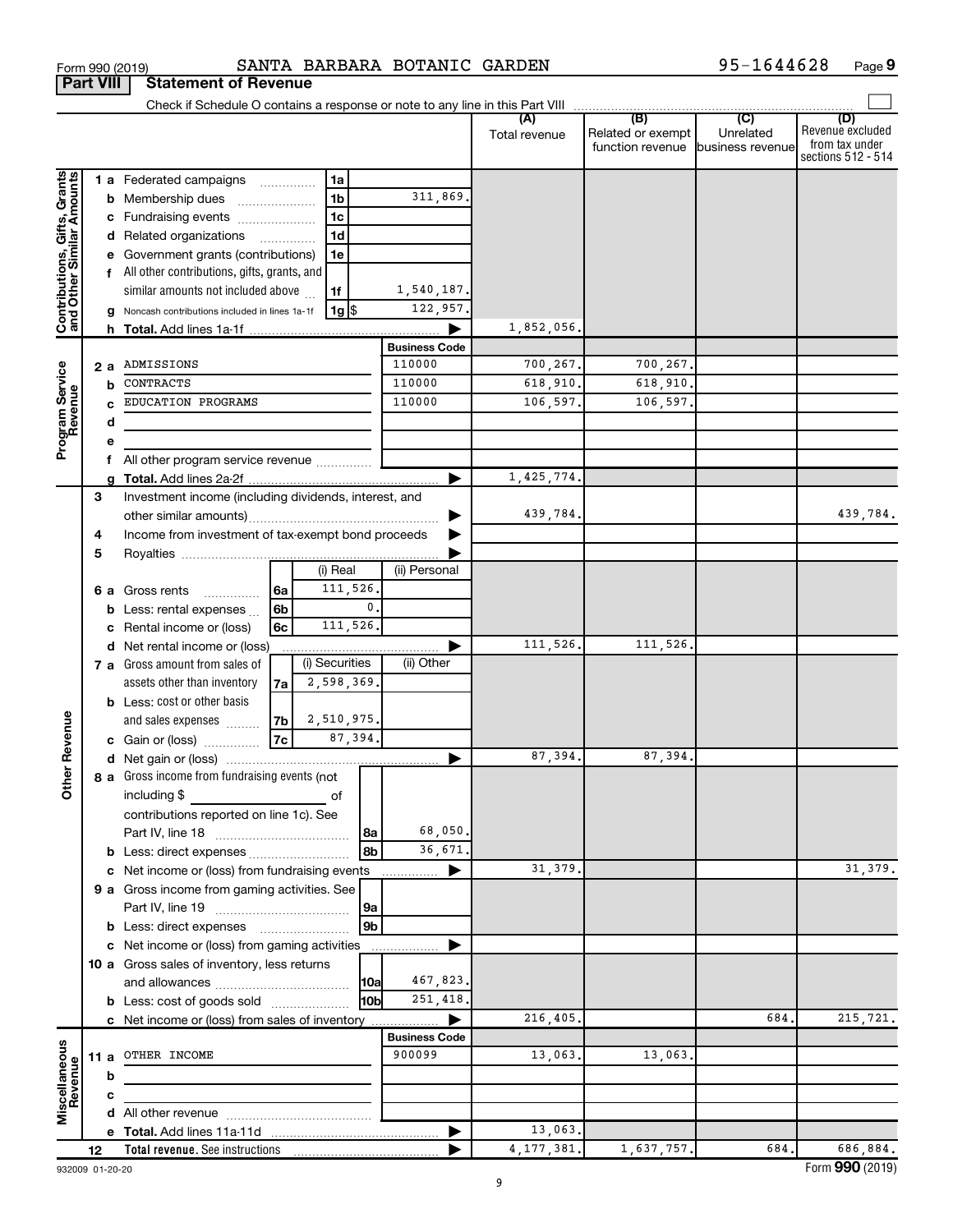Form 990 (2019) Page SANTA BARBARA BOTANIC GARDEN 95-1644628 **Part IX Statement of Functional Expenses**

*Section 501(c)(3) and 501(c)(4) organizations must complete all columns. All other organizations must complete column (A).*

|              | Check if Schedule O contains a response or note to any line in this Part IX                                    |                       |                                    |                                           |                                |  |  |  |  |  |
|--------------|----------------------------------------------------------------------------------------------------------------|-----------------------|------------------------------------|-------------------------------------------|--------------------------------|--|--|--|--|--|
|              | Do not include amounts reported on lines 6b,<br>7b, 8b, 9b, and 10b of Part VIII.                              | (A)<br>Total expenses | (B)<br>Program service<br>expenses | (C)<br>Management and<br>general expenses | (D)<br>Fundraising<br>expenses |  |  |  |  |  |
| 1.           | Grants and other assistance to domestic organizations                                                          |                       |                                    |                                           |                                |  |  |  |  |  |
|              | and domestic governments. See Part IV, line 21                                                                 |                       |                                    |                                           |                                |  |  |  |  |  |
| $\mathbf{2}$ | Grants and other assistance to domestic                                                                        |                       |                                    |                                           |                                |  |  |  |  |  |
|              | individuals. See Part IV, line 22                                                                              |                       |                                    |                                           |                                |  |  |  |  |  |
| 3            | Grants and other assistance to foreign                                                                         |                       |                                    |                                           |                                |  |  |  |  |  |
|              | organizations, foreign governments, and foreign                                                                |                       |                                    |                                           |                                |  |  |  |  |  |
|              | individuals. See Part IV, lines 15 and 16                                                                      |                       |                                    |                                           |                                |  |  |  |  |  |
| 4            | Benefits paid to or for members                                                                                |                       |                                    |                                           |                                |  |  |  |  |  |
| 5            | Compensation of current officers, directors,                                                                   |                       |                                    |                                           |                                |  |  |  |  |  |
|              | trustees, and key employees                                                                                    | 205,434.              |                                    | 205,434.                                  |                                |  |  |  |  |  |
| 6            | Compensation not included above to disqualified                                                                |                       |                                    |                                           |                                |  |  |  |  |  |
|              | persons (as defined under section 4958(f)(1)) and                                                              |                       |                                    |                                           |                                |  |  |  |  |  |
|              | persons described in section 4958(c)(3)(B)                                                                     |                       |                                    |                                           |                                |  |  |  |  |  |
| 7            | Other salaries and wages                                                                                       | 2,084,893.            | 1,582,041.                         | 223, 250.                                 | 279,602.                       |  |  |  |  |  |
| 8            | Pension plan accruals and contributions (include                                                               |                       |                                    |                                           |                                |  |  |  |  |  |
|              | section 401(k) and 403(b) employer contributions)                                                              | 69,899.<br>316,546.   | 53,227.<br>232,602.                | 7,265.<br>58,844.                         | 9,407.<br>25,100.              |  |  |  |  |  |
| 9            |                                                                                                                | 180, 856.             | 125,650.                           | 32,999.                                   | 22, 207.                       |  |  |  |  |  |
| 10           |                                                                                                                |                       |                                    |                                           |                                |  |  |  |  |  |
| 11           | Fees for services (nonemployees):                                                                              |                       |                                    |                                           |                                |  |  |  |  |  |
| a<br>b       |                                                                                                                |                       |                                    |                                           |                                |  |  |  |  |  |
|              |                                                                                                                | 38,911.               |                                    | 38,911.                                   |                                |  |  |  |  |  |
| d            |                                                                                                                |                       |                                    |                                           |                                |  |  |  |  |  |
|              | Professional fundraising services. See Part IV, line 17                                                        | 43,298.               |                                    |                                           | 43,298.                        |  |  |  |  |  |
|              | Investment management fees                                                                                     | 111,959.              |                                    | 111,959.                                  |                                |  |  |  |  |  |
| g            | Other. (If line 11g amount exceeds 10% of line 25,                                                             |                       |                                    |                                           |                                |  |  |  |  |  |
|              | column (A) amount, list line 11g expenses on Sch O.)                                                           | 455,045.              | 290,703.                           | 164,342.                                  |                                |  |  |  |  |  |
| 12           |                                                                                                                | 32,226.               | 24, 317.                           | 4,803.                                    | 3,106.                         |  |  |  |  |  |
| 13           |                                                                                                                | 250, 755.             | 169,057.                           | 79,637.                                   | 2,061.                         |  |  |  |  |  |
| 14           |                                                                                                                |                       |                                    |                                           |                                |  |  |  |  |  |
| 15           |                                                                                                                |                       |                                    |                                           |                                |  |  |  |  |  |
| 16           |                                                                                                                | 201,001.              | 189,665.                           | 6,188.                                    | 5,148.                         |  |  |  |  |  |
| 17           | Travel                                                                                                         |                       |                                    |                                           |                                |  |  |  |  |  |
| 18           | Payments of travel or entertainment expenses                                                                   |                       |                                    |                                           |                                |  |  |  |  |  |
|              | for any federal, state, or local public officials                                                              | 54,868.               | 48,223.                            | 4,840.                                    | 1,805.                         |  |  |  |  |  |
| 19           | Conferences, conventions, and meetings<br>Interest                                                             | 147,464.              |                                    | 147,464.                                  |                                |  |  |  |  |  |
| 20<br>21     |                                                                                                                |                       |                                    |                                           |                                |  |  |  |  |  |
| 22           | Depreciation, depletion, and amortization                                                                      | 635,903.              | 580,077.                           | 55,826                                    |                                |  |  |  |  |  |
| 23           | Insurance                                                                                                      | 285, 379.             | 195,884.                           | 76,616                                    | 12,879.                        |  |  |  |  |  |
| 24           | Other expenses. Itemize expenses not covered                                                                   |                       |                                    |                                           |                                |  |  |  |  |  |
|              | above (List miscellaneous expenses on line 24e. If<br>line 24e amount exceeds 10% of line 25, column (A)       |                       |                                    |                                           |                                |  |  |  |  |  |
|              | amount, list line 24e expenses on Schedule O.)                                                                 |                       |                                    |                                           |                                |  |  |  |  |  |
| a            | PUBLICATIONS                                                                                                   | 40, 189.              | 65.                                | 435.                                      | 39,689.                        |  |  |  |  |  |
| b            | CLASSES, TOURS AND EVEN                                                                                        | 30, 125.              | 13, 104.                           | 15,788                                    | 1, 233.                        |  |  |  |  |  |
| c            |                                                                                                                |                       |                                    |                                           |                                |  |  |  |  |  |
| d            |                                                                                                                |                       |                                    |                                           |                                |  |  |  |  |  |
|              | e All other expenses                                                                                           | 5, 184, 751.          | 3,504,615.                         | 1,234,601.                                | 445,535.                       |  |  |  |  |  |
| 25           | Total functional expenses. Add lines 1 through 24e                                                             |                       |                                    |                                           |                                |  |  |  |  |  |
| 26           | Joint costs. Complete this line only if the organization<br>reported in column (B) joint costs from a combined |                       |                                    |                                           |                                |  |  |  |  |  |
|              | educational campaign and fundraising solicitation.                                                             |                       |                                    |                                           |                                |  |  |  |  |  |
|              | Check here $\blacktriangleright$<br>if following SOP 98-2 (ASC 958-720)                                        |                       |                                    |                                           |                                |  |  |  |  |  |

932010 01-20-20

Form (2019) **990**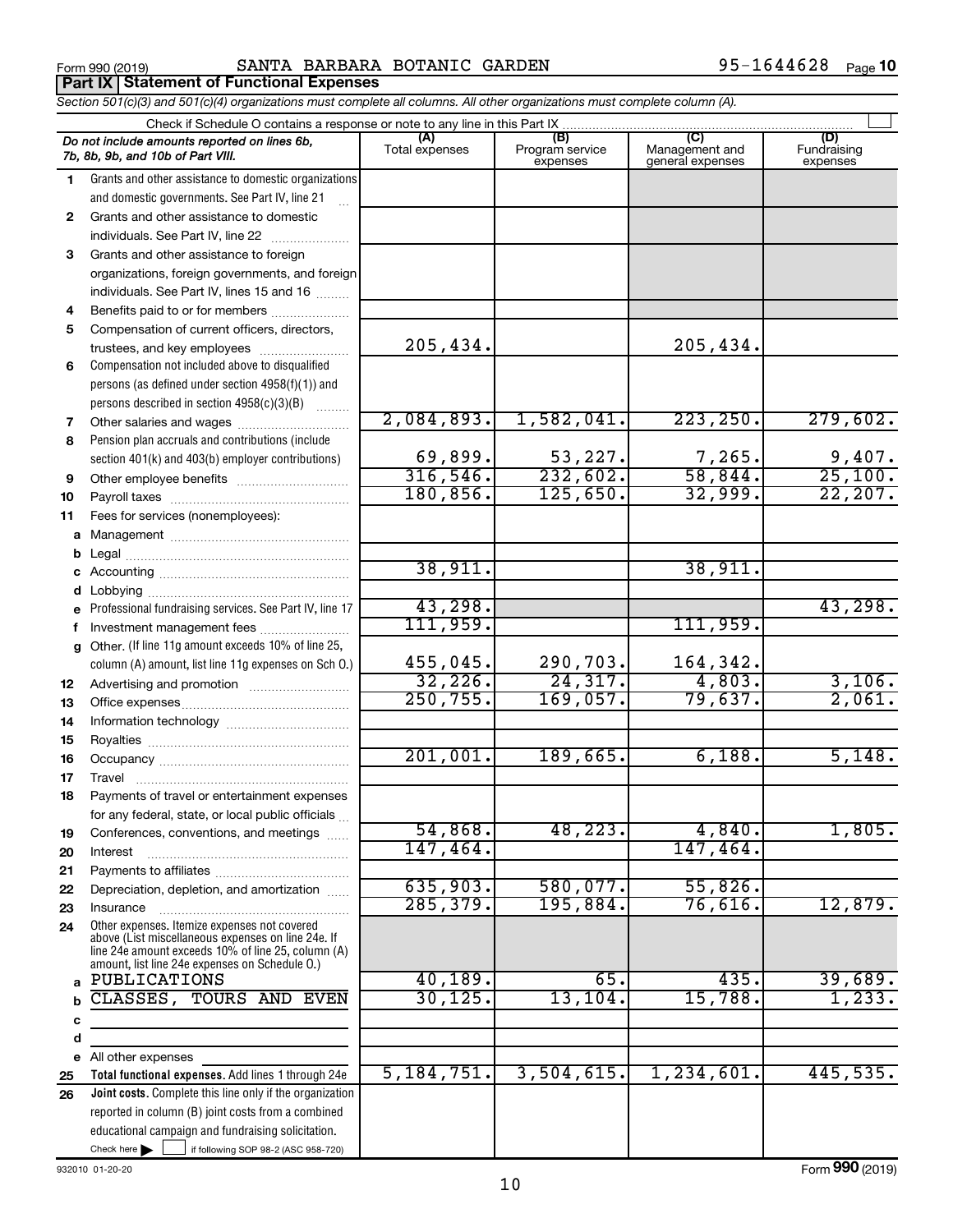$\overline{\phantom{0}}$ 

### Form 990 (2019) Page SANTA BARBARA BOTANIC GARDEN 95-1644628

95-1644628 Page 11

| (A)<br>(B)<br>Beginning of year<br>End of year<br>135, 240.<br>1, 236, 377.<br>1<br>1<br>311,748.<br>$\mathbf{2}$<br>2<br>121,993.<br>204,976.<br>3<br>З<br>128,958.<br>$\overline{4}$<br>4<br>Loans and other receivables from any current or former officer, director,<br>5<br>trustee, key employee, creator or founder, substantial contributor, or 35%<br>5<br>controlled entity or family member of any of these persons<br>Loans and other receivables from other disqualified persons (as defined<br>6<br>under section $4958(f)(1)$ , and persons described in section $4958(c)(3)(B)$<br>6<br>$\overline{7}$<br>Assets<br>7<br>81,464.<br>8<br>8<br>116, 134.<br>9<br>Prepaid expenses and deferred charges<br>9<br>10a Land, buildings, and equipment: cost or other<br>26,528,050.<br>basis. Complete Part VI of Schedule D  10a<br>4,512,347.<br>24, 265, 409.<br>10 <sub>c</sub><br>12, 294, 745.<br>11<br>11<br>808, 611.<br>12<br>12<br>13<br>13<br>14<br>14<br>1,701,087.<br>15<br>15<br>39,965,389.<br>40,895,685.<br>16<br>16<br>567,729.<br>17<br>17<br>18<br>18<br>71,460.<br>19<br>19<br>20<br>20<br>21<br>21<br>Escrow or custodial account liability. Complete Part IV of Schedule D<br>22<br>Loans and other payables to any current or former officer, director,<br>Liabilities<br>trustee, key employee, creator or founder, substantial contributor, or 35%<br>22<br>controlled entity or family member of any of these persons<br><u> 1986 - Johann Stoff, Amerikaansk politiker (</u><br>3,378,567.<br>23<br>Secured mortgages and notes payable to unrelated third parties<br>23<br>24<br>24<br>Unsecured notes and loans payable to unrelated third parties<br>25<br>Other liabilities (including federal income tax, payables to related third<br>parties, and other liabilities not included on lines 17-24). Complete Part X<br>25<br>of Schedule D<br>4,017,756.<br>26<br>26<br>Total liabilities. Add lines 17 through 25<br>Organizations that follow FASB ASC 958, check here $\blacktriangleright \lfloor \underline{X} \rfloor$<br>Net Assets or Fund Balances<br>and complete lines 27, 28, 32, and 33.<br>28,527,529.<br>27<br>27<br>9,028,574.<br>7,420,104.<br>28<br>28<br>Organizations that do not follow FASB ASC 958, check here $\blacktriangleright$<br>and complete lines 29 through 33.<br>29<br>29<br>Paid-in or capital surplus, or land, building, or equipment fund<br>30<br>30<br>Retained earnings, endowment, accumulated income, or other funds<br>31<br>31<br>35,947,633.<br>32<br>32<br>39,965,389.<br>33<br>33 |  |  |  |           |  |               |
|--------------------------------------------------------------------------------------------------------------------------------------------------------------------------------------------------------------------------------------------------------------------------------------------------------------------------------------------------------------------------------------------------------------------------------------------------------------------------------------------------------------------------------------------------------------------------------------------------------------------------------------------------------------------------------------------------------------------------------------------------------------------------------------------------------------------------------------------------------------------------------------------------------------------------------------------------------------------------------------------------------------------------------------------------------------------------------------------------------------------------------------------------------------------------------------------------------------------------------------------------------------------------------------------------------------------------------------------------------------------------------------------------------------------------------------------------------------------------------------------------------------------------------------------------------------------------------------------------------------------------------------------------------------------------------------------------------------------------------------------------------------------------------------------------------------------------------------------------------------------------------------------------------------------------------------------------------------------------------------------------------------------------------------------------------------------------------------------------------------------------------------------------------------------------------------------------------------------------------------------------------------------------------------------------------------------------------------------------------------------------------------------------------------------------------------------------------------------------------------------------------------------------------------------------------------------------------|--|--|--|-----------|--|---------------|
|                                                                                                                                                                                                                                                                                                                                                                                                                                                                                                                                                                                                                                                                                                                                                                                                                                                                                                                                                                                                                                                                                                                                                                                                                                                                                                                                                                                                                                                                                                                                                                                                                                                                                                                                                                                                                                                                                                                                                                                                                                                                                                                                                                                                                                                                                                                                                                                                                                                                                                                                                                                |  |  |  |           |  |               |
|                                                                                                                                                                                                                                                                                                                                                                                                                                                                                                                                                                                                                                                                                                                                                                                                                                                                                                                                                                                                                                                                                                                                                                                                                                                                                                                                                                                                                                                                                                                                                                                                                                                                                                                                                                                                                                                                                                                                                                                                                                                                                                                                                                                                                                                                                                                                                                                                                                                                                                                                                                                |  |  |  |           |  |               |
|                                                                                                                                                                                                                                                                                                                                                                                                                                                                                                                                                                                                                                                                                                                                                                                                                                                                                                                                                                                                                                                                                                                                                                                                                                                                                                                                                                                                                                                                                                                                                                                                                                                                                                                                                                                                                                                                                                                                                                                                                                                                                                                                                                                                                                                                                                                                                                                                                                                                                                                                                                                |  |  |  |           |  |               |
|                                                                                                                                                                                                                                                                                                                                                                                                                                                                                                                                                                                                                                                                                                                                                                                                                                                                                                                                                                                                                                                                                                                                                                                                                                                                                                                                                                                                                                                                                                                                                                                                                                                                                                                                                                                                                                                                                                                                                                                                                                                                                                                                                                                                                                                                                                                                                                                                                                                                                                                                                                                |  |  |  |           |  | 356,587.      |
|                                                                                                                                                                                                                                                                                                                                                                                                                                                                                                                                                                                                                                                                                                                                                                                                                                                                                                                                                                                                                                                                                                                                                                                                                                                                                                                                                                                                                                                                                                                                                                                                                                                                                                                                                                                                                                                                                                                                                                                                                                                                                                                                                                                                                                                                                                                                                                                                                                                                                                                                                                                |  |  |  |           |  |               |
|                                                                                                                                                                                                                                                                                                                                                                                                                                                                                                                                                                                                                                                                                                                                                                                                                                                                                                                                                                                                                                                                                                                                                                                                                                                                                                                                                                                                                                                                                                                                                                                                                                                                                                                                                                                                                                                                                                                                                                                                                                                                                                                                                                                                                                                                                                                                                                                                                                                                                                                                                                                |  |  |  |           |  | 246,061.      |
|                                                                                                                                                                                                                                                                                                                                                                                                                                                                                                                                                                                                                                                                                                                                                                                                                                                                                                                                                                                                                                                                                                                                                                                                                                                                                                                                                                                                                                                                                                                                                                                                                                                                                                                                                                                                                                                                                                                                                                                                                                                                                                                                                                                                                                                                                                                                                                                                                                                                                                                                                                                |  |  |  |           |  |               |
|                                                                                                                                                                                                                                                                                                                                                                                                                                                                                                                                                                                                                                                                                                                                                                                                                                                                                                                                                                                                                                                                                                                                                                                                                                                                                                                                                                                                                                                                                                                                                                                                                                                                                                                                                                                                                                                                                                                                                                                                                                                                                                                                                                                                                                                                                                                                                                                                                                                                                                                                                                                |  |  |  |           |  |               |
|                                                                                                                                                                                                                                                                                                                                                                                                                                                                                                                                                                                                                                                                                                                                                                                                                                                                                                                                                                                                                                                                                                                                                                                                                                                                                                                                                                                                                                                                                                                                                                                                                                                                                                                                                                                                                                                                                                                                                                                                                                                                                                                                                                                                                                                                                                                                                                                                                                                                                                                                                                                |  |  |  |           |  |               |
|                                                                                                                                                                                                                                                                                                                                                                                                                                                                                                                                                                                                                                                                                                                                                                                                                                                                                                                                                                                                                                                                                                                                                                                                                                                                                                                                                                                                                                                                                                                                                                                                                                                                                                                                                                                                                                                                                                                                                                                                                                                                                                                                                                                                                                                                                                                                                                                                                                                                                                                                                                                |  |  |  |           |  |               |
|                                                                                                                                                                                                                                                                                                                                                                                                                                                                                                                                                                                                                                                                                                                                                                                                                                                                                                                                                                                                                                                                                                                                                                                                                                                                                                                                                                                                                                                                                                                                                                                                                                                                                                                                                                                                                                                                                                                                                                                                                                                                                                                                                                                                                                                                                                                                                                                                                                                                                                                                                                                |  |  |  |           |  |               |
|                                                                                                                                                                                                                                                                                                                                                                                                                                                                                                                                                                                                                                                                                                                                                                                                                                                                                                                                                                                                                                                                                                                                                                                                                                                                                                                                                                                                                                                                                                                                                                                                                                                                                                                                                                                                                                                                                                                                                                                                                                                                                                                                                                                                                                                                                                                                                                                                                                                                                                                                                                                |  |  |  |           |  |               |
|                                                                                                                                                                                                                                                                                                                                                                                                                                                                                                                                                                                                                                                                                                                                                                                                                                                                                                                                                                                                                                                                                                                                                                                                                                                                                                                                                                                                                                                                                                                                                                                                                                                                                                                                                                                                                                                                                                                                                                                                                                                                                                                                                                                                                                                                                                                                                                                                                                                                                                                                                                                |  |  |  |           |  | 75,382.       |
|                                                                                                                                                                                                                                                                                                                                                                                                                                                                                                                                                                                                                                                                                                                                                                                                                                                                                                                                                                                                                                                                                                                                                                                                                                                                                                                                                                                                                                                                                                                                                                                                                                                                                                                                                                                                                                                                                                                                                                                                                                                                                                                                                                                                                                                                                                                                                                                                                                                                                                                                                                                |  |  |  |           |  | 107,572.      |
|                                                                                                                                                                                                                                                                                                                                                                                                                                                                                                                                                                                                                                                                                                                                                                                                                                                                                                                                                                                                                                                                                                                                                                                                                                                                                                                                                                                                                                                                                                                                                                                                                                                                                                                                                                                                                                                                                                                                                                                                                                                                                                                                                                                                                                                                                                                                                                                                                                                                                                                                                                                |  |  |  |           |  |               |
|                                                                                                                                                                                                                                                                                                                                                                                                                                                                                                                                                                                                                                                                                                                                                                                                                                                                                                                                                                                                                                                                                                                                                                                                                                                                                                                                                                                                                                                                                                                                                                                                                                                                                                                                                                                                                                                                                                                                                                                                                                                                                                                                                                                                                                                                                                                                                                                                                                                                                                                                                                                |  |  |  |           |  |               |
|                                                                                                                                                                                                                                                                                                                                                                                                                                                                                                                                                                                                                                                                                                                                                                                                                                                                                                                                                                                                                                                                                                                                                                                                                                                                                                                                                                                                                                                                                                                                                                                                                                                                                                                                                                                                                                                                                                                                                                                                                                                                                                                                                                                                                                                                                                                                                                                                                                                                                                                                                                                |  |  |  |           |  | 22,015,703.   |
|                                                                                                                                                                                                                                                                                                                                                                                                                                                                                                                                                                                                                                                                                                                                                                                                                                                                                                                                                                                                                                                                                                                                                                                                                                                                                                                                                                                                                                                                                                                                                                                                                                                                                                                                                                                                                                                                                                                                                                                                                                                                                                                                                                                                                                                                                                                                                                                                                                                                                                                                                                                |  |  |  |           |  | 13,901,029.   |
|                                                                                                                                                                                                                                                                                                                                                                                                                                                                                                                                                                                                                                                                                                                                                                                                                                                                                                                                                                                                                                                                                                                                                                                                                                                                                                                                                                                                                                                                                                                                                                                                                                                                                                                                                                                                                                                                                                                                                                                                                                                                                                                                                                                                                                                                                                                                                                                                                                                                                                                                                                                |  |  |  |           |  | 914,671.      |
|                                                                                                                                                                                                                                                                                                                                                                                                                                                                                                                                                                                                                                                                                                                                                                                                                                                                                                                                                                                                                                                                                                                                                                                                                                                                                                                                                                                                                                                                                                                                                                                                                                                                                                                                                                                                                                                                                                                                                                                                                                                                                                                                                                                                                                                                                                                                                                                                                                                                                                                                                                                |  |  |  |           |  |               |
|                                                                                                                                                                                                                                                                                                                                                                                                                                                                                                                                                                                                                                                                                                                                                                                                                                                                                                                                                                                                                                                                                                                                                                                                                                                                                                                                                                                                                                                                                                                                                                                                                                                                                                                                                                                                                                                                                                                                                                                                                                                                                                                                                                                                                                                                                                                                                                                                                                                                                                                                                                                |  |  |  |           |  |               |
|                                                                                                                                                                                                                                                                                                                                                                                                                                                                                                                                                                                                                                                                                                                                                                                                                                                                                                                                                                                                                                                                                                                                                                                                                                                                                                                                                                                                                                                                                                                                                                                                                                                                                                                                                                                                                                                                                                                                                                                                                                                                                                                                                                                                                                                                                                                                                                                                                                                                                                                                                                                |  |  |  |           |  | 1,837,327.    |
|                                                                                                                                                                                                                                                                                                                                                                                                                                                                                                                                                                                                                                                                                                                                                                                                                                                                                                                                                                                                                                                                                                                                                                                                                                                                                                                                                                                                                                                                                                                                                                                                                                                                                                                                                                                                                                                                                                                                                                                                                                                                                                                                                                                                                                                                                                                                                                                                                                                                                                                                                                                |  |  |  |           |  |               |
|                                                                                                                                                                                                                                                                                                                                                                                                                                                                                                                                                                                                                                                                                                                                                                                                                                                                                                                                                                                                                                                                                                                                                                                                                                                                                                                                                                                                                                                                                                                                                                                                                                                                                                                                                                                                                                                                                                                                                                                                                                                                                                                                                                                                                                                                                                                                                                                                                                                                                                                                                                                |  |  |  |           |  | 496,764.      |
|                                                                                                                                                                                                                                                                                                                                                                                                                                                                                                                                                                                                                                                                                                                                                                                                                                                                                                                                                                                                                                                                                                                                                                                                                                                                                                                                                                                                                                                                                                                                                                                                                                                                                                                                                                                                                                                                                                                                                                                                                                                                                                                                                                                                                                                                                                                                                                                                                                                                                                                                                                                |  |  |  |           |  |               |
|                                                                                                                                                                                                                                                                                                                                                                                                                                                                                                                                                                                                                                                                                                                                                                                                                                                                                                                                                                                                                                                                                                                                                                                                                                                                                                                                                                                                                                                                                                                                                                                                                                                                                                                                                                                                                                                                                                                                                                                                                                                                                                                                                                                                                                                                                                                                                                                                                                                                                                                                                                                |  |  |  | 102, 775. |  |               |
|                                                                                                                                                                                                                                                                                                                                                                                                                                                                                                                                                                                                                                                                                                                                                                                                                                                                                                                                                                                                                                                                                                                                                                                                                                                                                                                                                                                                                                                                                                                                                                                                                                                                                                                                                                                                                                                                                                                                                                                                                                                                                                                                                                                                                                                                                                                                                                                                                                                                                                                                                                                |  |  |  |           |  |               |
|                                                                                                                                                                                                                                                                                                                                                                                                                                                                                                                                                                                                                                                                                                                                                                                                                                                                                                                                                                                                                                                                                                                                                                                                                                                                                                                                                                                                                                                                                                                                                                                                                                                                                                                                                                                                                                                                                                                                                                                                                                                                                                                                                                                                                                                                                                                                                                                                                                                                                                                                                                                |  |  |  |           |  |               |
|                                                                                                                                                                                                                                                                                                                                                                                                                                                                                                                                                                                                                                                                                                                                                                                                                                                                                                                                                                                                                                                                                                                                                                                                                                                                                                                                                                                                                                                                                                                                                                                                                                                                                                                                                                                                                                                                                                                                                                                                                                                                                                                                                                                                                                                                                                                                                                                                                                                                                                                                                                                |  |  |  |           |  |               |
|                                                                                                                                                                                                                                                                                                                                                                                                                                                                                                                                                                                                                                                                                                                                                                                                                                                                                                                                                                                                                                                                                                                                                                                                                                                                                                                                                                                                                                                                                                                                                                                                                                                                                                                                                                                                                                                                                                                                                                                                                                                                                                                                                                                                                                                                                                                                                                                                                                                                                                                                                                                |  |  |  |           |  |               |
|                                                                                                                                                                                                                                                                                                                                                                                                                                                                                                                                                                                                                                                                                                                                                                                                                                                                                                                                                                                                                                                                                                                                                                                                                                                                                                                                                                                                                                                                                                                                                                                                                                                                                                                                                                                                                                                                                                                                                                                                                                                                                                                                                                                                                                                                                                                                                                                                                                                                                                                                                                                |  |  |  |           |  |               |
|                                                                                                                                                                                                                                                                                                                                                                                                                                                                                                                                                                                                                                                                                                                                                                                                                                                                                                                                                                                                                                                                                                                                                                                                                                                                                                                                                                                                                                                                                                                                                                                                                                                                                                                                                                                                                                                                                                                                                                                                                                                                                                                                                                                                                                                                                                                                                                                                                                                                                                                                                                                |  |  |  |           |  | 3, 133, 257.  |
|                                                                                                                                                                                                                                                                                                                                                                                                                                                                                                                                                                                                                                                                                                                                                                                                                                                                                                                                                                                                                                                                                                                                                                                                                                                                                                                                                                                                                                                                                                                                                                                                                                                                                                                                                                                                                                                                                                                                                                                                                                                                                                                                                                                                                                                                                                                                                                                                                                                                                                                                                                                |  |  |  |           |  |               |
|                                                                                                                                                                                                                                                                                                                                                                                                                                                                                                                                                                                                                                                                                                                                                                                                                                                                                                                                                                                                                                                                                                                                                                                                                                                                                                                                                                                                                                                                                                                                                                                                                                                                                                                                                                                                                                                                                                                                                                                                                                                                                                                                                                                                                                                                                                                                                                                                                                                                                                                                                                                |  |  |  |           |  |               |
|                                                                                                                                                                                                                                                                                                                                                                                                                                                                                                                                                                                                                                                                                                                                                                                                                                                                                                                                                                                                                                                                                                                                                                                                                                                                                                                                                                                                                                                                                                                                                                                                                                                                                                                                                                                                                                                                                                                                                                                                                                                                                                                                                                                                                                                                                                                                                                                                                                                                                                                                                                                |  |  |  |           |  |               |
|                                                                                                                                                                                                                                                                                                                                                                                                                                                                                                                                                                                                                                                                                                                                                                                                                                                                                                                                                                                                                                                                                                                                                                                                                                                                                                                                                                                                                                                                                                                                                                                                                                                                                                                                                                                                                                                                                                                                                                                                                                                                                                                                                                                                                                                                                                                                                                                                                                                                                                                                                                                |  |  |  |           |  |               |
|                                                                                                                                                                                                                                                                                                                                                                                                                                                                                                                                                                                                                                                                                                                                                                                                                                                                                                                                                                                                                                                                                                                                                                                                                                                                                                                                                                                                                                                                                                                                                                                                                                                                                                                                                                                                                                                                                                                                                                                                                                                                                                                                                                                                                                                                                                                                                                                                                                                                                                                                                                                |  |  |  |           |  | 3,732,796.    |
|                                                                                                                                                                                                                                                                                                                                                                                                                                                                                                                                                                                                                                                                                                                                                                                                                                                                                                                                                                                                                                                                                                                                                                                                                                                                                                                                                                                                                                                                                                                                                                                                                                                                                                                                                                                                                                                                                                                                                                                                                                                                                                                                                                                                                                                                                                                                                                                                                                                                                                                                                                                |  |  |  |           |  |               |
|                                                                                                                                                                                                                                                                                                                                                                                                                                                                                                                                                                                                                                                                                                                                                                                                                                                                                                                                                                                                                                                                                                                                                                                                                                                                                                                                                                                                                                                                                                                                                                                                                                                                                                                                                                                                                                                                                                                                                                                                                                                                                                                                                                                                                                                                                                                                                                                                                                                                                                                                                                                |  |  |  |           |  |               |
|                                                                                                                                                                                                                                                                                                                                                                                                                                                                                                                                                                                                                                                                                                                                                                                                                                                                                                                                                                                                                                                                                                                                                                                                                                                                                                                                                                                                                                                                                                                                                                                                                                                                                                                                                                                                                                                                                                                                                                                                                                                                                                                                                                                                                                                                                                                                                                                                                                                                                                                                                                                |  |  |  |           |  | 28, 134, 315. |
|                                                                                                                                                                                                                                                                                                                                                                                                                                                                                                                                                                                                                                                                                                                                                                                                                                                                                                                                                                                                                                                                                                                                                                                                                                                                                                                                                                                                                                                                                                                                                                                                                                                                                                                                                                                                                                                                                                                                                                                                                                                                                                                                                                                                                                                                                                                                                                                                                                                                                                                                                                                |  |  |  |           |  |               |
|                                                                                                                                                                                                                                                                                                                                                                                                                                                                                                                                                                                                                                                                                                                                                                                                                                                                                                                                                                                                                                                                                                                                                                                                                                                                                                                                                                                                                                                                                                                                                                                                                                                                                                                                                                                                                                                                                                                                                                                                                                                                                                                                                                                                                                                                                                                                                                                                                                                                                                                                                                                |  |  |  |           |  |               |
|                                                                                                                                                                                                                                                                                                                                                                                                                                                                                                                                                                                                                                                                                                                                                                                                                                                                                                                                                                                                                                                                                                                                                                                                                                                                                                                                                                                                                                                                                                                                                                                                                                                                                                                                                                                                                                                                                                                                                                                                                                                                                                                                                                                                                                                                                                                                                                                                                                                                                                                                                                                |  |  |  |           |  |               |
|                                                                                                                                                                                                                                                                                                                                                                                                                                                                                                                                                                                                                                                                                                                                                                                                                                                                                                                                                                                                                                                                                                                                                                                                                                                                                                                                                                                                                                                                                                                                                                                                                                                                                                                                                                                                                                                                                                                                                                                                                                                                                                                                                                                                                                                                                                                                                                                                                                                                                                                                                                                |  |  |  |           |  |               |
|                                                                                                                                                                                                                                                                                                                                                                                                                                                                                                                                                                                                                                                                                                                                                                                                                                                                                                                                                                                                                                                                                                                                                                                                                                                                                                                                                                                                                                                                                                                                                                                                                                                                                                                                                                                                                                                                                                                                                                                                                                                                                                                                                                                                                                                                                                                                                                                                                                                                                                                                                                                |  |  |  |           |  |               |
|                                                                                                                                                                                                                                                                                                                                                                                                                                                                                                                                                                                                                                                                                                                                                                                                                                                                                                                                                                                                                                                                                                                                                                                                                                                                                                                                                                                                                                                                                                                                                                                                                                                                                                                                                                                                                                                                                                                                                                                                                                                                                                                                                                                                                                                                                                                                                                                                                                                                                                                                                                                |  |  |  |           |  |               |
|                                                                                                                                                                                                                                                                                                                                                                                                                                                                                                                                                                                                                                                                                                                                                                                                                                                                                                                                                                                                                                                                                                                                                                                                                                                                                                                                                                                                                                                                                                                                                                                                                                                                                                                                                                                                                                                                                                                                                                                                                                                                                                                                                                                                                                                                                                                                                                                                                                                                                                                                                                                |  |  |  |           |  | 37,162,889.   |
|                                                                                                                                                                                                                                                                                                                                                                                                                                                                                                                                                                                                                                                                                                                                                                                                                                                                                                                                                                                                                                                                                                                                                                                                                                                                                                                                                                                                                                                                                                                                                                                                                                                                                                                                                                                                                                                                                                                                                                                                                                                                                                                                                                                                                                                                                                                                                                                                                                                                                                                                                                                |  |  |  |           |  | 40,895,685.   |

Form (2019) **990**

**Part X Balance Sheet**<br>**Part X Balance Sheet**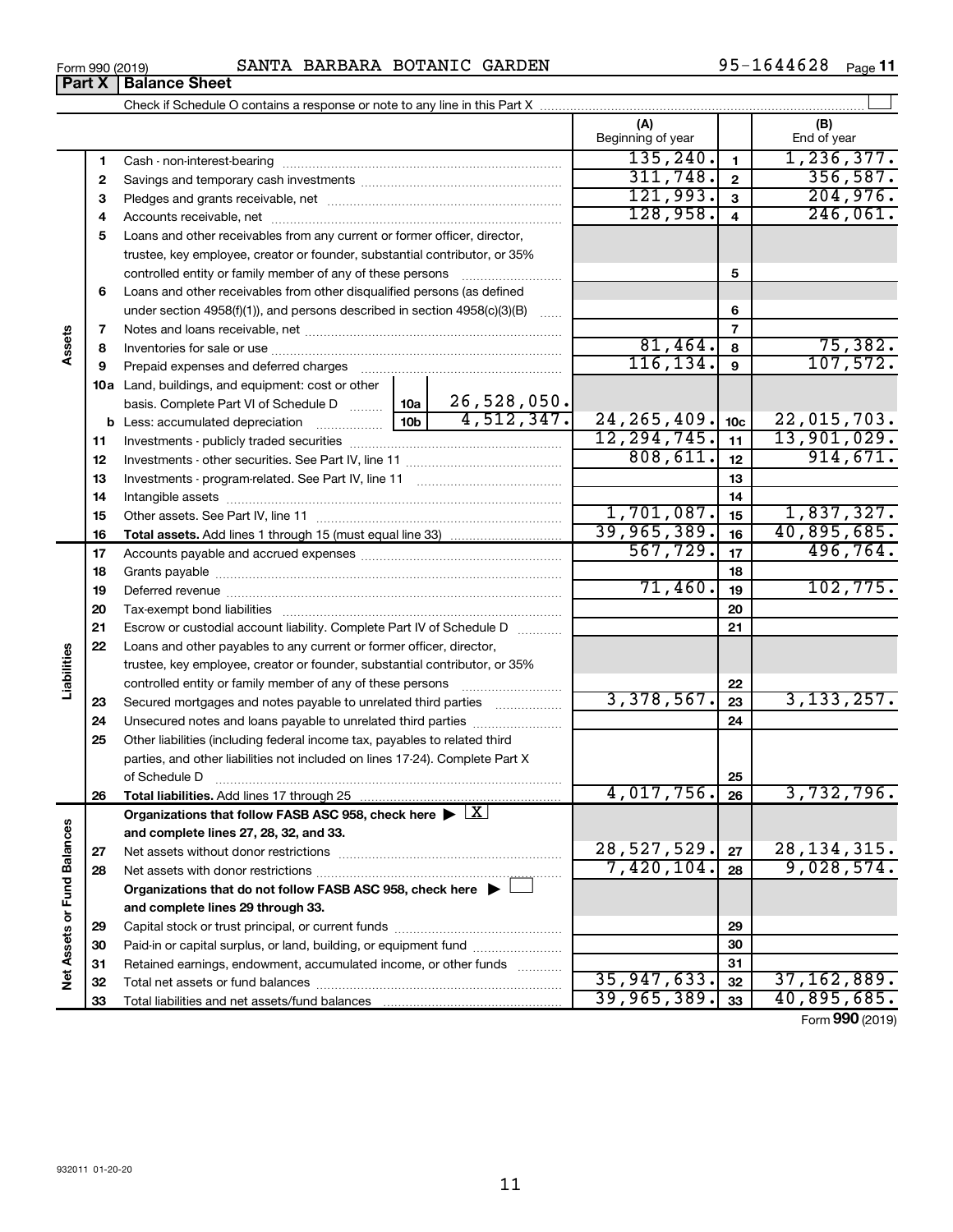|    | SANTA BARBARA BOTANIC GARDEN<br>Form 990 (2019)                                                                                      |                | 95-1644628     |                   | Page 12              |  |  |  |  |
|----|--------------------------------------------------------------------------------------------------------------------------------------|----------------|----------------|-------------------|----------------------|--|--|--|--|
|    | Part XI<br><b>Reconciliation of Net Assets</b>                                                                                       |                |                |                   |                      |  |  |  |  |
|    |                                                                                                                                      |                |                |                   | $\boxed{\textbf{X}}$ |  |  |  |  |
|    |                                                                                                                                      |                |                |                   |                      |  |  |  |  |
| 1  |                                                                                                                                      | $\mathbf{1}$   | 4, 177, 381.   |                   |                      |  |  |  |  |
| 2  |                                                                                                                                      | $\mathbf{2}$   | 5,184,751.     |                   |                      |  |  |  |  |
| З  | $-1,007,370.$<br>3<br>Revenue less expenses. Subtract line 2 from line 1                                                             |                |                |                   |                      |  |  |  |  |
| 4  | 35, 947, 633.<br>$\overline{4}$                                                                                                      |                |                |                   |                      |  |  |  |  |
| 5  |                                                                                                                                      | 5              | 2,078,620.     |                   |                      |  |  |  |  |
| 6  |                                                                                                                                      | 6              |                |                   |                      |  |  |  |  |
| 7  |                                                                                                                                      | $\overline{7}$ |                |                   |                      |  |  |  |  |
| 8  |                                                                                                                                      | 8              |                |                   | 7,767.               |  |  |  |  |
| 9  | Other changes in net assets or fund balances (explain on Schedule O)                                                                 | $\mathbf{9}$   |                |                   | 136, 239.            |  |  |  |  |
| 10 | Net assets or fund balances at end of year. Combine lines 3 through 9 (must equal Part X, line 32,                                   |                |                |                   |                      |  |  |  |  |
|    |                                                                                                                                      | 10             | 37, 162, 889.  |                   |                      |  |  |  |  |
|    | Part XII Financial Statements and Reporting                                                                                          |                |                |                   |                      |  |  |  |  |
|    |                                                                                                                                      |                |                |                   | $\mathbf{x}$         |  |  |  |  |
|    |                                                                                                                                      |                |                | Yes               | <b>No</b>            |  |  |  |  |
| 1  | $\lfloor \mathbf{X} \rfloor$ Accrual<br>Accounting method used to prepare the Form 990: [130] Cash<br>Other                          |                |                |                   |                      |  |  |  |  |
|    | If the organization changed its method of accounting from a prior year or checked "Other," explain in Schedule O.                    |                |                |                   |                      |  |  |  |  |
|    |                                                                                                                                      |                | 2a             |                   | x                    |  |  |  |  |
|    | If "Yes," check a box below to indicate whether the financial statements for the year were compiled or reviewed on a                 |                |                |                   |                      |  |  |  |  |
|    | separate basis, consolidated basis, or both:                                                                                         |                |                |                   |                      |  |  |  |  |
|    | Separate basis<br><b>Consolidated basis</b><br>Both consolidated and separate basis                                                  |                |                |                   |                      |  |  |  |  |
|    |                                                                                                                                      |                | 2 <sub>b</sub> | х                 |                      |  |  |  |  |
|    | If "Yes," check a box below to indicate whether the financial statements for the year were audited on a separate basis,              |                |                |                   |                      |  |  |  |  |
|    | consolidated basis, or both:                                                                                                         |                |                |                   |                      |  |  |  |  |
|    | $ \mathbf{X} $ Separate basis<br><b>Consolidated basis</b><br>Both consolidated and separate basis                                   |                |                |                   |                      |  |  |  |  |
|    | c If "Yes" to line 2a or 2b, does the organization have a committee that assumes responsibility for oversight of the audit,          |                |                |                   |                      |  |  |  |  |
|    | review, or compilation of its financial statements and selection of an independent accountant?                                       |                | 2c             | х                 |                      |  |  |  |  |
|    | If the organization changed either its oversight process or selection process during the tax year, explain on Schedule O.            |                |                |                   |                      |  |  |  |  |
|    | 3a As a result of a federal award, was the organization required to undergo an audit or audits as set forth in the Single Audit      |                |                |                   |                      |  |  |  |  |
|    |                                                                                                                                      |                | За             |                   | x                    |  |  |  |  |
|    | <b>b</b> If "Yes," did the organization undergo the required audit or audits? If the organization did not undergo the required audit |                |                |                   |                      |  |  |  |  |
|    |                                                                                                                                      |                | Зb             |                   |                      |  |  |  |  |
|    |                                                                                                                                      |                |                | $000 \text{ mas}$ |                      |  |  |  |  |

Form (2019) **990**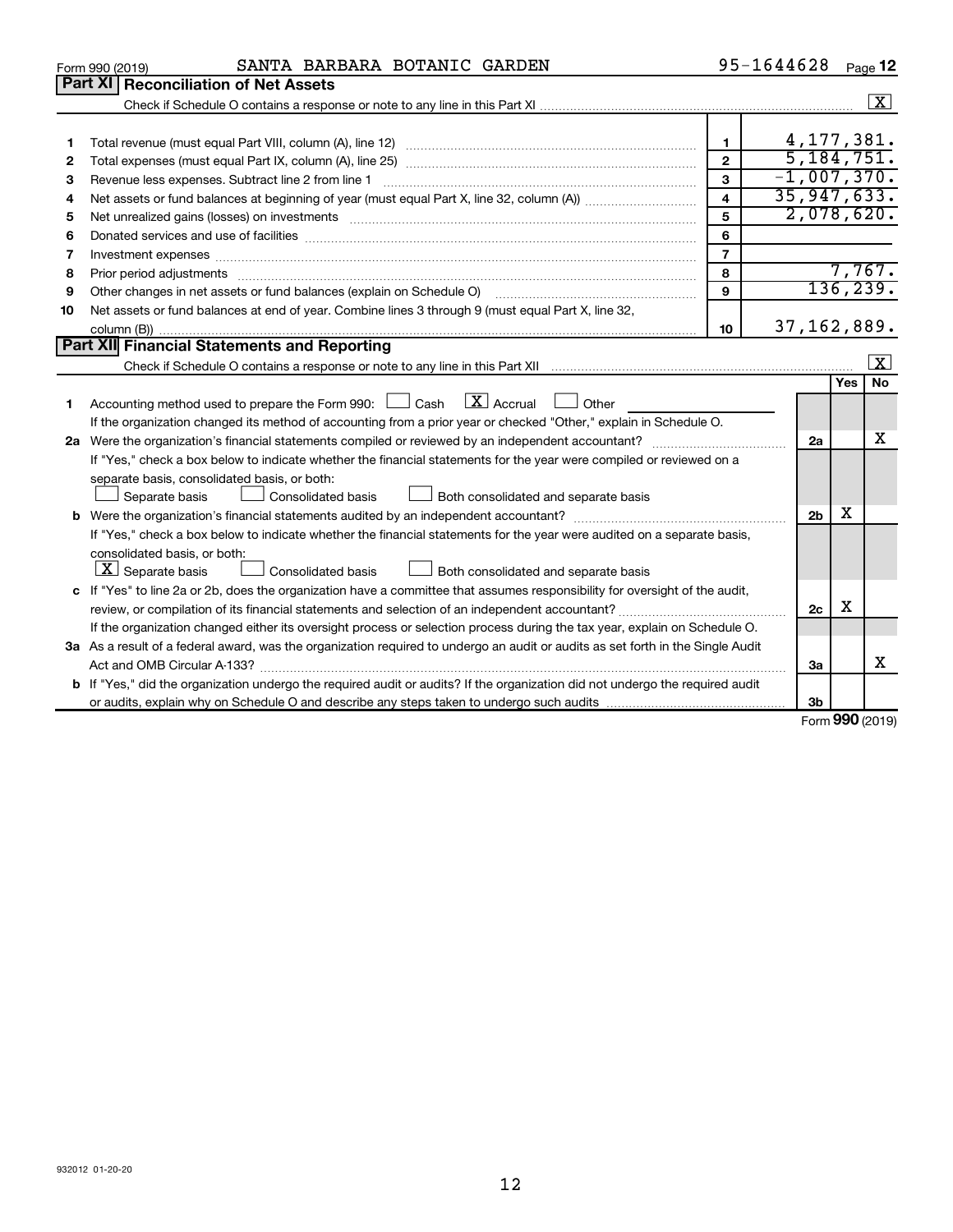**SCHEDULE A**

Department of the Treasury Internal Revenue Service

# Form 990 or 990-EZ)<br>
Complete if the organization is a section 501(c)(3) organization or a section<br> **Public Charity Status and Public Support**

**4947(a)(1) nonexempt charitable trust. | Attach to Form 990 or Form 990-EZ.** 

**| Go to www.irs.gov/Form990 for instructions and the latest information.**

| OMB No. 1545-0047                   |
|-------------------------------------|
| <b>7019</b>                         |
| <b>Open to Public</b><br>Inspection |

| Name of the organization |  |
|--------------------------|--|
|--------------------------|--|

|        | Name of the organization                                                                                                                                                                                                                              |          |                                                       |                                                                |    |                            | <b>Employer identification number</b> |
|--------|-------------------------------------------------------------------------------------------------------------------------------------------------------------------------------------------------------------------------------------------------------|----------|-------------------------------------------------------|----------------------------------------------------------------|----|----------------------------|---------------------------------------|
|        |                                                                                                                                                                                                                                                       |          | SANTA BARBARA BOTANIC GARDEN                          |                                                                |    |                            | 95-1644628                            |
| Part I | Reason for Public Charity Status (All organizations must complete this part.) See instructions.                                                                                                                                                       |          |                                                       |                                                                |    |                            |                                       |
|        | The organization is not a private foundation because it is: (For lines 1 through 12, check only one box.)                                                                                                                                             |          |                                                       |                                                                |    |                            |                                       |
| 1.     | A church, convention of churches, or association of churches described in section 170(b)(1)(A)(i).                                                                                                                                                    |          |                                                       |                                                                |    |                            |                                       |
| 2      | A school described in section 170(b)(1)(A)(ii). (Attach Schedule E (Form 990 or 990-EZ).)                                                                                                                                                             |          |                                                       |                                                                |    |                            |                                       |
| 3.     | A hospital or a cooperative hospital service organization described in section 170(b)(1)(A)(iii).                                                                                                                                                     |          |                                                       |                                                                |    |                            |                                       |
| 4      | A medical research organization operated in conjunction with a hospital described in section 170(b)(1)(A)(iii). Enter the hospital's name,                                                                                                            |          |                                                       |                                                                |    |                            |                                       |
|        | city, and state:<br>An organization operated for the benefit of a college or university owned or operated by a governmental unit described in                                                                                                         |          |                                                       |                                                                |    |                            |                                       |
| 5.     |                                                                                                                                                                                                                                                       |          |                                                       |                                                                |    |                            |                                       |
|        | section 170(b)(1)(A)(iv). (Complete Part II.)                                                                                                                                                                                                         |          |                                                       |                                                                |    |                            |                                       |
| 6.     | A federal, state, or local government or governmental unit described in section 170(b)(1)(A)(v).<br>7 $ X $ An organization that normally receives a substantial part of its support from a governmental unit or from the general public described in |          |                                                       |                                                                |    |                            |                                       |
|        | section 170(b)(1)(A)(vi). (Complete Part II.)                                                                                                                                                                                                         |          |                                                       |                                                                |    |                            |                                       |
| 8      | A community trust described in section 170(b)(1)(A)(vi). (Complete Part II.)                                                                                                                                                                          |          |                                                       |                                                                |    |                            |                                       |
| 9      | An agricultural research organization described in section 170(b)(1)(A)(ix) operated in conjunction with a land-grant college                                                                                                                         |          |                                                       |                                                                |    |                            |                                       |
|        | or university or a non-land-grant college of agriculture (see instructions). Enter the name, city, and state of the college or                                                                                                                        |          |                                                       |                                                                |    |                            |                                       |
|        | university:                                                                                                                                                                                                                                           |          |                                                       |                                                                |    |                            |                                       |
| 10     | An organization that normally receives: (1) more than 33 1/3% of its support from contributions, membership fees, and gross receipts from                                                                                                             |          |                                                       |                                                                |    |                            |                                       |
|        | activities related to its exempt functions - subject to certain exceptions, and (2) no more than 33 1/3% of its support from gross investment                                                                                                         |          |                                                       |                                                                |    |                            |                                       |
|        | income and unrelated business taxable income (less section 511 tax) from businesses acquired by the organization after June 30, 1975.                                                                                                                 |          |                                                       |                                                                |    |                            |                                       |
|        | See section 509(a)(2). (Complete Part III.)                                                                                                                                                                                                           |          |                                                       |                                                                |    |                            |                                       |
| 11     | An organization organized and operated exclusively to test for public safety. See section 509(a)(4).                                                                                                                                                  |          |                                                       |                                                                |    |                            |                                       |
| 12     | An organization organized and operated exclusively for the benefit of, to perform the functions of, or to carry out the purposes of one or                                                                                                            |          |                                                       |                                                                |    |                            |                                       |
|        | more publicly supported organizations described in section 509(a)(1) or section 509(a)(2). See section 509(a)(3). Check the box in                                                                                                                    |          |                                                       |                                                                |    |                            |                                       |
|        | lines 12a through 12d that describes the type of supporting organization and complete lines 12e, 12f, and 12g.                                                                                                                                        |          |                                                       |                                                                |    |                            |                                       |
| а      | Type I. A supporting organization operated, supervised, or controlled by its supported organization(s), typically by giving                                                                                                                           |          |                                                       |                                                                |    |                            |                                       |
|        | the supported organization(s) the power to regularly appoint or elect a majority of the directors or trustees of the supporting                                                                                                                       |          |                                                       |                                                                |    |                            |                                       |
|        | organization. You must complete Part IV, Sections A and B.                                                                                                                                                                                            |          |                                                       |                                                                |    |                            |                                       |
| b      | Type II. A supporting organization supervised or controlled in connection with its supported organization(s), by having                                                                                                                               |          |                                                       |                                                                |    |                            |                                       |
|        | control or management of the supporting organization vested in the same persons that control or manage the supported                                                                                                                                  |          |                                                       |                                                                |    |                            |                                       |
|        | organization(s). You must complete Part IV, Sections A and C.                                                                                                                                                                                         |          |                                                       |                                                                |    |                            |                                       |
| с      | Type III functionally integrated. A supporting organization operated in connection with, and functionally integrated with,                                                                                                                            |          |                                                       |                                                                |    |                            |                                       |
|        | its supported organization(s) (see instructions). You must complete Part IV, Sections A, D, and E.                                                                                                                                                    |          |                                                       |                                                                |    |                            |                                       |
| d      | Type III non-functionally integrated. A supporting organization operated in connection with its supported organization(s)                                                                                                                             |          |                                                       |                                                                |    |                            |                                       |
|        | that is not functionally integrated. The organization generally must satisfy a distribution requirement and an attentiveness                                                                                                                          |          |                                                       |                                                                |    |                            |                                       |
|        | requirement (see instructions). You must complete Part IV, Sections A and D, and Part V.<br>Check this box if the organization received a written determination from the IRS that it is a Type I, Type II, Type III                                   |          |                                                       |                                                                |    |                            |                                       |
|        | functionally integrated, or Type III non-functionally integrated supporting organization.                                                                                                                                                             |          |                                                       |                                                                |    |                            |                                       |
|        | f Enter the number of supported organizations                                                                                                                                                                                                         |          |                                                       |                                                                |    |                            |                                       |
|        | g Provide the following information about the supported organization(s).                                                                                                                                                                              |          |                                                       |                                                                |    |                            |                                       |
|        | (i) Name of supported                                                                                                                                                                                                                                 | (ii) EIN | (iii) Type of organization                            | (iv) Is the organization listed<br>in your governing document? |    | (v) Amount of monetary     | (vi) Amount of other                  |
|        | organization                                                                                                                                                                                                                                          |          | (described on lines 1-10<br>above (see instructions)) | Yes                                                            | No | support (see instructions) | support (see instructions)            |
|        |                                                                                                                                                                                                                                                       |          |                                                       |                                                                |    |                            |                                       |
|        |                                                                                                                                                                                                                                                       |          |                                                       |                                                                |    |                            |                                       |
|        |                                                                                                                                                                                                                                                       |          |                                                       |                                                                |    |                            |                                       |
|        |                                                                                                                                                                                                                                                       |          |                                                       |                                                                |    |                            |                                       |
|        |                                                                                                                                                                                                                                                       |          |                                                       |                                                                |    |                            |                                       |
|        |                                                                                                                                                                                                                                                       |          |                                                       |                                                                |    |                            |                                       |
|        |                                                                                                                                                                                                                                                       |          |                                                       |                                                                |    |                            |                                       |
|        |                                                                                                                                                                                                                                                       |          |                                                       |                                                                |    |                            |                                       |
|        |                                                                                                                                                                                                                                                       |          |                                                       |                                                                |    |                            |                                       |
|        |                                                                                                                                                                                                                                                       |          |                                                       |                                                                |    |                            |                                       |
| Total  |                                                                                                                                                                                                                                                       |          |                                                       |                                                                |    |                            |                                       |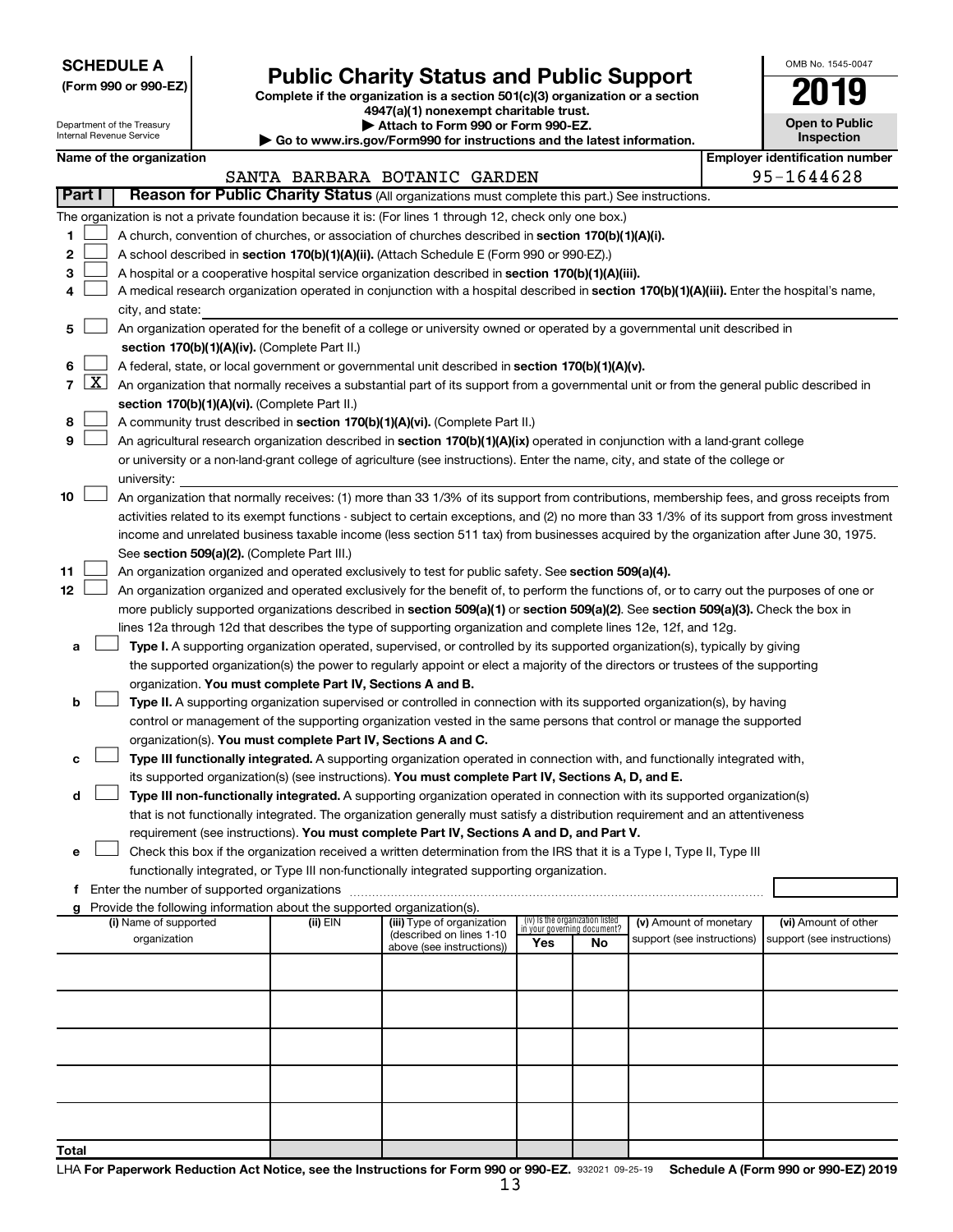# Schedule A (Form 990 or 990-EZ) 2019 SANTA BARBARA BOTANIC GARDEN  $95-1644628$  Page

95-1644628 Page 2

(Complete only if you checked the box on line 5, 7, or 8 of Part I or if the organization failed to qualify under Part III. If the organization fails to qualify under the tests listed below, please complete Part III.) **Part II Support Schedule for Organizations Described in Sections 170(b)(1)(A)(iv) and 170(b)(1)(A)(vi)**

|    | <b>Section A. Public Support</b>                                                                                                                                                                                                                                                      |           |          |                                     |            |          |                                    |  |
|----|---------------------------------------------------------------------------------------------------------------------------------------------------------------------------------------------------------------------------------------------------------------------------------------|-----------|----------|-------------------------------------|------------|----------|------------------------------------|--|
|    | Calendar year (or fiscal year beginning in)                                                                                                                                                                                                                                           | (a) 2015  | (b) 2016 | $(c)$ 2017                          | $(d)$ 2018 | (e) 2019 | (f) Total                          |  |
|    | 1 Gifts, grants, contributions, and                                                                                                                                                                                                                                                   |           |          |                                     |            |          |                                    |  |
|    | membership fees received. (Do not                                                                                                                                                                                                                                                     |           |          |                                     |            |          |                                    |  |
|    | include any "unusual grants.")                                                                                                                                                                                                                                                        | 1902162.  | 1698856. | 2634338.                            | 2154689.   |          | 1852056.10242101.                  |  |
|    | 2 Tax revenues levied for the organ-                                                                                                                                                                                                                                                  |           |          |                                     |            |          |                                    |  |
|    | ization's benefit and either paid to                                                                                                                                                                                                                                                  |           |          |                                     |            |          |                                    |  |
|    | or expended on its behalf                                                                                                                                                                                                                                                             |           |          |                                     |            |          |                                    |  |
|    | 3 The value of services or facilities                                                                                                                                                                                                                                                 |           |          |                                     |            |          |                                    |  |
|    |                                                                                                                                                                                                                                                                                       |           |          |                                     |            |          |                                    |  |
|    | furnished by a governmental unit to                                                                                                                                                                                                                                                   |           |          |                                     |            |          |                                    |  |
|    | the organization without charge                                                                                                                                                                                                                                                       | 1902162.  | 1698856. | 2634338.                            | 2154689.   |          | 1852056.10242101.                  |  |
|    | 4 Total. Add lines 1 through 3                                                                                                                                                                                                                                                        |           |          |                                     |            |          |                                    |  |
|    | 5 The portion of total contributions                                                                                                                                                                                                                                                  |           |          |                                     |            |          |                                    |  |
|    | by each person (other than a                                                                                                                                                                                                                                                          |           |          |                                     |            |          |                                    |  |
|    | governmental unit or publicly                                                                                                                                                                                                                                                         |           |          |                                     |            |          |                                    |  |
|    | supported organization) included                                                                                                                                                                                                                                                      |           |          |                                     |            |          |                                    |  |
|    | on line 1 that exceeds 2% of the                                                                                                                                                                                                                                                      |           |          |                                     |            |          |                                    |  |
|    | amount shown on line 11,                                                                                                                                                                                                                                                              |           |          |                                     |            |          |                                    |  |
|    | column (f)                                                                                                                                                                                                                                                                            |           |          |                                     |            |          | 2261136.                           |  |
|    | 6 Public support. Subtract line 5 from line 4.                                                                                                                                                                                                                                        |           |          |                                     |            |          | 7980965.                           |  |
|    | <b>Section B. Total Support</b>                                                                                                                                                                                                                                                       |           |          |                                     |            |          |                                    |  |
|    | Calendar year (or fiscal year beginning in)                                                                                                                                                                                                                                           | (a) 2015  | (b) 2016 | $(c)$ 2017                          | $(d)$ 2018 | (e) 2019 | (f) Total                          |  |
|    | <b>7</b> Amounts from line 4                                                                                                                                                                                                                                                          | 1902162.  | 1698856  | 2634338.                            | 2154689    |          | 1852056.10242101.                  |  |
|    | 8 Gross income from interest,                                                                                                                                                                                                                                                         |           |          |                                     |            |          |                                    |  |
|    | dividends, payments received on                                                                                                                                                                                                                                                       |           |          |                                     |            |          |                                    |  |
|    | securities loans, rents, royalties,                                                                                                                                                                                                                                                   |           |          |                                     |            |          |                                    |  |
|    | and income from similar sources                                                                                                                                                                                                                                                       | 100, 560. | 343,971. | 222,550.                            | 380, 103.  | 551,310. | 1598494.                           |  |
|    | <b>9</b> Net income from unrelated business                                                                                                                                                                                                                                           |           |          |                                     |            |          |                                    |  |
|    | activities, whether or not the                                                                                                                                                                                                                                                        |           |          |                                     |            |          |                                    |  |
|    | business is regularly carried on                                                                                                                                                                                                                                                      |           |          | $-12, 448.$ $-15, 149.$ $-24, 939.$ | $-2,609.$  | 684.     | $-54, 461.$                        |  |
|    | 10 Other income. Do not include gain                                                                                                                                                                                                                                                  |           |          |                                     |            |          |                                    |  |
|    | or loss from the sale of capital                                                                                                                                                                                                                                                      |           |          |                                     |            |          |                                    |  |
|    | assets (Explain in Part VI.)                                                                                                                                                                                                                                                          | 109.      | 3,456.   | 403.                                | 44,504.    | 13,063.  | 61,535.                            |  |
|    | 11 Total support. Add lines 7 through 10                                                                                                                                                                                                                                              |           |          |                                     |            |          | 11847669.                          |  |
|    | <b>12</b> Gross receipts from related activities, etc. (see instructions)                                                                                                                                                                                                             |           |          |                                     |            | 12       |                                    |  |
|    | 13 First five years. If the Form 990 is for the organization's first, second, third, fourth, or fifth tax year as a section 501(c)(3)                                                                                                                                                 |           |          |                                     |            |          |                                    |  |
|    | organization, check this box and stop here                                                                                                                                                                                                                                            |           |          |                                     |            |          |                                    |  |
|    | <b>Section C. Computation of Public Support Percentage</b>                                                                                                                                                                                                                            |           |          |                                     |            |          |                                    |  |
|    |                                                                                                                                                                                                                                                                                       |           |          |                                     |            | 14       | 67.36<br>$\%$                      |  |
|    |                                                                                                                                                                                                                                                                                       |           |          |                                     |            | 15       | 38.77<br>$\%$                      |  |
|    | 16a 33 1/3% support test - 2019. If the organization did not check the box on line 13, and line 14 is 33 1/3% or more, check this box and                                                                                                                                             |           |          |                                     |            |          |                                    |  |
|    | stop here. The organization qualifies as a publicly supported organization                                                                                                                                                                                                            |           |          |                                     |            |          | $\blacktriangleright$ $\mathbf{X}$ |  |
|    | b 33 1/3% support test - 2018. If the organization did not check a box on line 13 or 16a, and line 15 is 33 1/3% or more, check this box                                                                                                                                              |           |          |                                     |            |          |                                    |  |
|    |                                                                                                                                                                                                                                                                                       |           |          |                                     |            |          |                                    |  |
|    |                                                                                                                                                                                                                                                                                       |           |          |                                     |            |          |                                    |  |
|    | 17a 10% -facts-and-circumstances test - 2019. If the organization did not check a box on line 13, 16a, or 16b, and line 14 is 10% or more,<br>and if the organization meets the "facts-and-circumstances" test, check this box and stop here. Explain in Part VI how the organization |           |          |                                     |            |          |                                    |  |
|    | meets the "facts-and-circumstances" test. The organization qualifies as a publicly supported organization <i>manumumumum</i>                                                                                                                                                          |           |          |                                     |            |          |                                    |  |
|    | <b>b 10%</b> -facts-and-circumstances test - 2018. If the organization did not check a box on line 13, 16a, 16b, or 17a, and line 15 is 10% or                                                                                                                                        |           |          |                                     |            |          |                                    |  |
|    | more, and if the organization meets the "facts-and-circumstances" test, check this box and stop here. Explain in Part VI how the                                                                                                                                                      |           |          |                                     |            |          |                                    |  |
|    | organization meets the "facts-and-circumstances" test. The organization qualifies as a publicly supported organization                                                                                                                                                                |           |          |                                     |            |          |                                    |  |
| 18 | Private foundation. If the organization did not check a box on line 13, 16a, 16b, 17a, or 17b, check this box and see instructions                                                                                                                                                    |           |          |                                     |            |          |                                    |  |
|    |                                                                                                                                                                                                                                                                                       |           |          |                                     |            |          |                                    |  |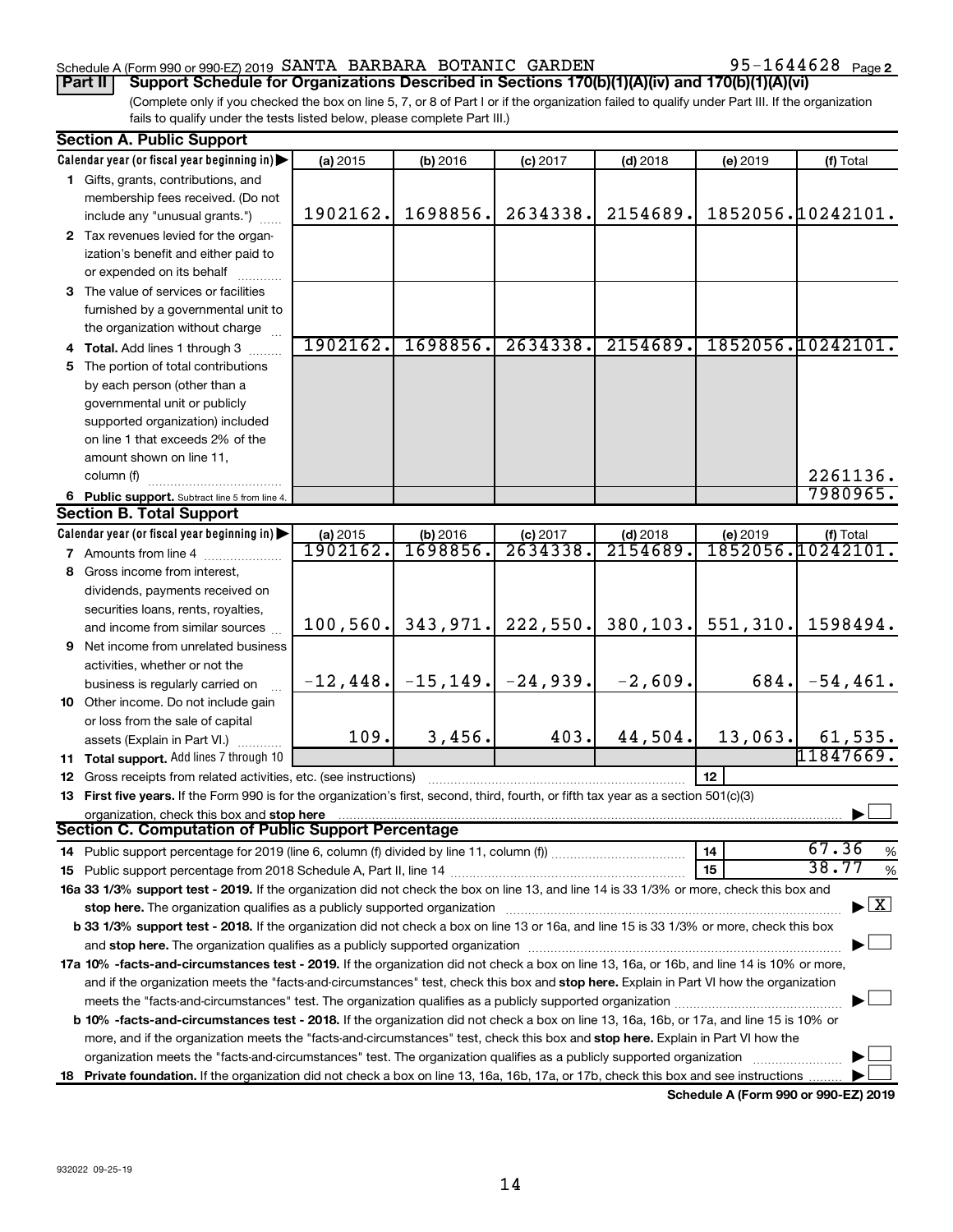### Schedule A (Form 990 or 990-EZ) 2019 SANTA BARBARA BOTANIC GARDEN  $95-1644628$  Page **Part III Support Schedule for Organizations Described in Section 509(a)(2)**

(Complete only if you checked the box on line 10 of Part I or if the organization failed to qualify under Part II. If the organization fails to qualify under the tests listed below, please complete Part II.)

| <b>Section A. Public Support</b>                                                                                                                    |          |          |          |            |          |           |
|-----------------------------------------------------------------------------------------------------------------------------------------------------|----------|----------|----------|------------|----------|-----------|
| Calendar year (or fiscal year beginning in) $\blacktriangleright$                                                                                   | (a) 2015 | (b) 2016 | (c) 2017 | $(d)$ 2018 | (e) 2019 | (f) Total |
| 1 Gifts, grants, contributions, and                                                                                                                 |          |          |          |            |          |           |
| membership fees received. (Do not                                                                                                                   |          |          |          |            |          |           |
| include any "unusual grants.")                                                                                                                      |          |          |          |            |          |           |
| 2 Gross receipts from admissions,                                                                                                                   |          |          |          |            |          |           |
| merchandise sold or services per-                                                                                                                   |          |          |          |            |          |           |
| formed, or facilities furnished in                                                                                                                  |          |          |          |            |          |           |
| any activity that is related to the<br>organization's tax-exempt purpose                                                                            |          |          |          |            |          |           |
| 3 Gross receipts from activities that                                                                                                               |          |          |          |            |          |           |
| are not an unrelated trade or bus-                                                                                                                  |          |          |          |            |          |           |
|                                                                                                                                                     |          |          |          |            |          |           |
| iness under section 513                                                                                                                             |          |          |          |            |          |           |
| 4 Tax revenues levied for the organ-                                                                                                                |          |          |          |            |          |           |
| ization's benefit and either paid to                                                                                                                |          |          |          |            |          |           |
| or expended on its behalf                                                                                                                           |          |          |          |            |          |           |
| 5 The value of services or facilities                                                                                                               |          |          |          |            |          |           |
| furnished by a governmental unit to                                                                                                                 |          |          |          |            |          |           |
| the organization without charge                                                                                                                     |          |          |          |            |          |           |
| 6 Total. Add lines 1 through 5                                                                                                                      |          |          |          |            |          |           |
| 7a Amounts included on lines 1, 2, and                                                                                                              |          |          |          |            |          |           |
| 3 received from disqualified persons                                                                                                                |          |          |          |            |          |           |
| <b>b</b> Amounts included on lines 2 and 3 received                                                                                                 |          |          |          |            |          |           |
| from other than disqualified persons that<br>exceed the greater of \$5,000 or 1% of the                                                             |          |          |          |            |          |           |
| amount on line 13 for the year                                                                                                                      |          |          |          |            |          |           |
| c Add lines 7a and 7b                                                                                                                               |          |          |          |            |          |           |
| 8 Public support. (Subtract line 7c from line 6.)                                                                                                   |          |          |          |            |          |           |
| <b>Section B. Total Support</b>                                                                                                                     |          |          |          |            |          |           |
| Calendar year (or fiscal year beginning in) $\blacktriangleright$                                                                                   | (a) 2015 | (b) 2016 | (c) 2017 | $(d)$ 2018 | (e) 2019 | (f) Total |
| 9 Amounts from line 6                                                                                                                               |          |          |          |            |          |           |
| <b>10a</b> Gross income from interest,                                                                                                              |          |          |          |            |          |           |
| dividends, payments received on                                                                                                                     |          |          |          |            |          |           |
| securities loans, rents, royalties,                                                                                                                 |          |          |          |            |          |           |
| and income from similar sources<br><b>b</b> Unrelated business taxable income                                                                       |          |          |          |            |          |           |
| (less section 511 taxes) from businesses                                                                                                            |          |          |          |            |          |           |
|                                                                                                                                                     |          |          |          |            |          |           |
| acquired after June 30, 1975                                                                                                                        |          |          |          |            |          |           |
| c Add lines 10a and 10b                                                                                                                             |          |          |          |            |          |           |
| <b>11</b> Net income from unrelated business<br>activities not included in line 10b.                                                                |          |          |          |            |          |           |
| whether or not the business is                                                                                                                      |          |          |          |            |          |           |
| regularly carried on                                                                                                                                |          |          |          |            |          |           |
| 12 Other income. Do not include gain<br>or loss from the sale of capital                                                                            |          |          |          |            |          |           |
| assets (Explain in Part VI.)                                                                                                                        |          |          |          |            |          |           |
| <b>13</b> Total support. (Add lines 9, 10c, 11, and 12.)                                                                                            |          |          |          |            |          |           |
| 14 First five years. If the Form 990 is for the organization's first, second, third, fourth, or fifth tax year as a section 501(c)(3) organization, |          |          |          |            |          |           |
| check this box and stop here                                                                                                                        |          |          |          |            |          |           |
| Section C. Computation of Public Support Percentage                                                                                                 |          |          |          |            |          |           |
|                                                                                                                                                     |          |          |          |            | 15       | %         |
| 16 Public support percentage from 2018 Schedule A, Part III, line 15                                                                                |          |          |          |            | 16       | %         |
| Section D. Computation of Investment Income Percentage                                                                                              |          |          |          |            |          |           |
| 17 Investment income percentage for 2019 (line 10c, column (f), divided by line 13, column (f))                                                     |          |          |          |            | 17       | %         |
| 18 Investment income percentage from 2018 Schedule A, Part III, line 17                                                                             |          |          |          |            | 18       | %         |
| 19a 33 1/3% support tests - 2019. If the organization did not check the box on line 14, and line 15 is more than 33 1/3%, and line 17 is not        |          |          |          |            |          |           |
| more than 33 1/3%, check this box and stop here. The organization qualifies as a publicly supported organization                                    |          |          |          |            |          |           |
| b 33 1/3% support tests - 2018. If the organization did not check a box on line 14 or line 19a, and line 16 is more than 33 1/3%, and               |          |          |          |            |          |           |
| line 18 is not more than 33 1/3%, check this box and stop here. The organization qualifies as a publicly supported organization                     |          |          |          |            |          |           |
|                                                                                                                                                     |          |          |          |            |          |           |
|                                                                                                                                                     |          |          |          |            |          |           |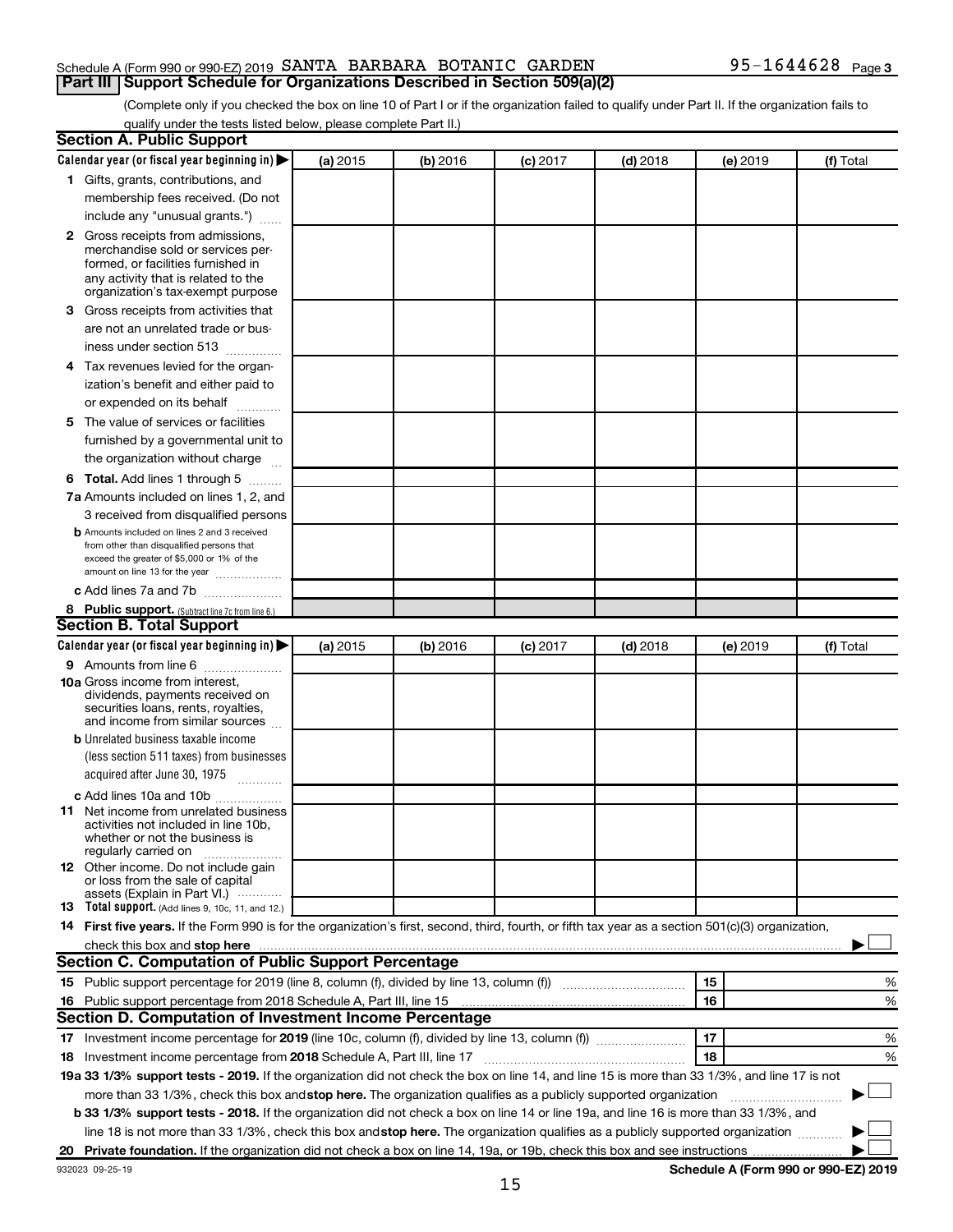# Schedule A (Form 990 or 990-EZ) 2019 SANTA BARBARA BOTANIC GARDEN  $95-1644628$  Page

**Yes No**

# **Part IV Supporting Organizations**

(Complete only if you checked a box in line 12 on Part I. If you checked 12a of Part I, complete Sections A and B. If you checked 12b of Part I, complete Sections A and C. If you checked 12c of Part I, complete Sections A, D, and E. If you checked 12d of Part I, complete Sections A and D, and complete Part V.)

#### **Section A. All Supporting Organizations**

- **1** Are all of the organization's supported organizations listed by name in the organization's governing documents? If "No," describe in Part VI how the supported organizations are designated. If designated by *class or purpose, describe the designation. If historic and continuing relationship, explain.*
- **2** Did the organization have any supported organization that does not have an IRS determination of status under section 509(a)(1) or (2)? If "Yes," explain in Part **VI** how the organization determined that the supported *organization was described in section 509(a)(1) or (2).*
- **3a** Did the organization have a supported organization described in section 501(c)(4), (5), or (6)? If "Yes," answer *(b) and (c) below.*
- **b** Did the organization confirm that each supported organization qualified under section 501(c)(4), (5), or (6) and satisfied the public support tests under section 509(a)(2)? If "Yes," describe in Part VI when and how the *organization made the determination.*
- **c** Did the organization ensure that all support to such organizations was used exclusively for section 170(c)(2)(B) purposes? If "Yes," explain in Part VI what controls the organization put in place to ensure such use.
- **4 a** *If* Was any supported organization not organized in the United States ("foreign supported organization")? *"Yes," and if you checked 12a or 12b in Part I, answer (b) and (c) below.*
- **b** Did the organization have ultimate control and discretion in deciding whether to make grants to the foreign supported organization? If "Yes," describe in Part VI how the organization had such control and discretion *despite being controlled or supervised by or in connection with its supported organizations.*
- **c** Did the organization support any foreign supported organization that does not have an IRS determination under sections 501(c)(3) and 509(a)(1) or (2)? If "Yes," explain in Part VI what controls the organization used *to ensure that all support to the foreign supported organization was used exclusively for section 170(c)(2)(B) purposes.*
- **5a** Did the organization add, substitute, or remove any supported organizations during the tax year? If "Yes," answer (b) and (c) below (if applicable). Also, provide detail in **Part VI,** including (i) the names and EIN *numbers of the supported organizations added, substituted, or removed; (ii) the reasons for each such action; (iii) the authority under the organization's organizing document authorizing such action; and (iv) how the action was accomplished (such as by amendment to the organizing document).*
- **b Type I or Type II only.** Was any added or substituted supported organization part of a class already designated in the organization's organizing document?
- **c Substitutions only.**  Was the substitution the result of an event beyond the organization's control?
- **6** Did the organization provide support (whether in the form of grants or the provision of services or facilities) to **Part VI.** support or benefit one or more of the filing organization's supported organizations? If "Yes," provide detail in anyone other than (i) its supported organizations, (ii) individuals that are part of the charitable class benefited by one or more of its supported organizations, or (iii) other supporting organizations that also
- **7** Did the organization provide a grant, loan, compensation, or other similar payment to a substantial contributor regard to a substantial contributor? If "Yes," complete Part I of Schedule L (Form 990 or 990-EZ). (as defined in section 4958(c)(3)(C)), a family member of a substantial contributor, or a 35% controlled entity with
- **8** Did the organization make a loan to a disqualified person (as defined in section 4958) not described in line 7? *If "Yes," complete Part I of Schedule L (Form 990 or 990-EZ).*
- **9 a** Was the organization controlled directly or indirectly at any time during the tax year by one or more in section 509(a)(1) or (2))? If "Yes," provide detail in **Part VI.** disqualified persons as defined in section 4946 (other than foundation managers and organizations described
- **b** Did one or more disqualified persons (as defined in line 9a) hold a controlling interest in any entity in which the supporting organization had an interest? If "Yes," provide detail in Part VI.
- **c** Did a disqualified person (as defined in line 9a) have an ownership interest in, or derive any personal benefit from, assets in which the supporting organization also had an interest? If "Yes," provide detail in Part VI.
- **10 a** Was the organization subject to the excess business holdings rules of section 4943 because of section supporting organizations)? If "Yes," answer 10b below. 4943(f) (regarding certain Type II supporting organizations, and all Type III non-functionally integrated
- **b** Did the organization have any excess business holdings in the tax year? (Use Schedule C, Form 4720, to *determine whether the organization had excess business holdings.)*

**1 2 3a 3b 3c 4a 4b 4c 5a 5b 5c 6 7 8 9a 9b 9c 10a**

**10b**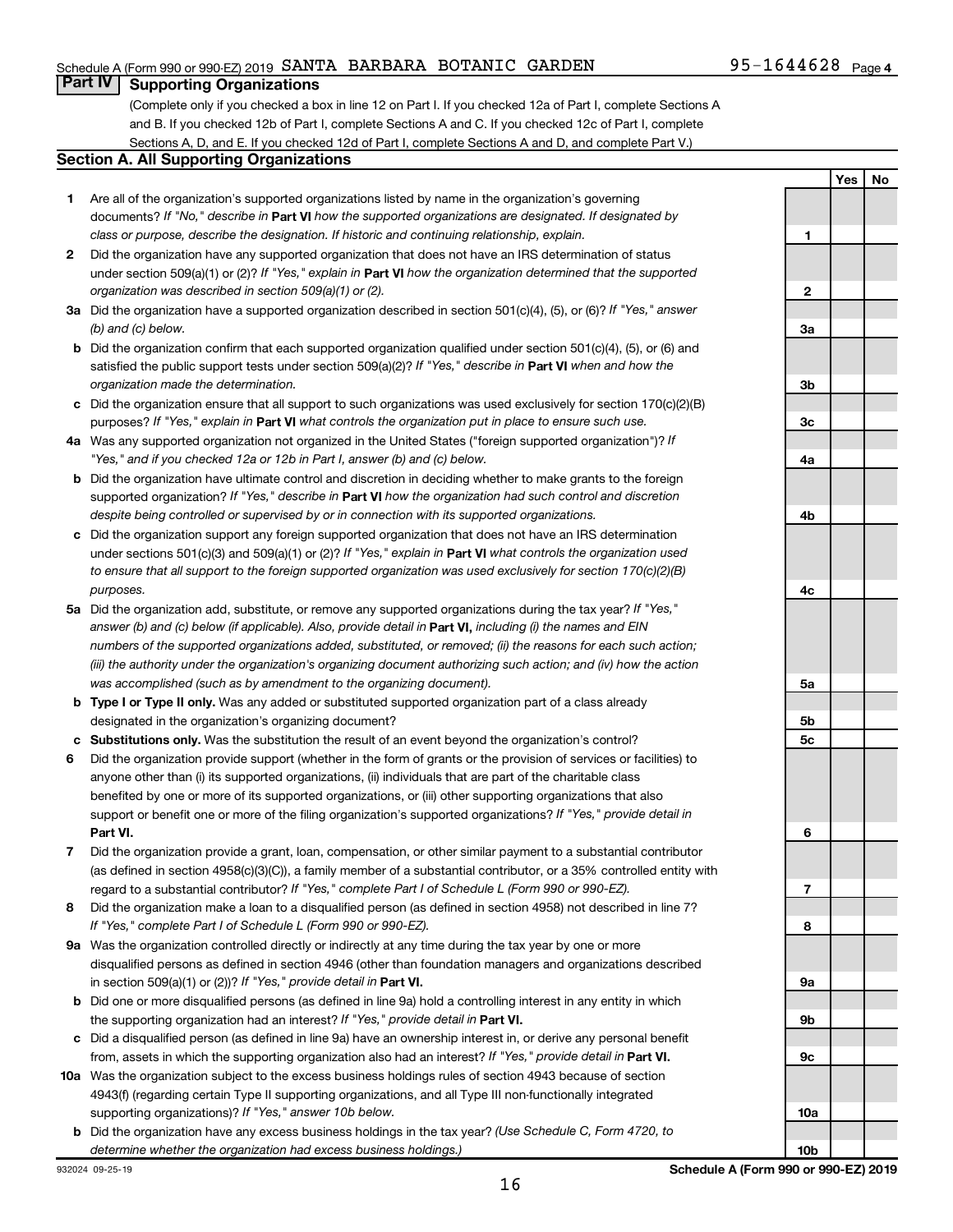# Schedule A (Form 990 or 990-EZ) 2019 SANTA BARBARA BOTANIC GARDEN  $95-1644628$  Page **Part IV Supporting Organizations** *(continued)*

|    |                                                                                                                                 |                | Yes | No |
|----|---------------------------------------------------------------------------------------------------------------------------------|----------------|-----|----|
| 11 | Has the organization accepted a gift or contribution from any of the following persons?                                         |                |     |    |
|    | a A person who directly or indirectly controls, either alone or together with persons described in (b) and (c)                  |                |     |    |
|    | below, the governing body of a supported organization?                                                                          | 11a            |     |    |
|    | <b>b</b> A family member of a person described in (a) above?                                                                    | 11b            |     |    |
|    | A 35% controlled entity of a person described in (a) or (b) above? If "Yes" to a, b, or c, provide detail in Part VI.           | 11c            |     |    |
|    | <b>Section B. Type I Supporting Organizations</b>                                                                               |                |     |    |
|    |                                                                                                                                 |                | Yes | No |
| 1  | Did the directors, trustees, or membership of one or more supported organizations have the power to                             |                |     |    |
|    | regularly appoint or elect at least a majority of the organization's directors or trustees at all times during the              |                |     |    |
|    | tax year? If "No," describe in Part VI how the supported organization(s) effectively operated, supervised, or                   |                |     |    |
|    | controlled the organization's activities. If the organization had more than one supported organization,                         |                |     |    |
|    | describe how the powers to appoint and/or remove directors or trustees were allocated among the supported                       |                |     |    |
|    | organizations and what conditions or restrictions, if any, applied to such powers during the tax year.                          | 1              |     |    |
| 2  | Did the organization operate for the benefit of any supported organization other than the supported                             |                |     |    |
|    | organization(s) that operated, supervised, or controlled the supporting organization? If "Yes," explain in                      |                |     |    |
|    |                                                                                                                                 |                |     |    |
|    | Part VI how providing such benefit carried out the purposes of the supported organization(s) that operated,                     |                |     |    |
|    | supervised, or controlled the supporting organization.                                                                          | $\mathbf{2}$   |     |    |
|    | <b>Section C. Type II Supporting Organizations</b>                                                                              |                |     |    |
|    |                                                                                                                                 |                | Yes | No |
| 1  | Were a majority of the organization's directors or trustees during the tax year also a majority of the directors                |                |     |    |
|    | or trustees of each of the organization's supported organization(s)? If "No," describe in Part VI how control                   |                |     |    |
|    | or management of the supporting organization was vested in the same persons that controlled or managed                          |                |     |    |
|    | the supported organization(s).                                                                                                  | 1              |     |    |
|    | <b>Section D. All Type III Supporting Organizations</b>                                                                         |                |     |    |
|    |                                                                                                                                 |                | Yes | No |
| 1  | Did the organization provide to each of its supported organizations, by the last day of the fifth month of the                  |                |     |    |
|    | organization's tax year, (i) a written notice describing the type and amount of support provided during the prior tax           |                |     |    |
|    | year, (ii) a copy of the Form 990 that was most recently filed as of the date of notification, and (iii) copies of the          |                |     |    |
|    | organization's governing documents in effect on the date of notification, to the extent not previously provided?                | 1              |     |    |
| 2  | Were any of the organization's officers, directors, or trustees either (i) appointed or elected by the supported                |                |     |    |
|    | organization(s) or (ii) serving on the governing body of a supported organization? If "No," explain in Part VI how              |                |     |    |
|    | the organization maintained a close and continuous working relationship with the supported organization(s).                     | 2              |     |    |
| 3  | By reason of the relationship described in (2), did the organization's supported organizations have a                           |                |     |    |
|    | significant voice in the organization's investment policies and in directing the use of the organization's                      |                |     |    |
|    | income or assets at all times during the tax year? If "Yes," describe in Part VI the role the organization's                    |                |     |    |
|    | supported organizations played in this regard.                                                                                  | З              |     |    |
|    | <b>Section E. Type III Functionally Integrated Supporting Organizations</b>                                                     |                |     |    |
| 1  | Check the box next to the method that the organization used to satisfy the Integral Part Test during the yealsee instructions). |                |     |    |
| а  | The organization satisfied the Activities Test. Complete line 2 below.                                                          |                |     |    |
| b  | The organization is the parent of each of its supported organizations. Complete line 3 below.                                   |                |     |    |
| с  | The organization supported a governmental entity. Describe in Part VI how you supported a government entity (see instructions). |                |     |    |
| 2  | Activities Test. Answer (a) and (b) below.                                                                                      |                | Yes | No |
| а  | Did substantially all of the organization's activities during the tax year directly further the exempt purposes of              |                |     |    |
|    | the supported organization(s) to which the organization was responsive? If "Yes," then in Part VI identify                      |                |     |    |
|    | those supported organizations and explain how these activities directly furthered their exempt purposes,                        |                |     |    |
|    | how the organization was responsive to those supported organizations, and how the organization determined                       |                |     |    |
|    | that these activities constituted substantially all of its activities.                                                          | 2a             |     |    |
| b  | Did the activities described in (a) constitute activities that, but for the organization's involvement, one or more             |                |     |    |
|    | of the organization's supported organization(s) would have been engaged in? If "Yes," explain in Part VI the                    |                |     |    |
|    | reasons for the organization's position that its supported organization(s) would have engaged in these                          |                |     |    |
|    | activities but for the organization's involvement.                                                                              | 2 <sub>b</sub> |     |    |
| 3  | Parent of Supported Organizations. Answer (a) and (b) below.                                                                    |                |     |    |
| а  | Did the organization have the power to regularly appoint or elect a majority of the officers, directors, or                     |                |     |    |
|    | trustees of each of the supported organizations? Provide details in Part VI.                                                    | За             |     |    |
| b  | Did the organization exercise a substantial degree of direction over the policies, programs, and activities of each             |                |     |    |
|    | of its supported organizations? If "Yes," describe in Part VI the role played by the organization in this regard.               | 3b             |     |    |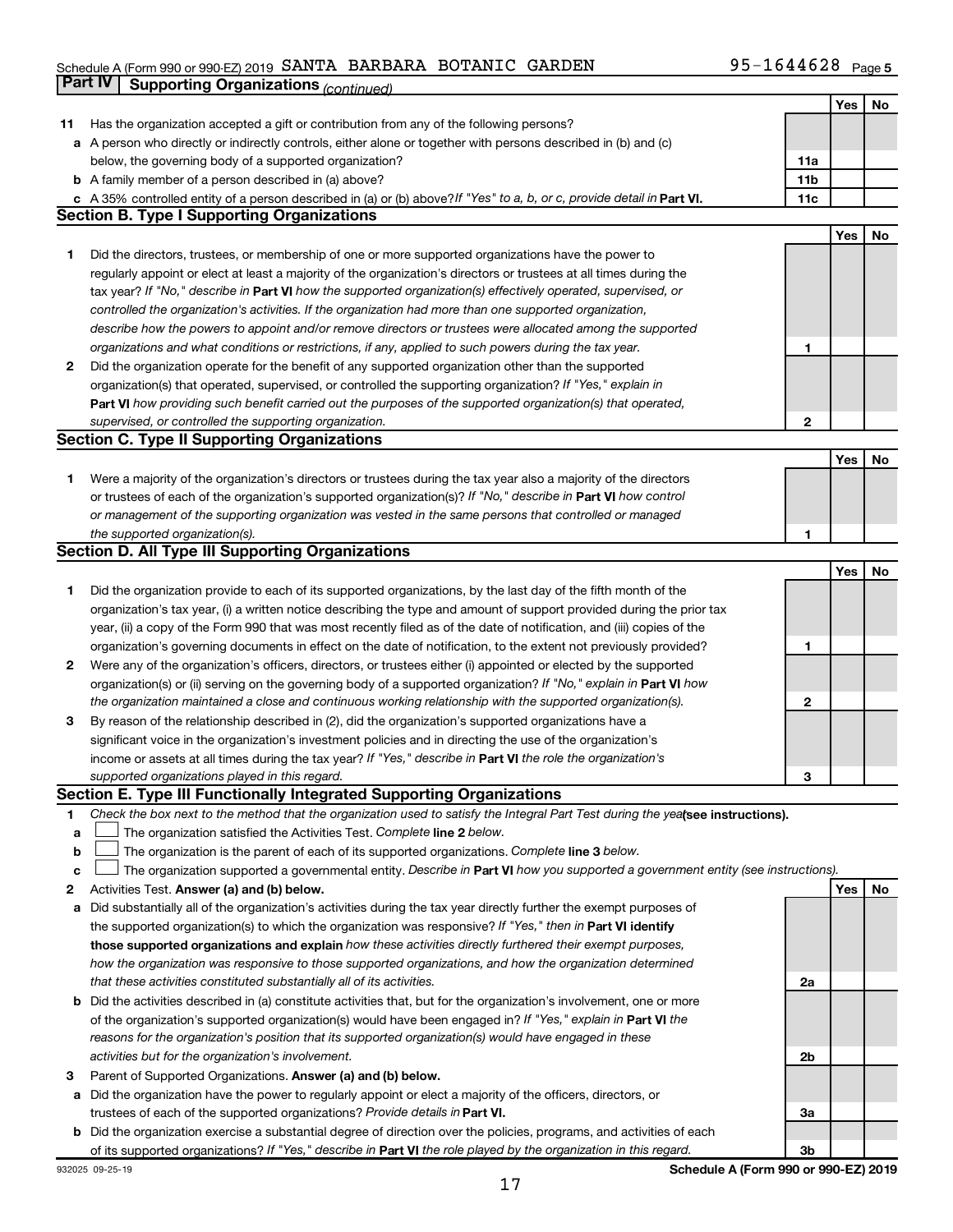## Schedule A (Form 990 or 990-EZ) 2019 SANTA BARBARA BOTANIC GARDEN  $95-1644628$  Page **Part V Type III Non-Functionally Integrated 509(a)(3) Supporting Organizations**

# 1 **Letter See instructions.** All Check here if the organization satisfied the Integral Part Test as a qualifying trust on Nov. 20, 1970 (explain in Part VI). See instructions. All other Type III non-functionally integrated supporting organizations must complete Sections A through E.

|              | Section A - Adjusted Net Income                                              | (A) Prior Year | (B) Current Year<br>(optional) |                                |
|--------------|------------------------------------------------------------------------------|----------------|--------------------------------|--------------------------------|
| 1            | Net short-term capital gain                                                  | 1              |                                |                                |
| 2            | Recoveries of prior-year distributions                                       | $\mathbf{2}$   |                                |                                |
| З            | Other gross income (see instructions)                                        | 3              |                                |                                |
| 4            | Add lines 1 through 3.                                                       | 4              |                                |                                |
| 5            | Depreciation and depletion                                                   | 5              |                                |                                |
| 6            | Portion of operating expenses paid or incurred for production or             |                |                                |                                |
|              | collection of gross income or for management, conservation, or               |                |                                |                                |
|              | maintenance of property held for production of income (see instructions)     | 6              |                                |                                |
| 7            | Other expenses (see instructions)                                            | $\overline{7}$ |                                |                                |
| 8            | Adjusted Net Income (subtract lines 5, 6, and 7 from line 4)                 | 8              |                                |                                |
|              | <b>Section B - Minimum Asset Amount</b>                                      |                | (A) Prior Year                 | (B) Current Year<br>(optional) |
| 1            | Aggregate fair market value of all non-exempt-use assets (see                |                |                                |                                |
|              | instructions for short tax year or assets held for part of year):            |                |                                |                                |
|              | a Average monthly value of securities                                        | 1a             |                                |                                |
|              | <b>b</b> Average monthly cash balances                                       | 1b             |                                |                                |
|              | <b>c</b> Fair market value of other non-exempt-use assets                    | 1c             |                                |                                |
|              | d Total (add lines 1a, 1b, and 1c)                                           | 1d             |                                |                                |
|              | <b>e</b> Discount claimed for blockage or other                              |                |                                |                                |
|              | factors (explain in detail in Part VI):                                      |                |                                |                                |
| 2            | Acquisition indebtedness applicable to non-exempt-use assets                 | $\mathbf{2}$   |                                |                                |
| З            | Subtract line 2 from line 1d.                                                | 3              |                                |                                |
| 4            | Cash deemed held for exempt use. Enter 1-1/2% of line 3 (for greater amount, |                |                                |                                |
|              | see instructions).                                                           | 4              |                                |                                |
| 5            | Net value of non-exempt-use assets (subtract line 4 from line 3)             | 5              |                                |                                |
| 6            | Multiply line 5 by .035.                                                     | 6              |                                |                                |
| 7            | Recoveries of prior-year distributions                                       | $\overline{7}$ |                                |                                |
| 8            | Minimum Asset Amount (add line 7 to line 6)                                  | 8              |                                |                                |
|              | <b>Section C - Distributable Amount</b>                                      |                |                                | <b>Current Year</b>            |
| 1            | Adjusted net income for prior year (from Section A, line 8, Column A)        | 1              |                                |                                |
| $\mathbf{2}$ | Enter 85% of line 1.                                                         | $\overline{2}$ |                                |                                |
| 3            | Minimum asset amount for prior year (from Section B, line 8, Column A)       | 3              |                                |                                |
| 4            | Enter greater of line 2 or line 3.                                           | 4              |                                |                                |
| 5            | Income tax imposed in prior year                                             | 5              |                                |                                |
| 6            | Distributable Amount. Subtract line 5 from line 4, unless subject to         |                |                                |                                |
|              | emergency temporary reduction (see instructions).                            | 6              |                                |                                |
|              |                                                                              |                |                                |                                |

**7** Let Check here if the current year is the organization's first as a non-functionally integrated Type III supporting organization (see instructions).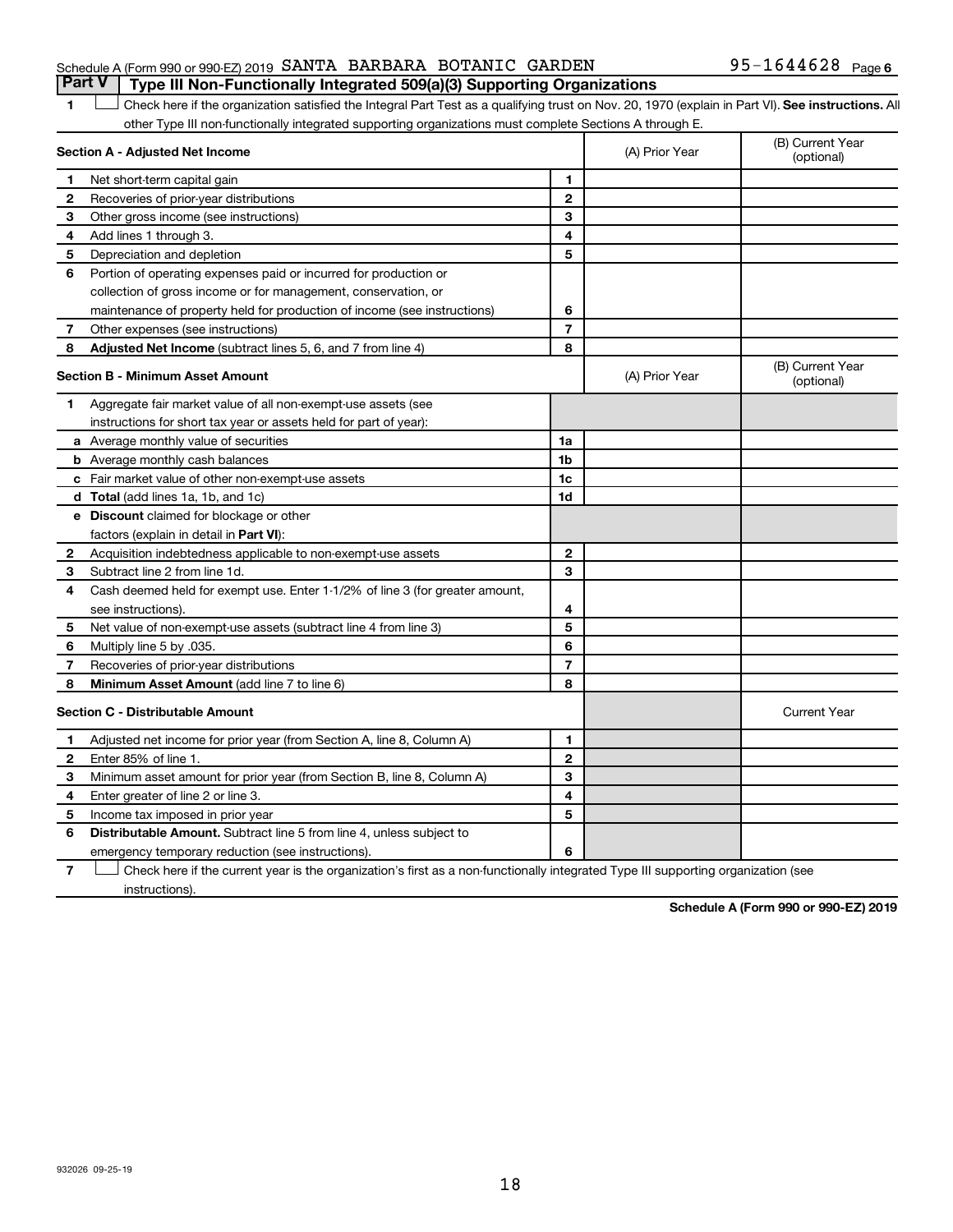#### Schedule A (Form 990 or 990-EZ) 2019 SAN'I'A BARBARA BO'I'ANIC GARDEN 95-I 644628 Page SANTA BARBARA BOTANIC GARDEN 95-1644628

| <b>Part V</b><br>Type III Non-Functionally Integrated 509(a)(3) Supporting Organizations (continued) |                                                                                            |                                    |                                               |                                                         |  |  |  |
|------------------------------------------------------------------------------------------------------|--------------------------------------------------------------------------------------------|------------------------------------|-----------------------------------------------|---------------------------------------------------------|--|--|--|
|                                                                                                      | <b>Section D - Distributions</b>                                                           |                                    |                                               | <b>Current Year</b>                                     |  |  |  |
| 1                                                                                                    | Amounts paid to supported organizations to accomplish exempt purposes                      |                                    |                                               |                                                         |  |  |  |
| 2                                                                                                    | Amounts paid to perform activity that directly furthers exempt purposes of supported       |                                    |                                               |                                                         |  |  |  |
|                                                                                                      | organizations, in excess of income from activity                                           |                                    |                                               |                                                         |  |  |  |
| 3                                                                                                    | Administrative expenses paid to accomplish exempt purposes of supported organizations      |                                    |                                               |                                                         |  |  |  |
| 4                                                                                                    | Amounts paid to acquire exempt-use assets                                                  |                                    |                                               |                                                         |  |  |  |
| 5                                                                                                    | Qualified set-aside amounts (prior IRS approval required)                                  |                                    |                                               |                                                         |  |  |  |
| 6                                                                                                    | Other distributions (describe in Part VI). See instructions.                               |                                    |                                               |                                                         |  |  |  |
| 7                                                                                                    | Total annual distributions. Add lines 1 through 6.                                         |                                    |                                               |                                                         |  |  |  |
| 8                                                                                                    | Distributions to attentive supported organizations to which the organization is responsive |                                    |                                               |                                                         |  |  |  |
|                                                                                                      | (provide details in Part VI). See instructions.                                            |                                    |                                               |                                                         |  |  |  |
| 9                                                                                                    | Distributable amount for 2019 from Section C, line 6                                       |                                    |                                               |                                                         |  |  |  |
| 10                                                                                                   | Line 8 amount divided by line 9 amount                                                     |                                    |                                               |                                                         |  |  |  |
|                                                                                                      | <b>Section E - Distribution Allocations (see instructions)</b>                             | (i)<br><b>Excess Distributions</b> | (ii)<br><b>Underdistributions</b><br>Pre-2019 | (iii)<br><b>Distributable</b><br><b>Amount for 2019</b> |  |  |  |
| 1.                                                                                                   | Distributable amount for 2019 from Section C, line 6                                       |                                    |                                               |                                                         |  |  |  |
| $\mathbf{2}$                                                                                         | Underdistributions, if any, for years prior to 2019 (reason-                               |                                    |                                               |                                                         |  |  |  |
|                                                                                                      | able cause required- explain in Part VI). See instructions.                                |                                    |                                               |                                                         |  |  |  |
| 3                                                                                                    | Excess distributions carryover, if any, to 2019                                            |                                    |                                               |                                                         |  |  |  |
|                                                                                                      | a From 2014                                                                                |                                    |                                               |                                                         |  |  |  |
|                                                                                                      | <b>b</b> From 2015                                                                         |                                    |                                               |                                                         |  |  |  |
|                                                                                                      | c From 2016                                                                                |                                    |                                               |                                                         |  |  |  |
|                                                                                                      | d From 2017                                                                                |                                    |                                               |                                                         |  |  |  |
|                                                                                                      | e From 2018                                                                                |                                    |                                               |                                                         |  |  |  |
|                                                                                                      | f Total of lines 3a through e                                                              |                                    |                                               |                                                         |  |  |  |
|                                                                                                      | <b>g</b> Applied to underdistributions of prior years                                      |                                    |                                               |                                                         |  |  |  |
|                                                                                                      | <b>h</b> Applied to 2019 distributable amount                                              |                                    |                                               |                                                         |  |  |  |
|                                                                                                      | Carryover from 2014 not applied (see instructions)                                         |                                    |                                               |                                                         |  |  |  |
|                                                                                                      | Remainder. Subtract lines 3g, 3h, and 3i from 3f.                                          |                                    |                                               |                                                         |  |  |  |
| 4                                                                                                    | Distributions for 2019 from Section D,                                                     |                                    |                                               |                                                         |  |  |  |
|                                                                                                      | $line 7$ :                                                                                 |                                    |                                               |                                                         |  |  |  |
|                                                                                                      | a Applied to underdistributions of prior years                                             |                                    |                                               |                                                         |  |  |  |
|                                                                                                      | <b>b</b> Applied to 2019 distributable amount                                              |                                    |                                               |                                                         |  |  |  |
| с                                                                                                    | Remainder. Subtract lines 4a and 4b from 4.                                                |                                    |                                               |                                                         |  |  |  |
| 5                                                                                                    | Remaining underdistributions for years prior to 2019, if                                   |                                    |                                               |                                                         |  |  |  |
|                                                                                                      | any. Subtract lines 3g and 4a from line 2. For result greater                              |                                    |                                               |                                                         |  |  |  |
|                                                                                                      | than zero, explain in Part VI. See instructions.                                           |                                    |                                               |                                                         |  |  |  |
| 6                                                                                                    | Remaining underdistributions for 2019. Subtract lines 3h                                   |                                    |                                               |                                                         |  |  |  |
|                                                                                                      | and 4b from line 1. For result greater than zero, explain in                               |                                    |                                               |                                                         |  |  |  |
|                                                                                                      | <b>Part VI.</b> See instructions.                                                          |                                    |                                               |                                                         |  |  |  |
| $\mathbf{7}$                                                                                         | Excess distributions carryover to 2020. Add lines 3j                                       |                                    |                                               |                                                         |  |  |  |
|                                                                                                      | and 4c.                                                                                    |                                    |                                               |                                                         |  |  |  |
| 8                                                                                                    | Breakdown of line 7:                                                                       |                                    |                                               |                                                         |  |  |  |
|                                                                                                      | a Excess from 2015                                                                         |                                    |                                               |                                                         |  |  |  |
|                                                                                                      | <b>b</b> Excess from 2016                                                                  |                                    |                                               |                                                         |  |  |  |
|                                                                                                      | c Excess from 2017                                                                         |                                    |                                               |                                                         |  |  |  |
|                                                                                                      | d Excess from 2018                                                                         |                                    |                                               |                                                         |  |  |  |
|                                                                                                      | e Excess from 2019                                                                         |                                    |                                               |                                                         |  |  |  |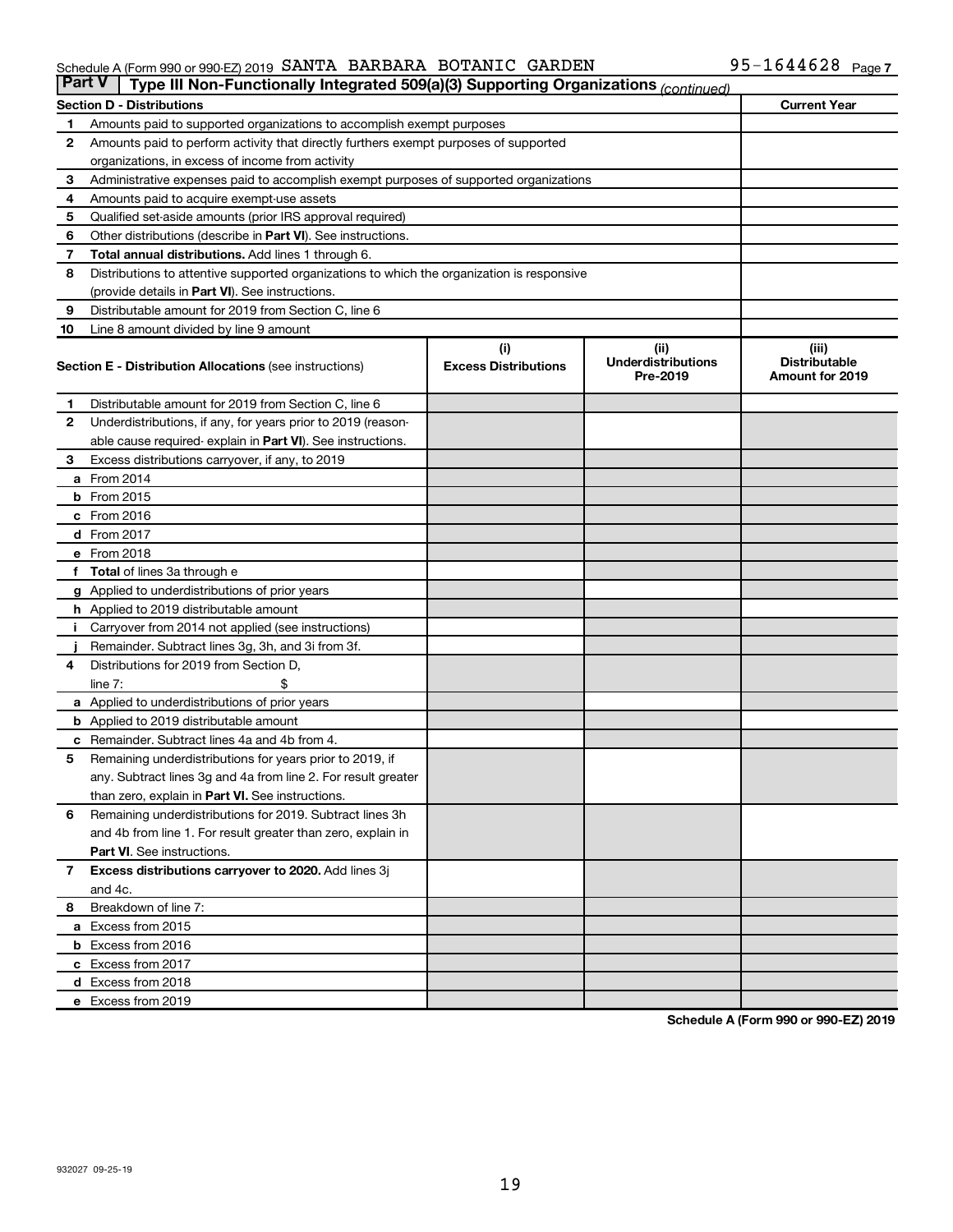|                | Schedule A (Form 990 or 990-EZ) 2019 SANTA BARBARA BOTANIC GARDEN                                                                                                                                                                                                                                                                                                                                                                                                                                                                                                                           |  | 95-1644628 Page 8 |
|----------------|---------------------------------------------------------------------------------------------------------------------------------------------------------------------------------------------------------------------------------------------------------------------------------------------------------------------------------------------------------------------------------------------------------------------------------------------------------------------------------------------------------------------------------------------------------------------------------------------|--|-------------------|
| <b>Part VI</b> | Supplemental Information. Provide the explanations required by Part II, line 10; Part II, line 17a or 17b; Part III, line 12;<br>Part IV, Section A, lines 1, 2, 3b, 3c, 4b, 4c, 5a, 6, 9a, 9b, 9c, 11a, 11b, and 11c; Part IV, Section B, lines 1 and 2; Part IV, Section C,<br>line 1; Part IV, Section D, lines 2 and 3; Part IV, Section E, lines 1c, 2a, 2b, 3a, and 3b; Part V, line 1; Part V, Section B, line 1e; Part V,<br>Section D, lines 5, 6, and 8; and Part V, Section E, lines 2, 5, and 6. Also complete this part for any additional information.<br>(See instructions.) |  |                   |
|                |                                                                                                                                                                                                                                                                                                                                                                                                                                                                                                                                                                                             |  |                   |
|                |                                                                                                                                                                                                                                                                                                                                                                                                                                                                                                                                                                                             |  |                   |
|                |                                                                                                                                                                                                                                                                                                                                                                                                                                                                                                                                                                                             |  |                   |
|                |                                                                                                                                                                                                                                                                                                                                                                                                                                                                                                                                                                                             |  |                   |
|                |                                                                                                                                                                                                                                                                                                                                                                                                                                                                                                                                                                                             |  |                   |
|                |                                                                                                                                                                                                                                                                                                                                                                                                                                                                                                                                                                                             |  |                   |
|                |                                                                                                                                                                                                                                                                                                                                                                                                                                                                                                                                                                                             |  |                   |
|                |                                                                                                                                                                                                                                                                                                                                                                                                                                                                                                                                                                                             |  |                   |
|                |                                                                                                                                                                                                                                                                                                                                                                                                                                                                                                                                                                                             |  |                   |
|                |                                                                                                                                                                                                                                                                                                                                                                                                                                                                                                                                                                                             |  |                   |
|                |                                                                                                                                                                                                                                                                                                                                                                                                                                                                                                                                                                                             |  |                   |
|                |                                                                                                                                                                                                                                                                                                                                                                                                                                                                                                                                                                                             |  |                   |
|                |                                                                                                                                                                                                                                                                                                                                                                                                                                                                                                                                                                                             |  |                   |
|                |                                                                                                                                                                                                                                                                                                                                                                                                                                                                                                                                                                                             |  |                   |
|                |                                                                                                                                                                                                                                                                                                                                                                                                                                                                                                                                                                                             |  |                   |
|                |                                                                                                                                                                                                                                                                                                                                                                                                                                                                                                                                                                                             |  |                   |
|                |                                                                                                                                                                                                                                                                                                                                                                                                                                                                                                                                                                                             |  |                   |
|                |                                                                                                                                                                                                                                                                                                                                                                                                                                                                                                                                                                                             |  |                   |
|                |                                                                                                                                                                                                                                                                                                                                                                                                                                                                                                                                                                                             |  |                   |
|                |                                                                                                                                                                                                                                                                                                                                                                                                                                                                                                                                                                                             |  |                   |
|                |                                                                                                                                                                                                                                                                                                                                                                                                                                                                                                                                                                                             |  |                   |
|                |                                                                                                                                                                                                                                                                                                                                                                                                                                                                                                                                                                                             |  |                   |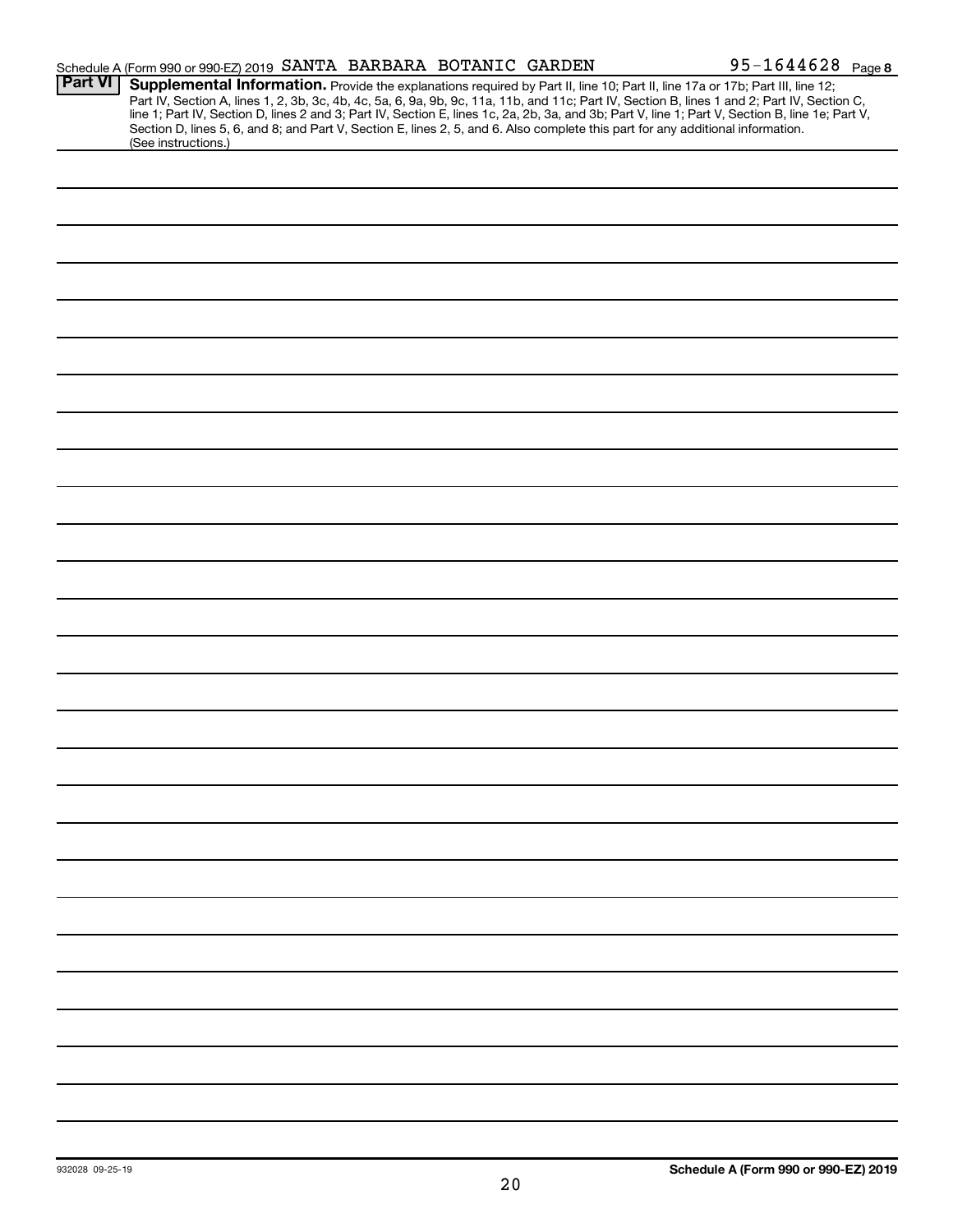| <b>SCHEDULE D</b> |  |
|-------------------|--|
|-------------------|--|

932051 10-02-19

# **SCHEDULE D Supplemental Financial Statements**<br> **Form 990 2019**<br> **Part IV** line 6.7.8.9.10, 11a, 11b, 11d, 11d, 11d, 11d, 11d, 12a, 0r, 12b

**(Form 990) | Complete if the organization answered "Yes" on Form 990, Part IV, line 6, 7, 8, 9, 10, 11a, 11b, 11c, 11d, 11e, 11f, 12a, or 12b.**

**| Attach to Form 990. |Go to www.irs.gov/Form990 for instructions and the latest information.**



| Name of the organization   |  |
|----------------------------|--|
| Internal Revenue Service   |  |
| Department of the Treasury |  |

#### ganization<br>
SANTA BARBARA BOTANIC GARDEN **Properties and SANTA BARBARA BOTANIC GARDEN** SANTA BARBARA BOTANIC GARDEN

| Part I  | Organizations Maintaining Donor Advised Funds or Other Similar Funds or Accounts. Complete if the                                                                                     |                         |                                                    |  |  |  |  |
|---------|---------------------------------------------------------------------------------------------------------------------------------------------------------------------------------------|-------------------------|----------------------------------------------------|--|--|--|--|
|         | organization answered "Yes" on Form 990, Part IV, line 6.                                                                                                                             | (a) Donor advised funds | (b) Funds and other accounts                       |  |  |  |  |
| 1       |                                                                                                                                                                                       |                         |                                                    |  |  |  |  |
| 2       | Aggregate value of contributions to (during year)                                                                                                                                     |                         |                                                    |  |  |  |  |
| 3       | Aggregate value of grants from (during year)                                                                                                                                          |                         |                                                    |  |  |  |  |
| 4       |                                                                                                                                                                                       |                         |                                                    |  |  |  |  |
| 5       | Did the organization inform all donors and donor advisors in writing that the assets held in donor advised funds                                                                      |                         |                                                    |  |  |  |  |
|         |                                                                                                                                                                                       |                         | Yes<br>No                                          |  |  |  |  |
| 6       | Did the organization inform all grantees, donors, and donor advisors in writing that grant funds can be used only                                                                     |                         |                                                    |  |  |  |  |
|         | for charitable purposes and not for the benefit of the donor or donor advisor, or for any other purpose conferring                                                                    |                         |                                                    |  |  |  |  |
|         |                                                                                                                                                                                       |                         | Yes<br>No                                          |  |  |  |  |
| Part II | Conservation Easements. Complete if the organization answered "Yes" on Form 990, Part IV, line 7.                                                                                     |                         |                                                    |  |  |  |  |
| 1       | Purpose(s) of conservation easements held by the organization (check all that apply).                                                                                                 |                         |                                                    |  |  |  |  |
|         | Preservation of land for public use (for example, recreation or education)                                                                                                            |                         | Preservation of a historically important land area |  |  |  |  |
|         | Protection of natural habitat                                                                                                                                                         |                         | Preservation of a certified historic structure     |  |  |  |  |
|         | Preservation of open space                                                                                                                                                            |                         |                                                    |  |  |  |  |
| 2       | Complete lines 2a through 2d if the organization held a qualified conservation contribution in the form of a conservation easement on the last                                        |                         |                                                    |  |  |  |  |
|         | day of the tax year.                                                                                                                                                                  |                         | Held at the End of the Tax Year                    |  |  |  |  |
|         |                                                                                                                                                                                       |                         | 2a                                                 |  |  |  |  |
|         |                                                                                                                                                                                       |                         | 2b                                                 |  |  |  |  |
| b       | Total acreage restricted by conservation easements [11] [12] manufactured acreage restricted by conservation easements [12] manufactured acreage restricted by conservation easements |                         |                                                    |  |  |  |  |
|         | d Number of conservation easements included in (c) acquired after 7/25/06, and not on a historic structure                                                                            |                         | 2c                                                 |  |  |  |  |
|         |                                                                                                                                                                                       |                         |                                                    |  |  |  |  |
|         | listed in the National Register [111] [12] The National Register [11] Manuscritt, Manuscritt, Manuscritt, Manu                                                                        |                         | 2d                                                 |  |  |  |  |
| 3       | Number of conservation easements modified, transferred, released, extinguished, or terminated by the organization during the tax                                                      |                         |                                                    |  |  |  |  |
|         | year                                                                                                                                                                                  |                         |                                                    |  |  |  |  |
| 4       | Number of states where property subject to conservation easement is located >                                                                                                         |                         |                                                    |  |  |  |  |
| 5       | Does the organization have a written policy regarding the periodic monitoring, inspection, handling of<br>violations, and enforcement of the conservation easements it holds?         |                         | Yes<br><b>No</b>                                   |  |  |  |  |
| 6       | Staff and volunteer hours devoted to monitoring, inspecting, handling of violations, and enforcing conservation easements during the year                                             |                         |                                                    |  |  |  |  |
|         |                                                                                                                                                                                       |                         |                                                    |  |  |  |  |
| 7       | Amount of expenses incurred in monitoring, inspecting, handling of violations, and enforcing conservation easements during the year                                                   |                         |                                                    |  |  |  |  |
|         | ▶ \$                                                                                                                                                                                  |                         |                                                    |  |  |  |  |
| 8       | Does each conservation easement reported on line 2(d) above satisfy the requirements of section 170(h)(4)(B)(i)                                                                       |                         |                                                    |  |  |  |  |
|         |                                                                                                                                                                                       |                         | Yes<br>No                                          |  |  |  |  |
| 9       | In Part XIII, describe how the organization reports conservation easements in its revenue and expense statement and                                                                   |                         |                                                    |  |  |  |  |
|         | balance sheet, and include, if applicable, the text of the footnote to the organization's financial statements that describes the                                                     |                         |                                                    |  |  |  |  |
|         | organization's accounting for conservation easements.                                                                                                                                 |                         |                                                    |  |  |  |  |
|         | Organizations Maintaining Collections of Art, Historical Treasures, or Other Similar Assets.<br>Part III                                                                              |                         |                                                    |  |  |  |  |
|         | Complete if the organization answered "Yes" on Form 990, Part IV, line 8.                                                                                                             |                         |                                                    |  |  |  |  |
|         | 1a If the organization elected, as permitted under FASB ASC 958, not to report in its revenue statement and balance sheet works                                                       |                         |                                                    |  |  |  |  |
|         | of art, historical treasures, or other similar assets held for public exhibition, education, or research in furtherance of public                                                     |                         |                                                    |  |  |  |  |
|         | service, provide in Part XIII the text of the footnote to its financial statements that describes these items.                                                                        |                         |                                                    |  |  |  |  |
|         | <b>b</b> If the organization elected, as permitted under FASB ASC 958, to report in its revenue statement and balance sheet works of                                                  |                         |                                                    |  |  |  |  |
|         | art, historical treasures, or other similar assets held for public exhibition, education, or research in furtherance of public service,                                               |                         |                                                    |  |  |  |  |
|         | provide the following amounts relating to these items:                                                                                                                                |                         |                                                    |  |  |  |  |
|         |                                                                                                                                                                                       |                         | - \$                                               |  |  |  |  |
|         | (ii) Assets included in Form 990, Part X                                                                                                                                              |                         | $\blacktriangleright$ \$                           |  |  |  |  |
| 2       | If the organization received or held works of art, historical treasures, or other similar assets for financial gain, provide                                                          |                         |                                                    |  |  |  |  |
|         | the following amounts required to be reported under FASB ASC 958 relating to these items:                                                                                             |                         |                                                    |  |  |  |  |
|         |                                                                                                                                                                                       |                         | \$                                                 |  |  |  |  |
|         | b Assets included in Form 990, Part X [[CONDITED INTERNATION IN ASSETS INCLUDED IN A SSET STATE IN A SET STATES                                                                       |                         | - \$                                               |  |  |  |  |
|         | LHA For Paperwork Reduction Act Notice, see the Instructions for Form 990.                                                                                                            |                         | Schedule D (Form 990) 2019                         |  |  |  |  |
|         |                                                                                                                                                                                       |                         |                                                    |  |  |  |  |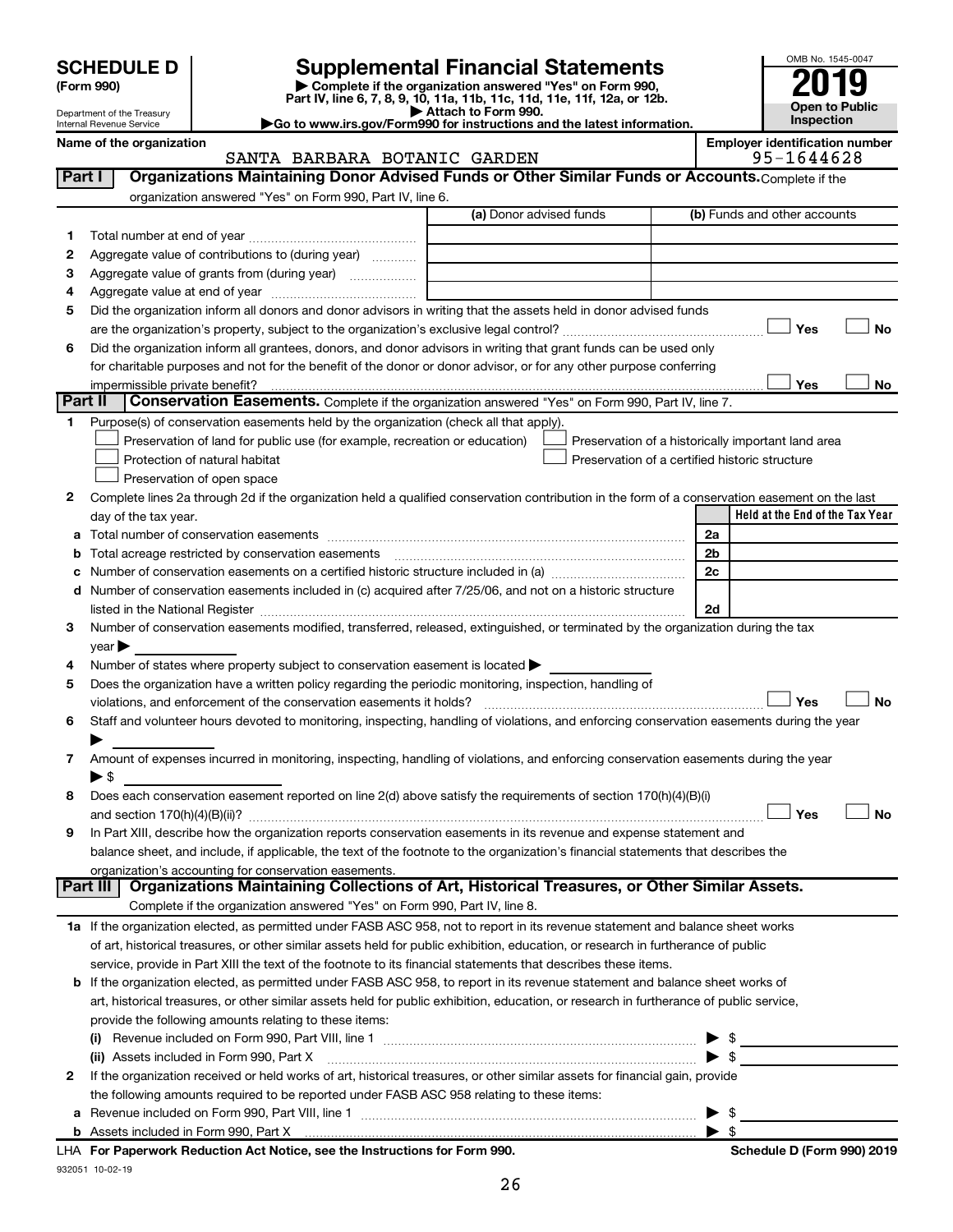|               | Schedule D (Form 990) 2019                                                                                                                                                                                                     | SANTA BARBARA BOTANIC GARDEN |                |                          |                                                          |              | 95-1644628 Page 2 |              |                          |  |  |
|---------------|--------------------------------------------------------------------------------------------------------------------------------------------------------------------------------------------------------------------------------|------------------------------|----------------|--------------------------|----------------------------------------------------------|--------------|-------------------|--------------|--------------------------|--|--|
|               | Part III<br>Organizations Maintaining Collections of Art, Historical Treasures, or Other Similar Assets(continued)                                                                                                             |                              |                |                          |                                                          |              |                   |              |                          |  |  |
| 3             | Using the organization's acquisition, accession, and other records, check any of the following that make significant use of its<br>collection items (check all that apply):                                                    |                              |                |                          |                                                          |              |                   |              |                          |  |  |
| а             | Public exhibition                                                                                                                                                                                                              |                              |                | Loan or exchange program |                                                          |              |                   |              |                          |  |  |
| b             | Scholarly research<br>Other<br><b>Contract Contract</b><br>e                                                                                                                                                                   |                              |                |                          |                                                          |              |                   |              |                          |  |  |
| c             | Preservation for future generations                                                                                                                                                                                            |                              |                |                          |                                                          |              |                   |              |                          |  |  |
| 4             | Provide a description of the organization's collections and explain how they further the organization's exempt purpose in Part XIII.                                                                                           |                              |                |                          |                                                          |              |                   |              |                          |  |  |
| 5             | During the year, did the organization solicit or receive donations of art, historical treasures, or other similar assets                                                                                                       |                              |                |                          |                                                          |              |                   |              |                          |  |  |
|               |                                                                                                                                                                                                                                |                              |                |                          |                                                          |              | Yes               |              | $\overline{\text{X}}$ No |  |  |
|               | Part IV<br>Escrow and Custodial Arrangements. Complete if the organization answered "Yes" on Form 990, Part IV, line 9, or                                                                                                     |                              |                |                          |                                                          |              |                   |              |                          |  |  |
|               | reported an amount on Form 990, Part X, line 21.                                                                                                                                                                               |                              |                |                          |                                                          |              |                   |              |                          |  |  |
|               | 1a Is the organization an agent, trustee, custodian or other intermediary for contributions or other assets not included                                                                                                       |                              |                |                          |                                                          |              |                   |              |                          |  |  |
|               |                                                                                                                                                                                                                                |                              |                |                          |                                                          |              | Yes               |              | No                       |  |  |
|               | b If "Yes," explain the arrangement in Part XIII and complete the following table:                                                                                                                                             |                              |                |                          |                                                          |              |                   |              |                          |  |  |
|               |                                                                                                                                                                                                                                |                              |                |                          |                                                          |              | Amount            |              |                          |  |  |
|               |                                                                                                                                                                                                                                |                              |                |                          | 1c                                                       |              |                   |              |                          |  |  |
|               |                                                                                                                                                                                                                                |                              |                |                          | 1d                                                       |              |                   |              |                          |  |  |
| е             | Distributions during the year manufactured and an account of the year manufactured and the year manufactured and the year manufactured and the year manufactured and the year manufactured and the state of the state of the s |                              |                |                          | 1e                                                       |              |                   |              |                          |  |  |
| f.            |                                                                                                                                                                                                                                |                              |                |                          | 1f                                                       |              |                   |              |                          |  |  |
|               | 2a Did the organization include an amount on Form 990, Part X, line 21, for escrow or custodial account liability?                                                                                                             |                              |                |                          |                                                          |              | Yes               |              | No                       |  |  |
|               | b If "Yes," explain the arrangement in Part XIII. Check here if the explanation has been provided on Part XIII                                                                                                                 |                              |                |                          |                                                          |              |                   |              |                          |  |  |
| <b>Part V</b> | Endowment Funds. Complete if the organization answered "Yes" on Form 990, Part IV, line 10.                                                                                                                                    |                              |                |                          |                                                          |              |                   |              |                          |  |  |
|               |                                                                                                                                                                                                                                | (a) Current year             | (b) Prior year | (c) Two years back       | $\vert$ (d) Three years back $\vert$ (e) Four years back |              |                   |              |                          |  |  |
|               | 1a Beginning of year balance                                                                                                                                                                                                   | 7,693,610.                   | 8, 267, 436.   | 6,437,854.               |                                                          | 6, 342, 614. |                   | 5,884,859.   |                          |  |  |
| b             |                                                                                                                                                                                                                                | 0.                           | 1,035,000.     | 1,314,798.               |                                                          | 5,828.       |                   | 726,500.     |                          |  |  |
| с             | $-939,608.$<br>$-22,473.$<br>1,430,058.<br>1,166,101.<br>335,184.<br>Net investment earnings, gains, and losses                                                                                                                |                              |                |                          |                                                          |              |                   |              |                          |  |  |
|               |                                                                                                                                                                                                                                |                              |                |                          |                                                          |              |                   |              |                          |  |  |
|               | e Other expenditures for facilities                                                                                                                                                                                            |                              |                |                          |                                                          |              |                   |              |                          |  |  |
|               | and programs                                                                                                                                                                                                                   | 354,582.                     | 669,218.       | 651, 317.                |                                                          | 245,772.     |                   | 246,272.     |                          |  |  |
|               | f Administrative expenses <i></i>                                                                                                                                                                                              |                              |                |                          |                                                          |              |                   |              |                          |  |  |
| g             |                                                                                                                                                                                                                                | $\overline{8,769,086}$ .     | 7,693,610.     | 8, 267, 436.             |                                                          | 6,437,854.   |                   | 6, 342, 614. |                          |  |  |
| 2             | Provide the estimated percentage of the current year end balance (line 1g, column (a)) held as:                                                                                                                                |                              |                |                          |                                                          |              |                   |              |                          |  |  |
|               | a Board designated or quasi-endowment >                                                                                                                                                                                        | 38.94                        | %              |                          |                                                          |              |                   |              |                          |  |  |
| b             | Permanent endowment $52.03$                                                                                                                                                                                                    | %                            |                |                          |                                                          |              |                   |              |                          |  |  |
|               | 9.03%<br>c Term endowment $\blacktriangleright$                                                                                                                                                                                |                              |                |                          |                                                          |              |                   |              |                          |  |  |
|               | The percentages on lines 2a, 2b, and 2c should equal 100%.                                                                                                                                                                     |                              |                |                          |                                                          |              |                   |              |                          |  |  |
|               | 3a Are there endowment funds not in the possession of the organization that are held and administered for the organization                                                                                                     |                              |                |                          |                                                          |              |                   |              |                          |  |  |
|               | by:                                                                                                                                                                                                                            |                              |                |                          |                                                          |              |                   | Yes          | No<br>x                  |  |  |
|               | (i)                                                                                                                                                                                                                            |                              |                |                          |                                                          |              | 3a(i)             |              | x                        |  |  |
|               |                                                                                                                                                                                                                                |                              |                |                          |                                                          |              | 3a(ii)<br>3b      |              |                          |  |  |
| 4             |                                                                                                                                                                                                                                |                              |                |                          |                                                          |              |                   |              |                          |  |  |
|               | Describe in Part XIII the intended uses of the organization's endowment funds.<br><b>Land, Buildings, and Equipment.</b><br><b>Part VI</b>                                                                                     |                              |                |                          |                                                          |              |                   |              |                          |  |  |
|               | Complete if the organization answered "Yes" on Form 990, Part IV, line 11a. See Form 990, Part X, line 10.                                                                                                                     |                              |                |                          |                                                          |              |                   |              |                          |  |  |
|               | Description of property                                                                                                                                                                                                        | (a) Cost or other            |                | (b) Cost or other        | (c) Accumulated                                          |              | (d) Book value    |              |                          |  |  |
|               |                                                                                                                                                                                                                                | basis (investment)           |                | basis (other)            | depreciation                                             |              |                   |              |                          |  |  |
|               |                                                                                                                                                                                                                                |                              |                | 4,709,519.               |                                                          |              | 4,709,519.        |              |                          |  |  |
| b             |                                                                                                                                                                                                                                |                              |                | 16,804,556.              | 2,391,451.                                               |              | 14, 413, 105.     |              |                          |  |  |
| с             |                                                                                                                                                                                                                                |                              |                | 2,765,500.               | 1,628,674.                                               |              | 1,136,826.        |              |                          |  |  |
| d             |                                                                                                                                                                                                                                |                              |                | 742,310.                 | 492,222.                                                 |              |                   | 250,088.     |                          |  |  |
|               |                                                                                                                                                                                                                                |                              |                | 1,506,165.               |                                                          |              | 1,506,165.        |              |                          |  |  |
|               | Total. Add lines 1a through 1e. (Column (d) must equal Form 990, Part X, column (B), line 10c.)                                                                                                                                |                              |                |                          |                                                          |              | 22,015,703.       |              |                          |  |  |
|               |                                                                                                                                                                                                                                |                              |                |                          |                                                          |              |                   |              |                          |  |  |

**Schedule D (Form 990) 2019**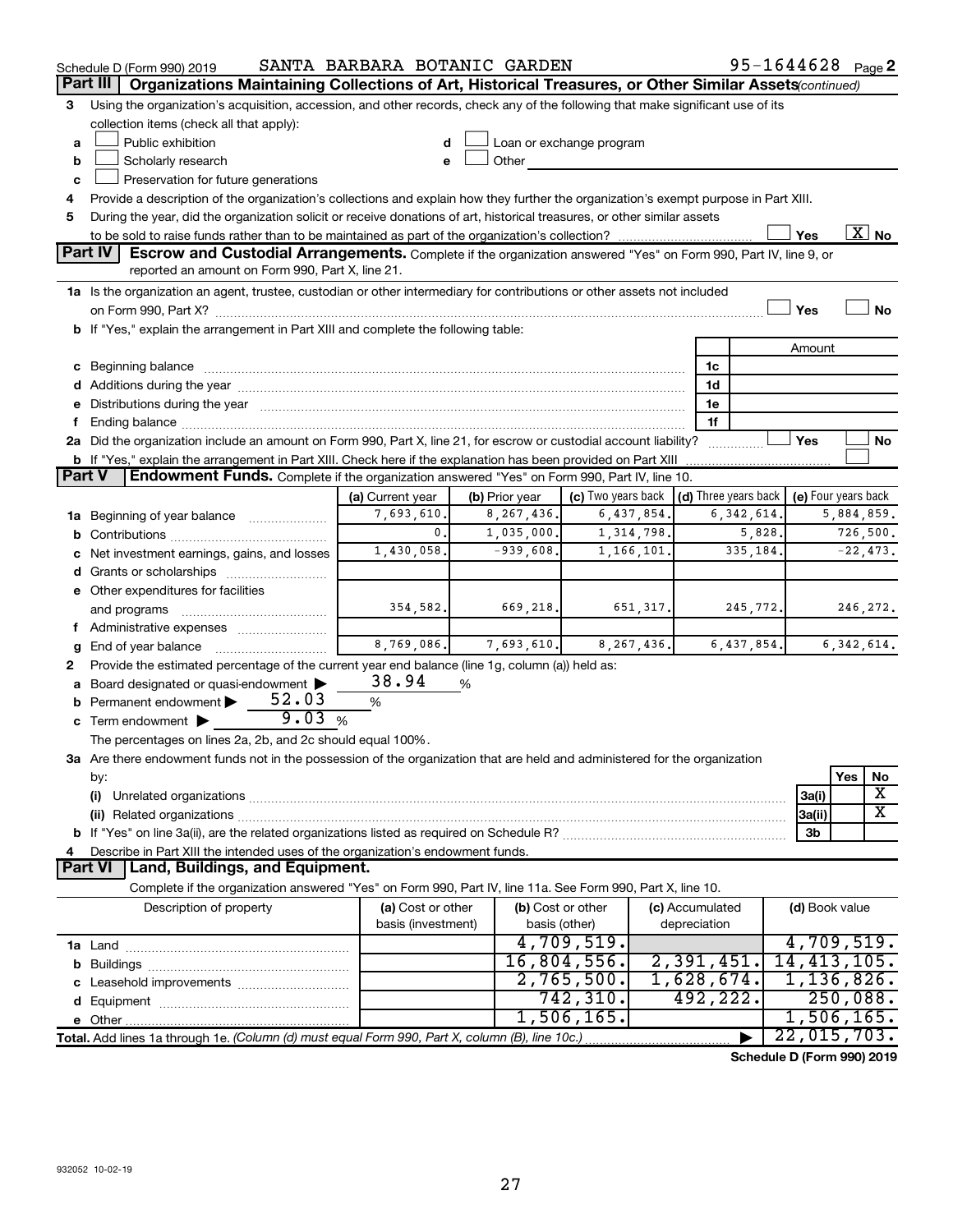| (E)                                                                                                        |                 |                                                                                                                   |                |
|------------------------------------------------------------------------------------------------------------|-----------------|-------------------------------------------------------------------------------------------------------------------|----------------|
| (F)                                                                                                        |                 |                                                                                                                   |                |
| (G)                                                                                                        |                 |                                                                                                                   |                |
| (H)                                                                                                        |                 |                                                                                                                   |                |
| Total. (Col. (b) must equal Form 990, Part X, col. (B) line 12.) $\blacktriangleright$                     |                 |                                                                                                                   |                |
| Part VIII Investments - Program Related.                                                                   |                 |                                                                                                                   |                |
| Complete if the organization answered "Yes" on Form 990, Part IV, line 11c. See Form 990, Part X, line 13. |                 |                                                                                                                   |                |
| (a) Description of investment                                                                              | (b) Book value  | (c) Method of valuation: Cost or end-of-year market value                                                         |                |
| (1)                                                                                                        |                 |                                                                                                                   |                |
| (2)                                                                                                        |                 |                                                                                                                   |                |
| (3)                                                                                                        |                 |                                                                                                                   |                |
| (4)                                                                                                        |                 |                                                                                                                   |                |
| (5)                                                                                                        |                 |                                                                                                                   |                |
| (6)                                                                                                        |                 |                                                                                                                   |                |
| (7)                                                                                                        |                 |                                                                                                                   |                |
| (8)                                                                                                        |                 |                                                                                                                   |                |
| (9)                                                                                                        |                 |                                                                                                                   |                |
| Total. (Col. (b) must equal Form 990, Part X, col. (B) line 13.)                                           |                 |                                                                                                                   |                |
| Part IX<br><b>Other Assets.</b>                                                                            |                 |                                                                                                                   |                |
| Complete if the organization answered "Yes" on Form 990, Part IV, line 11d. See Form 990, Part X, line 15. |                 |                                                                                                                   |                |
|                                                                                                            | (a) Description |                                                                                                                   | (b) Book value |
| (1)                                                                                                        |                 |                                                                                                                   |                |
| (2)                                                                                                        |                 |                                                                                                                   |                |
|                                                                                                            |                 |                                                                                                                   |                |
| (3)                                                                                                        |                 |                                                                                                                   |                |
| (4)                                                                                                        |                 |                                                                                                                   |                |
| (5)                                                                                                        |                 |                                                                                                                   |                |
| (6)                                                                                                        |                 |                                                                                                                   |                |
| (7)                                                                                                        |                 |                                                                                                                   |                |
| (8)                                                                                                        |                 |                                                                                                                   |                |
| (9)                                                                                                        |                 |                                                                                                                   |                |
| Total. (Column (b) must equal Form 990, Part X, col. (B) line 15.)                                         |                 |                                                                                                                   |                |
| <b>Other Liabilities.</b><br>Part X                                                                        |                 |                                                                                                                   |                |
|                                                                                                            |                 | Complete if the organization answered "Yes" on Form 990, Part IV, line 11e or 11f. See Form 990, Part X, line 25. |                |
| (a) Description of liability<br>1.                                                                         |                 |                                                                                                                   | (b) Book value |
| Federal income taxes<br>(1)                                                                                |                 |                                                                                                                   |                |
| (2)                                                                                                        |                 |                                                                                                                   |                |
| (3)                                                                                                        |                 |                                                                                                                   |                |
| (4)                                                                                                        |                 |                                                                                                                   |                |
| (5)                                                                                                        |                 |                                                                                                                   |                |
| (6)                                                                                                        |                 |                                                                                                                   |                |
| (7)                                                                                                        |                 |                                                                                                                   |                |
| (8)                                                                                                        |                 |                                                                                                                   |                |
| (9)                                                                                                        |                 |                                                                                                                   |                |

(b) Book value (c) Method of valuation: Cost or end-of-year market value

# Schedule D (Form 990) 2019 SANTA BARBARA BOTANIC GARDEN 95-1644628 Page

(a) Description of security or category (including name of security)  $\vert$  (b) Book value  $\vert$  (c)

**Part VII Investments - Other Securities.**

**(1)** Financial derivatives ~~~~~~~~~~~~~~~ **(2)** Closely held equity interests ~~~~~~~~~~~

**(3)** Other

(A) (B) (C) Complete if the organization answered "Yes" on Form 990, Part IV, line 11b. See Form 990, Part X, line 12.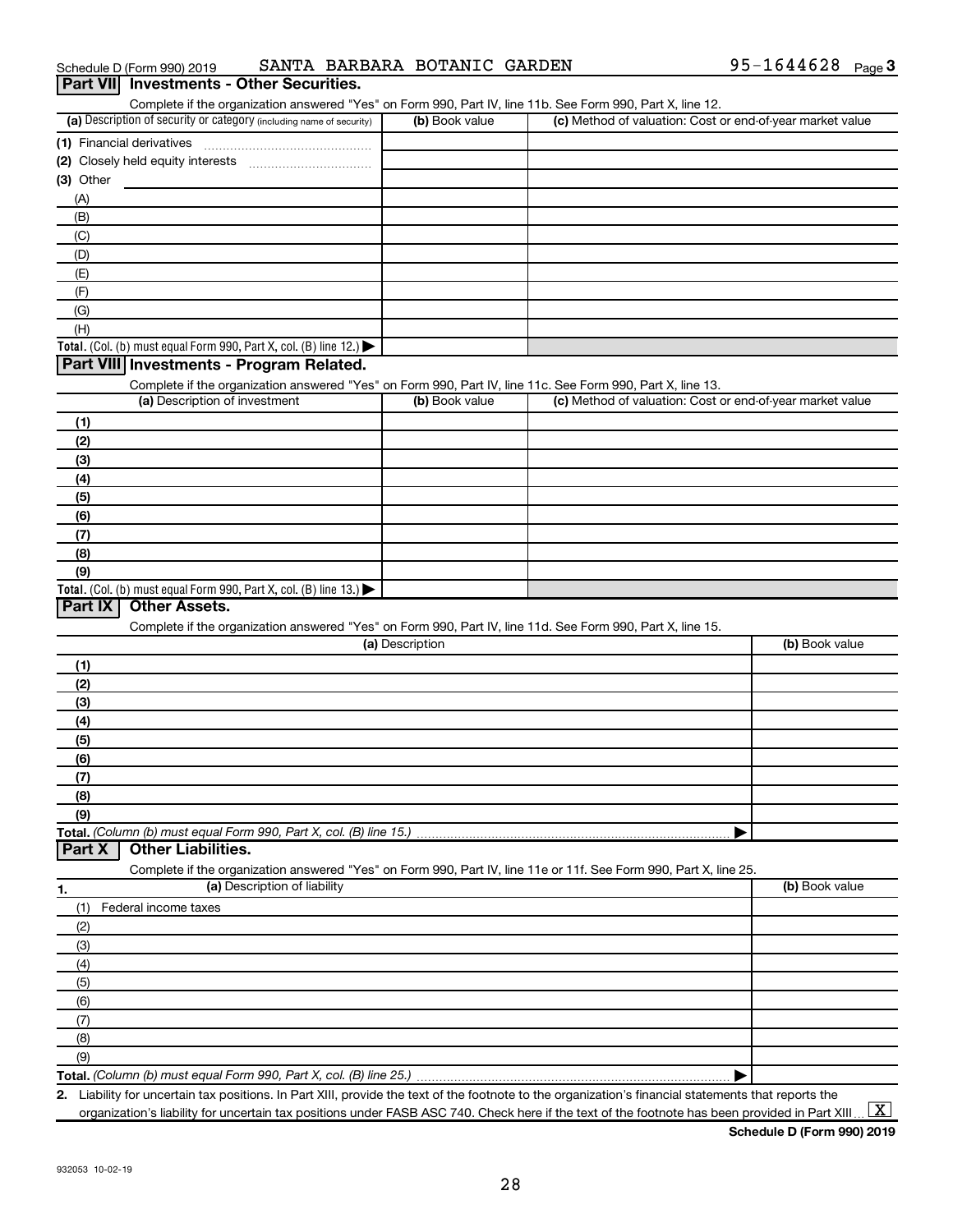|    | SANTA BARBARA BOTANIC GARDEN<br>Schedule D (Form 990) 2019                                                                                                                                                                                                                                                                                                                            |                |              |                | 95-1644628 $_{Page 4}$ |
|----|---------------------------------------------------------------------------------------------------------------------------------------------------------------------------------------------------------------------------------------------------------------------------------------------------------------------------------------------------------------------------------------|----------------|--------------|----------------|------------------------|
|    | <b>Part XI</b><br>Reconciliation of Revenue per Audited Financial Statements With Revenue per Return.                                                                                                                                                                                                                                                                                 |                |              |                |                        |
|    | Complete if the organization answered "Yes" on Form 990, Part IV, line 12a.                                                                                                                                                                                                                                                                                                           |                |              |                |                        |
| 1  | Total revenue, gains, and other support per audited financial statements                                                                                                                                                                                                                                                                                                              |                |              | $\blacksquare$ | 6, 280, 281.           |
| 2  | Amounts included on line 1 but not on Form 990, Part VIII, line 12:                                                                                                                                                                                                                                                                                                                   |                |              |                |                        |
| a  |                                                                                                                                                                                                                                                                                                                                                                                       | 2a             | 2,078,620.   |                |                        |
| b  |                                                                                                                                                                                                                                                                                                                                                                                       | 2 <sub>b</sub> |              |                |                        |
|    |                                                                                                                                                                                                                                                                                                                                                                                       | 2c             |              |                |                        |
| d  |                                                                                                                                                                                                                                                                                                                                                                                       | 2d             | 136, 239.    |                |                        |
| e  | Add lines 2a through 2d                                                                                                                                                                                                                                                                                                                                                               |                |              | 2e             | 2, 214, 859.           |
| 3  |                                                                                                                                                                                                                                                                                                                                                                                       |                |              | $\mathbf{3}$   | 4,065,422.             |
| 4  | Amounts included on Form 990, Part VIII, line 12, but not on line 1:                                                                                                                                                                                                                                                                                                                  |                |              |                |                        |
| a  | Investment expenses not included on Form 990, Part VIII, line 7b [11, 111, 120]                                                                                                                                                                                                                                                                                                       | 4a             | 111,959.     |                |                        |
|    |                                                                                                                                                                                                                                                                                                                                                                                       | 4 <sub>h</sub> |              |                |                        |
| c. | Add lines 4a and 4b                                                                                                                                                                                                                                                                                                                                                                   |                |              | 4c             | 111,959.               |
|    |                                                                                                                                                                                                                                                                                                                                                                                       | 5              | 4, 177, 381. |                |                        |
|    | Part XII   Reconciliation of Expenses per Audited Financial Statements With Expenses per Return.                                                                                                                                                                                                                                                                                      |                |              |                |                        |
|    | Complete if the organization answered "Yes" on Form 990, Part IV, line 12a.                                                                                                                                                                                                                                                                                                           |                |              |                |                        |
| 1  |                                                                                                                                                                                                                                                                                                                                                                                       |                |              | $\blacksquare$ | 5,072,792.             |
| 2  | Amounts included on line 1 but not on Form 990, Part IX, line 25:                                                                                                                                                                                                                                                                                                                     |                |              |                |                        |
| a  |                                                                                                                                                                                                                                                                                                                                                                                       | 2a             |              |                |                        |
| b  |                                                                                                                                                                                                                                                                                                                                                                                       | 2 <sub>b</sub> |              |                |                        |
|    | Other losses                                                                                                                                                                                                                                                                                                                                                                          | 2c             |              |                |                        |
| d  |                                                                                                                                                                                                                                                                                                                                                                                       | 2d             |              |                |                        |
| е  | Add lines 2a through 2d <b>must be a constructed as the constant of the construction of the construction</b> and the construction of the construction of the construction of the construction of the construction of the constructi                                                                                                                                                   |                |              | 2e             |                        |
| з  |                                                                                                                                                                                                                                                                                                                                                                                       |                |              | 3              | 5,072,792.             |
|    | Amounts included on Form 990, Part IX, line 25, but not on line 1:                                                                                                                                                                                                                                                                                                                    |                |              |                |                        |
| a  | Investment expenses not included on Form 990, Part VIII, line 7b [100] [100] [100] [100] [100] [100] [100] [10                                                                                                                                                                                                                                                                        | 4a             | 111,959.     |                |                        |
| b  | Other (Describe in Part XIII.)                                                                                                                                                                                                                                                                                                                                                        | 4 <sub>b</sub> |              |                |                        |
|    | Add lines 4a and 4b                                                                                                                                                                                                                                                                                                                                                                   |                |              | 4c             | 111,959.               |
| 5  |                                                                                                                                                                                                                                                                                                                                                                                       |                |              | 5              | 5,184,751.             |
|    | Part XIII Supplemental Information.                                                                                                                                                                                                                                                                                                                                                   |                |              |                |                        |
|    | $\mathcal{L} = \{ \mathbf{L} \in \mathbb{R}^n : \mathbb{R}^n : \mathbb{R}^n : \mathbb{R}^n : \mathbb{R}^n : \mathbb{R}^n : \mathbb{R}^n : \mathbb{R}^n : \mathbb{R}^n : \mathbb{R}^n : \mathbb{R}^n : \mathbb{R}^n : \mathbb{R}^n : \mathbb{R}^n : \mathbb{R}^n : \mathbb{R}^n : \mathbb{R}^n : \mathbb{R}^n : \mathbb{R}^n : \mathbb{R}^n : \mathbb{R}^n : \mathbb{R}^n : \mathbb{R$ |                |              |                |                        |

Provide the descriptions required for Part II, lines 3, 5, and 9; Part III, lines 1a and 4; Part IV, lines 1b and 2b; Part V, line 4; Part X, line 2; Part XI, lines 2d and 4b; and Part XII, lines 2d and 4b. Also complete this part to provide any additional information.

# PART III, LINE 1A:

INEXHAUSTIBLE COLLECTIONS:

THE GARDEN HAS ELECTED NOT TO CAPITALIZE DONATED BOTANICAL COLLECTIONS NOR DOES THE GARDEN RECOGNIZE THESE CONTRIBUTIONS AS REVENUES OR GAINS. GENERALLY ACCEPTED ACCOUNTING PRINCIPLES PROVIDE THAT SUCH DONATIONS NEED NOT BE RECOGNIZED IF: 1) THEY ARE ADDED TO COLLECTIONS THAT ARE HELD FOR PUBLIC EXHIBITION, EDUCATION, OR RESEARCH IN FURTHERANCE OF PUBLIC SERVICE RATHER THAN FINANCIAL GAIN; 2) ARE PROTECTED, KEPT UNENCUMBERED, CARED FOR AND PRESERVED; AND 3) ARE SUBJECT TO A POLICY THAT REQUIRES THE PROCEEDS FROM THE SALES OF COLLECTION ITEMS TO BE USED TO ACQUIRE OTHER ITEMS FOR

# COLLECTIONS.

 $95 - 1644628$  Page 4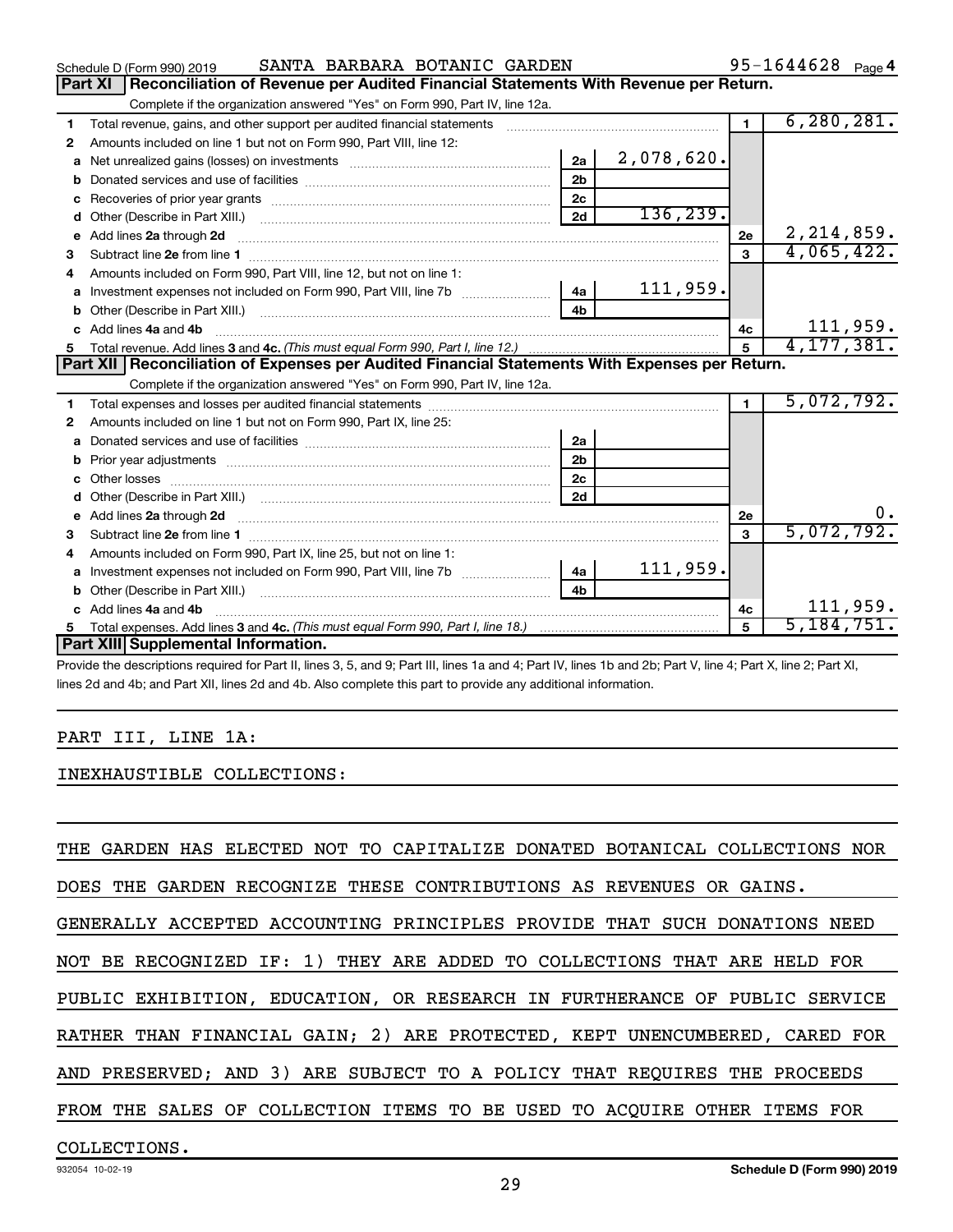PART X, LINE 2:

THE GARDEN IS A NONPROFIT CORPORATION EXEMPT FROM FEDERAL INCOME TAXES UNDER IRC 501 (C) (3) AND STATE INCOME TAXES UNDER REVENUE AND TAXATION CODE SECTION 23701 (D), THEREFORE NO AMOUNTS FOR INCOME TAXES ARE REFLECTED IN THE ACCOMPANYING FINANCIAL STATEMENTS. THE ORGANIZATION IS NOT A PRIVATE FOUNDATION FOR INCOME TAX PURPOSES. THE GARDEN IS NOT AWARE OF ANY TRANSACTIONS THAT WOULD AFFECT ITS TAX-EXEMPT STATUS.

THE GARDEN EVALUATES UNCERTAIN TAX POSITIONS, WHEREBY THE EFFECT OF THE UNCERTAINTY WOULD BE RECORDED IF THE OUTCOME WAS CONSIDERED PROBABLE AND REASONABLY ESTIMABLE. AS OF DECEMBER 31, 2019, THE GARDEN HAD NO UNCERTAIN TAX POSITIONS REQUIRING ACCRUAL.

THE GARDEN FILES TAX RETURNS IN CALIFORNIA AND U.S. FEDERAL JURISDICTIONS. THE GARDEN IS NO LONGER SUBJECT TO U.S. FEDERAL, STATE AND LOCAL TAX EXAMINATIONS BY TAX AUTHORITIES FOR YEARS BEFORE 2016 AND 2015, RESPECTIVELY.

PART XI, LINE 2D - OTHER ADJUSTMENTS:

CHANGE IN VALUE OF TRUSTS 136,239.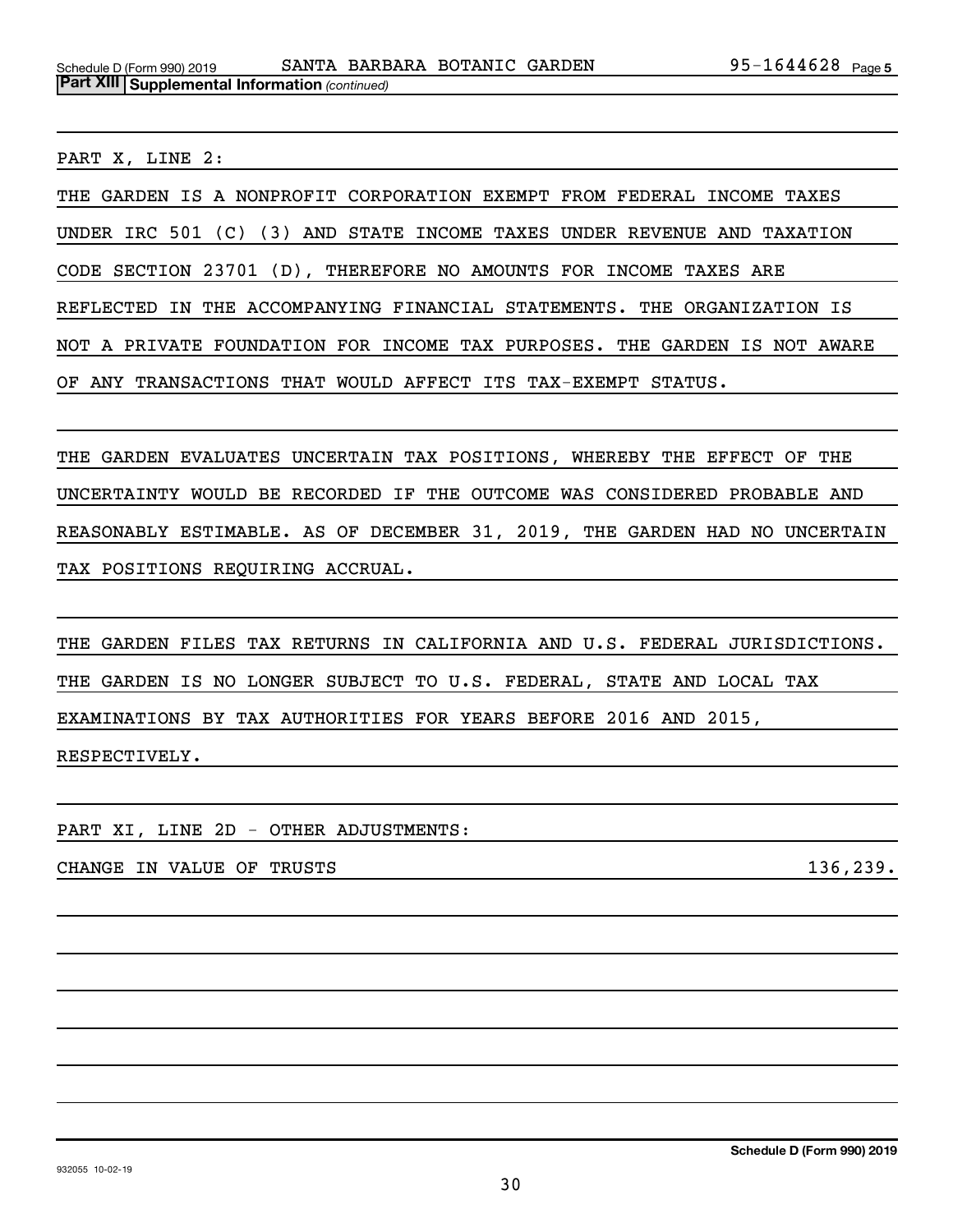| <b>SCHEDULE G</b>                                                                                                                                                                                                                                                                                                                                                                                                                                                                                                                                                                                                 | <b>Supplemental Information Regarding Fundraising or Gaming Activities</b>                                                                                               |     |                                                                            |                                                                                                                             |                                                                            | OMB No. 1545-0047                                       |  |  |  |  |
|-------------------------------------------------------------------------------------------------------------------------------------------------------------------------------------------------------------------------------------------------------------------------------------------------------------------------------------------------------------------------------------------------------------------------------------------------------------------------------------------------------------------------------------------------------------------------------------------------------------------|--------------------------------------------------------------------------------------------------------------------------------------------------------------------------|-----|----------------------------------------------------------------------------|-----------------------------------------------------------------------------------------------------------------------------|----------------------------------------------------------------------------|---------------------------------------------------------|--|--|--|--|
| Complete if the organization answered "Yes" on Form 990, Part IV, line 17, 18, or 19, or if the<br>(Form 990 or 990-EZ)<br>organization entered more than \$15,000 on Form 990-EZ, line 6a.                                                                                                                                                                                                                                                                                                                                                                                                                       |                                                                                                                                                                          |     |                                                                            |                                                                                                                             |                                                                            |                                                         |  |  |  |  |
| Department of the Treasury                                                                                                                                                                                                                                                                                                                                                                                                                                                                                                                                                                                        | Attach to Form 990 or Form 990-EZ.                                                                                                                                       |     |                                                                            |                                                                                                                             |                                                                            | <b>Open to Public</b>                                   |  |  |  |  |
| Internal Revenue Service                                                                                                                                                                                                                                                                                                                                                                                                                                                                                                                                                                                          | ► Go to www.irs.gov/Form990 for instructions and the latest information.                                                                                                 |     |                                                                            |                                                                                                                             |                                                                            | Inspection                                              |  |  |  |  |
| Name of the organization                                                                                                                                                                                                                                                                                                                                                                                                                                                                                                                                                                                          | SANTA BARBARA BOTANIC GARDEN                                                                                                                                             |     |                                                                            |                                                                                                                             |                                                                            | <b>Employer identification number</b><br>95-1644628     |  |  |  |  |
| Part I                                                                                                                                                                                                                                                                                                                                                                                                                                                                                                                                                                                                            | Fundraising Activities. Complete if the organization answered "Yes" on Form 990, Part IV, line 17. Form 990-EZ filers are not                                            |     |                                                                            |                                                                                                                             |                                                                            |                                                         |  |  |  |  |
| required to complete this part.                                                                                                                                                                                                                                                                                                                                                                                                                                                                                                                                                                                   |                                                                                                                                                                          |     |                                                                            |                                                                                                                             |                                                                            |                                                         |  |  |  |  |
| 1 Indicate whether the organization raised funds through any of the following activities. Check all that apply.<br>$\lfloor \underline{X} \rfloor$ Mail solicitations<br>a<br>$\boxed{\text{X}}$ Internet and email solicitations<br>b<br>$\boxed{\text{X}}$ Phone solicitations<br>C<br>$\boxed{\textbf{X}}$ In-person solicitations<br>d<br>2 a Did the organization have a written or oral agreement with any individual (including officers, directors, trustees, or<br>b If "Yes," list the 10 highest paid individuals or entities (fundraisers) pursuant to agreements under which the fundraiser is to be | $\mathbf{f}$<br>$ \mathbf{X} $ Special fundraising events<br>key employees listed in Form 990, Part VII) or entity in connection with professional fundraising services? |     |                                                                            | $\mathbf{e}$ $\boxed{\mathbf{X}}$ Solicitation of non-government grants<br>$ \mathbf{X} $ Solicitation of government grants |                                                                            | $\boxed{X}$ No<br>Yes                                   |  |  |  |  |
| compensated at least \$5,000 by the organization.                                                                                                                                                                                                                                                                                                                                                                                                                                                                                                                                                                 |                                                                                                                                                                          |     |                                                                            |                                                                                                                             |                                                                            |                                                         |  |  |  |  |
| (i) Name and address of individual<br>or entity (fundraiser)                                                                                                                                                                                                                                                                                                                                                                                                                                                                                                                                                      | (ii) Activity                                                                                                                                                            |     | (iii) Did<br>fundraiser<br>have custody<br>or control of<br>contributions? | (iv) Gross receipts<br>from activity                                                                                        | (v) Amount paid<br>to (or retained by)<br>fundraiser<br>listed in col. (i) | (vi) Amount paid<br>to (or retained by)<br>organization |  |  |  |  |
| LYNN CARLISLE - 233 PALISADES                                                                                                                                                                                                                                                                                                                                                                                                                                                                                                                                                                                     |                                                                                                                                                                          | Yes | No                                                                         |                                                                                                                             |                                                                            |                                                         |  |  |  |  |
| DRIVE, SANTA BARBARA, CA                                                                                                                                                                                                                                                                                                                                                                                                                                                                                                                                                                                          | GRANT WRITING                                                                                                                                                            |     | X                                                                          | 0                                                                                                                           | 28,298.                                                                    | $-28, 298.$                                             |  |  |  |  |
| NETZEL GRIGSBY ASSOCIATES -<br>1421 STATE STREET, STE F,                                                                                                                                                                                                                                                                                                                                                                                                                                                                                                                                                          | CONSULTING                                                                                                                                                               |     | х                                                                          | 0.                                                                                                                          | 15,000.                                                                    | $-15,000.$                                              |  |  |  |  |
|                                                                                                                                                                                                                                                                                                                                                                                                                                                                                                                                                                                                                   |                                                                                                                                                                          |     |                                                                            |                                                                                                                             |                                                                            |                                                         |  |  |  |  |
|                                                                                                                                                                                                                                                                                                                                                                                                                                                                                                                                                                                                                   |                                                                                                                                                                          |     |                                                                            |                                                                                                                             |                                                                            |                                                         |  |  |  |  |
|                                                                                                                                                                                                                                                                                                                                                                                                                                                                                                                                                                                                                   |                                                                                                                                                                          |     |                                                                            |                                                                                                                             |                                                                            |                                                         |  |  |  |  |
|                                                                                                                                                                                                                                                                                                                                                                                                                                                                                                                                                                                                                   |                                                                                                                                                                          |     |                                                                            |                                                                                                                             |                                                                            |                                                         |  |  |  |  |
| Total<br>3 List all states in which the organization is registered or licensed to solicit contributions or has been notified it is exempt from registration                                                                                                                                                                                                                                                                                                                                                                                                                                                       |                                                                                                                                                                          |     |                                                                            |                                                                                                                             | 43,298                                                                     | $-43,298.$                                              |  |  |  |  |
| or licensing.                                                                                                                                                                                                                                                                                                                                                                                                                                                                                                                                                                                                     |                                                                                                                                                                          |     |                                                                            |                                                                                                                             |                                                                            |                                                         |  |  |  |  |
| CA                                                                                                                                                                                                                                                                                                                                                                                                                                                                                                                                                                                                                |                                                                                                                                                                          |     |                                                                            |                                                                                                                             |                                                                            |                                                         |  |  |  |  |
|                                                                                                                                                                                                                                                                                                                                                                                                                                                                                                                                                                                                                   |                                                                                                                                                                          |     |                                                                            |                                                                                                                             |                                                                            |                                                         |  |  |  |  |
|                                                                                                                                                                                                                                                                                                                                                                                                                                                                                                                                                                                                                   |                                                                                                                                                                          |     |                                                                            |                                                                                                                             |                                                                            |                                                         |  |  |  |  |
|                                                                                                                                                                                                                                                                                                                                                                                                                                                                                                                                                                                                                   |                                                                                                                                                                          |     |                                                                            |                                                                                                                             |                                                                            |                                                         |  |  |  |  |
|                                                                                                                                                                                                                                                                                                                                                                                                                                                                                                                                                                                                                   |                                                                                                                                                                          |     |                                                                            |                                                                                                                             |                                                                            |                                                         |  |  |  |  |

932081 09-11-19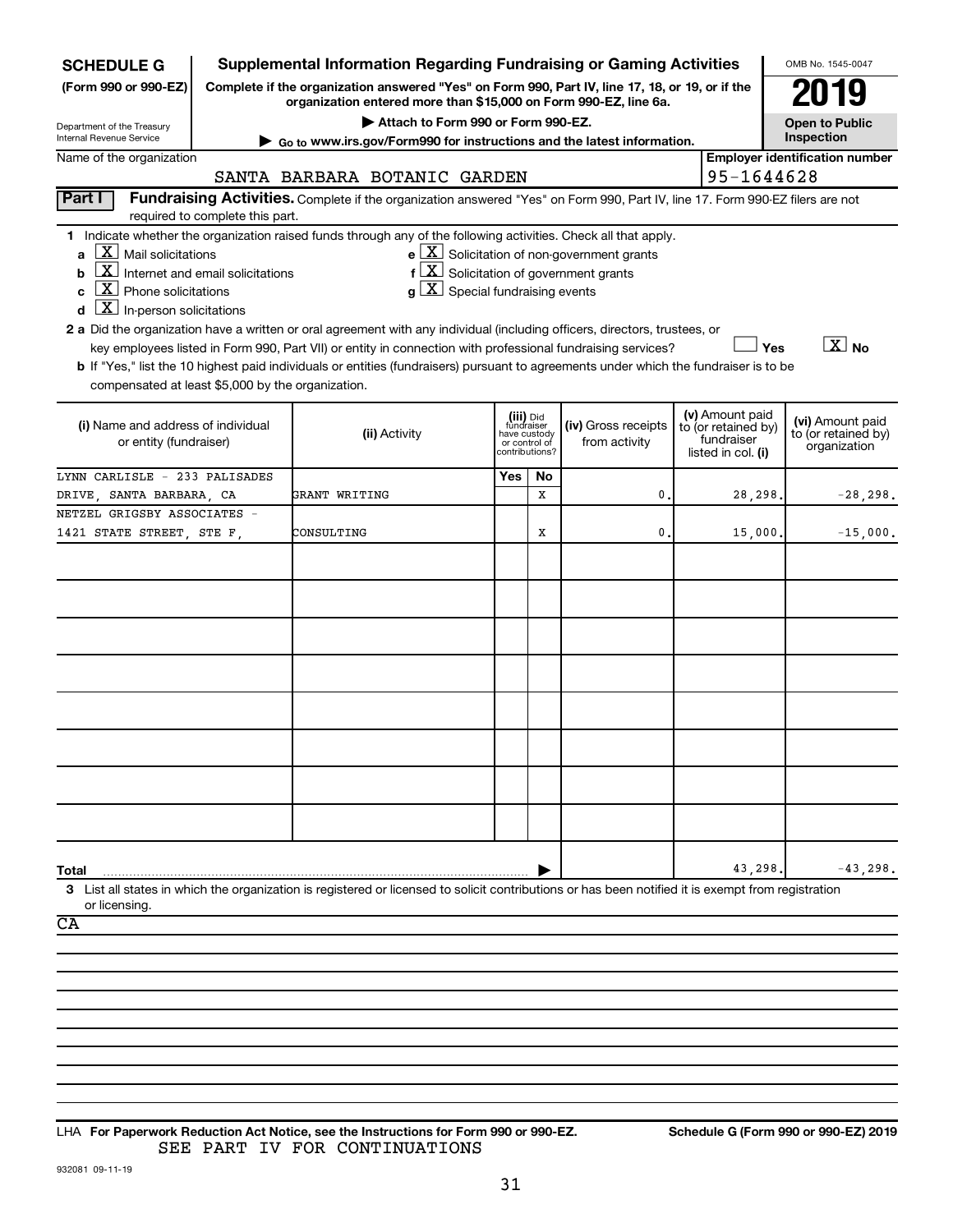### Schedule G (Form 990 or 990-EZ) 2019  $SANTA$  BARBARA BOTANIC  $GARDEN$  95-1644628  $Page$ **Part**

95-1644628 Page 2

| <b>II   Fundraising Events.</b> Complete if the organization answered "Yes" on Form 990, Part IV, line 18, or reported more than \$15,000 |
|-------------------------------------------------------------------------------------------------------------------------------------------|
| of fundraising event contributions and gross income on Form 990-EZ, lines 1 and 6b. List events with gross receipts greater than \$5,000. |

|                        |              | OF IDITIONS IN POSTED SHOWING THE ORIGINAL CONTRACT ON A SUBSTRAINING OF THE STATES OF SHOWING STREET IN A SUBSTRAINER ON A SUBSTRAINER ON A SUBSTRAINER ON A SUBSTRAINER ON A SUBSTRAINER ON A SUBSTRAINER ON A SUBSTRAINER O |                    |                                                  |                                 |                                                     |
|------------------------|--------------|--------------------------------------------------------------------------------------------------------------------------------------------------------------------------------------------------------------------------------|--------------------|--------------------------------------------------|---------------------------------|-----------------------------------------------------|
|                        |              |                                                                                                                                                                                                                                | (a) Event $#1$     | $(b)$ Event #2                                   | (c) Other events<br><b>NONE</b> | (d) Total events<br>(add col. (a) through           |
|                        |              |                                                                                                                                                                                                                                | <b>BEER GARDEN</b> |                                                  |                                 | col. (c)                                            |
|                        |              |                                                                                                                                                                                                                                | (event type)       | (event type)                                     | (total number)                  |                                                     |
| Revenue                | 1.           |                                                                                                                                                                                                                                | 68,050.            |                                                  |                                 | 68,050.                                             |
|                        |              |                                                                                                                                                                                                                                |                    |                                                  |                                 |                                                     |
|                        | 3            | Gross income (line 1 minus line 2)                                                                                                                                                                                             | 68,050.            |                                                  |                                 | 68,050.                                             |
|                        |              |                                                                                                                                                                                                                                |                    |                                                  |                                 |                                                     |
|                        | 5            |                                                                                                                                                                                                                                |                    |                                                  |                                 |                                                     |
|                        | 6            |                                                                                                                                                                                                                                |                    |                                                  |                                 |                                                     |
| Direct Expenses        | $\mathbf{7}$ |                                                                                                                                                                                                                                | 14,424.            |                                                  |                                 | 14,424.                                             |
|                        | 8            |                                                                                                                                                                                                                                | 1,200.             |                                                  |                                 | 1,200.                                              |
|                        | 9            |                                                                                                                                                                                                                                | 21,047.            |                                                  |                                 | 21,047.                                             |
|                        | 10           | Direct expense summary. Add lines 4 through 9 in column (d)                                                                                                                                                                    |                    |                                                  |                                 | 36,671.                                             |
|                        |              |                                                                                                                                                                                                                                |                    |                                                  |                                 | 31,379.                                             |
| <b>Part III</b>        |              | Gaming. Complete if the organization answered "Yes" on Form 990, Part IV, line 19, or reported more than                                                                                                                       |                    |                                                  |                                 |                                                     |
|                        |              | \$15,000 on Form 990-EZ, line 6a.                                                                                                                                                                                              |                    |                                                  |                                 |                                                     |
| Revenue                |              |                                                                                                                                                                                                                                | (a) Bingo          | (b) Pull tabs/instant<br>bingo/progressive bingo | (c) Other gaming                | (d) Total gaming (add<br>col. (a) through col. (c)) |
|                        |              |                                                                                                                                                                                                                                |                    |                                                  |                                 |                                                     |
|                        | 1.           |                                                                                                                                                                                                                                |                    |                                                  |                                 |                                                     |
|                        |              |                                                                                                                                                                                                                                |                    |                                                  |                                 |                                                     |
| <b>Direct Expenses</b> | 3            |                                                                                                                                                                                                                                |                    |                                                  |                                 |                                                     |
|                        | 4            |                                                                                                                                                                                                                                |                    |                                                  |                                 |                                                     |
|                        |              |                                                                                                                                                                                                                                |                    |                                                  |                                 |                                                     |
|                        |              |                                                                                                                                                                                                                                | Yes<br>%           | Yes<br>%                                         | Yes<br>%                        |                                                     |
|                        | 6            | Volunteer labor                                                                                                                                                                                                                | No                 | No                                               | No                              |                                                     |
|                        | 7            | Direct expense summary. Add lines 2 through 5 in column (d)                                                                                                                                                                    |                    |                                                  |                                 |                                                     |
|                        | 8            |                                                                                                                                                                                                                                |                    |                                                  |                                 |                                                     |
|                        |              |                                                                                                                                                                                                                                |                    |                                                  |                                 |                                                     |
| 9                      |              | Enter the state(s) in which the organization conducts gaming activities:                                                                                                                                                       |                    |                                                  |                                 |                                                     |
|                        |              |                                                                                                                                                                                                                                |                    |                                                  |                                 | Yes<br>No                                           |
|                        |              | <b>b</b> If "No," explain:                                                                                                                                                                                                     |                    |                                                  |                                 |                                                     |
|                        |              |                                                                                                                                                                                                                                |                    |                                                  |                                 |                                                     |
|                        |              |                                                                                                                                                                                                                                |                    |                                                  |                                 |                                                     |
|                        |              |                                                                                                                                                                                                                                |                    |                                                  |                                 | Yes<br>No                                           |
|                        |              |                                                                                                                                                                                                                                |                    |                                                  |                                 |                                                     |
|                        |              |                                                                                                                                                                                                                                |                    |                                                  |                                 |                                                     |
|                        |              |                                                                                                                                                                                                                                |                    |                                                  |                                 |                                                     |

932082 09-11-19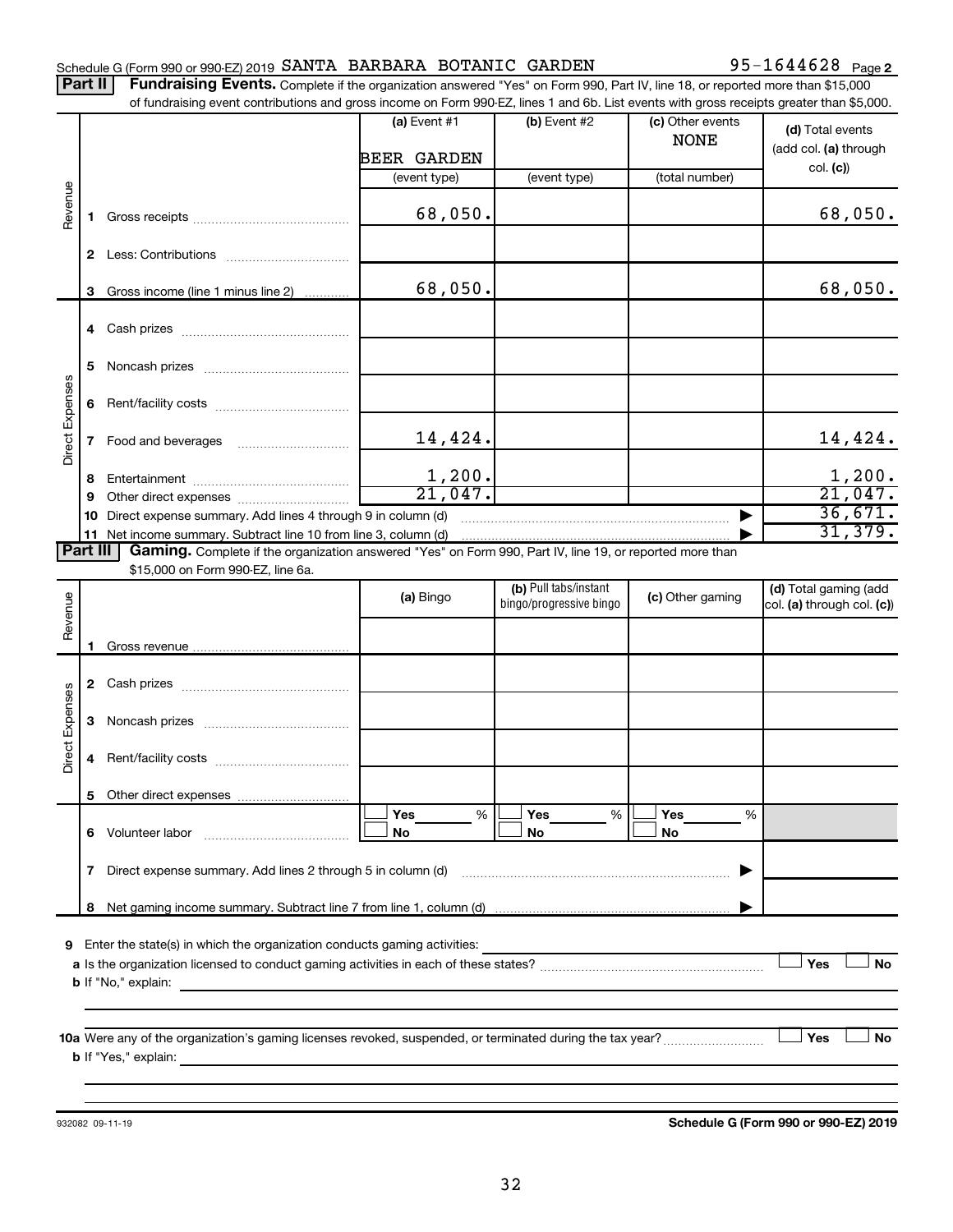|       | Schedule G (Form 990 or 990-EZ) 2019 SANTA BARBARA BOTANIC GARDEN                                                                                                                 | 95-1644628      | Page 3    |
|-------|-----------------------------------------------------------------------------------------------------------------------------------------------------------------------------------|-----------------|-----------|
|       |                                                                                                                                                                                   | Yes             | No        |
|       | 12 Is the organization a grantor, beneficiary or trustee of a trust, or a member of a partnership or other entity formed                                                          |                 |           |
|       |                                                                                                                                                                                   | Yes             | No        |
|       | 13 Indicate the percentage of gaming activity conducted in:                                                                                                                       |                 |           |
|       |                                                                                                                                                                                   | 13a             | %         |
|       | <b>b</b> An outside facility <i>www.communicality www.communicality.communicality www.communicality www.communicality.communicality www.communicality.com</i>                     | 13 <sub>b</sub> | %         |
|       | 14 Enter the name and address of the person who prepares the organization's gaming/special events books and records:                                                              |                 |           |
|       |                                                                                                                                                                                   |                 |           |
|       |                                                                                                                                                                                   |                 |           |
|       | 15a Does the organization have a contract with a third party from whom the organization receives gaming revenue?                                                                  | Yes             | <b>No</b> |
|       |                                                                                                                                                                                   |                 |           |
|       |                                                                                                                                                                                   |                 |           |
|       | c If "Yes," enter name and address of the third party:                                                                                                                            |                 |           |
|       | Name $\blacktriangleright$<br><u> 1980 - Andrea State Barbara, amerikan bahasa di sebagai personal di sebagai personal di sebagai personal di s</u>                               |                 |           |
|       |                                                                                                                                                                                   |                 |           |
|       | 16 Gaming manager information:                                                                                                                                                    |                 |           |
|       |                                                                                                                                                                                   |                 |           |
|       | Gaming manager compensation > \$                                                                                                                                                  |                 |           |
|       |                                                                                                                                                                                   |                 |           |
|       |                                                                                                                                                                                   |                 |           |
|       |                                                                                                                                                                                   |                 |           |
|       |                                                                                                                                                                                   |                 |           |
|       | Director/officer<br>Employee<br>Independent contractor                                                                                                                            |                 |           |
|       |                                                                                                                                                                                   |                 |           |
|       | <b>17</b> Mandatory distributions:                                                                                                                                                |                 |           |
|       | a Is the organization required under state law to make charitable distributions from the gaming proceeds to                                                                       |                 |           |
|       | retain the state gaming license? $\Box$ No<br><b>b</b> Enter the amount of distributions required under state law to be distributed to other exempt organizations or spent in the |                 |           |
|       | organization's own exempt activities during the tax year $\triangleright$ \$                                                                                                      |                 |           |
|       | Part IV<br>Supplemental Information. Provide the explanations required by Part I, line 2b, columns (iii) and (v); and Part III, lines 9, 9b, 10b,                                 |                 |           |
|       | 15b, 15c, 16, and 17b, as applicable. Also provide any additional information. See instructions.                                                                                  |                 |           |
|       |                                                                                                                                                                                   |                 |           |
|       | SCHEDULE G, PART I, LINE 2B, LIST OF TEN HIGHEST PAID FUNDRAISERS:                                                                                                                |                 |           |
|       |                                                                                                                                                                                   |                 |           |
| ( I ) | NAME OF FUNDRAISER: LYNN CARLISLE                                                                                                                                                 |                 |           |
| ( I ) | ADDRESS OF FUNDRAISER: 233 PALISADES DRIVE, SANTA BARBARA, CA                                                                                                                     |                 | 93109     |
|       |                                                                                                                                                                                   |                 |           |
|       |                                                                                                                                                                                   |                 |           |
| ( I ) | FUNDRAISER: NETZEL GRIGSBY ASSOCIATES<br>NAME OF                                                                                                                                  |                 |           |
| ( I ) | ADDRESS OF FUNDRAISER:                                                                                                                                                            |                 |           |
|       |                                                                                                                                                                                   |                 |           |

# 1421 STATE STREET, STE F, SANTA BARBARA, CA 93101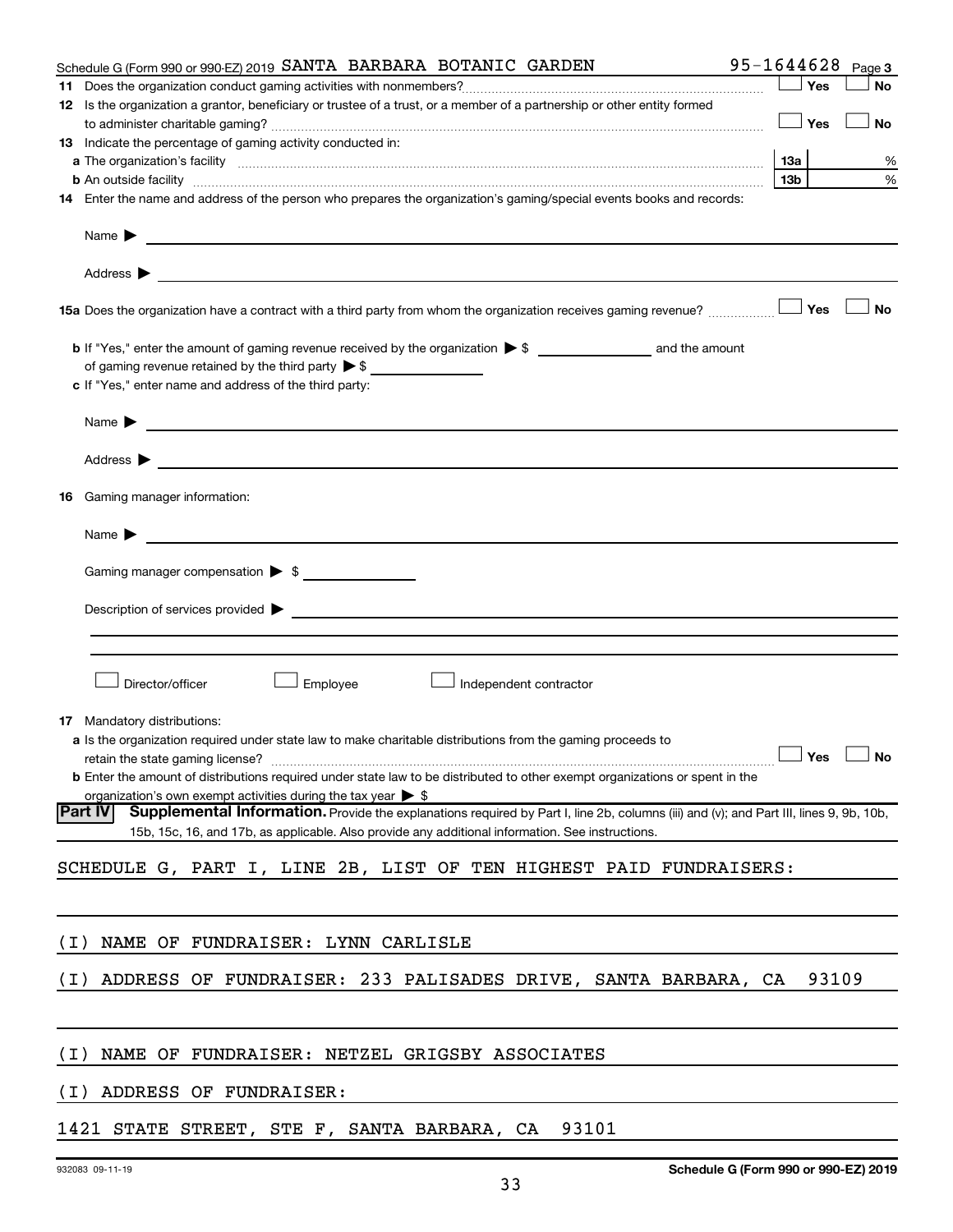| . . |  |  |  |  |
|-----|--|--|--|--|
|     |  |  |  |  |
|     |  |  |  |  |
|     |  |  |  |  |
|     |  |  |  |  |
|     |  |  |  |  |
|     |  |  |  |  |
|     |  |  |  |  |
|     |  |  |  |  |
|     |  |  |  |  |
|     |  |  |  |  |
|     |  |  |  |  |
|     |  |  |  |  |
|     |  |  |  |  |
|     |  |  |  |  |
|     |  |  |  |  |
|     |  |  |  |  |
|     |  |  |  |  |
|     |  |  |  |  |
|     |  |  |  |  |
|     |  |  |  |  |
|     |  |  |  |  |
|     |  |  |  |  |
|     |  |  |  |  |
|     |  |  |  |  |
|     |  |  |  |  |
|     |  |  |  |  |
|     |  |  |  |  |
|     |  |  |  |  |
|     |  |  |  |  |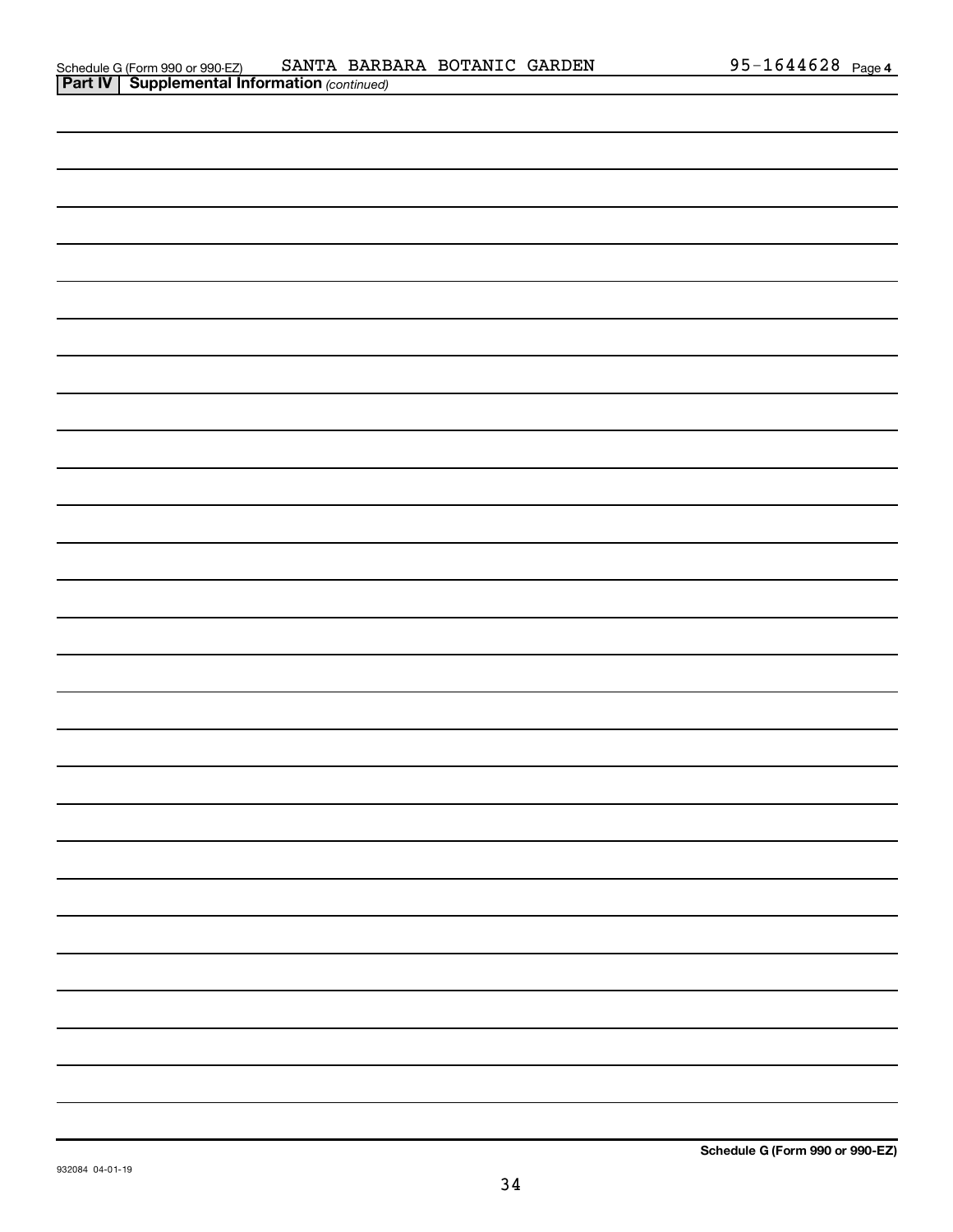|        | <b>SCHEDULE J</b>                                                                                                                              | <b>Compensation Information</b>                                                                                        |                                       | OMB No. 1545-0047          |            |                         |  |  |
|--------|------------------------------------------------------------------------------------------------------------------------------------------------|------------------------------------------------------------------------------------------------------------------------|---------------------------------------|----------------------------|------------|-------------------------|--|--|
|        | (Form 990)                                                                                                                                     | For certain Officers, Directors, Trustees, Key Employees, and Highest                                                  |                                       |                            |            |                         |  |  |
|        |                                                                                                                                                | <b>Compensated Employees</b>                                                                                           |                                       |                            | 2019       |                         |  |  |
|        |                                                                                                                                                | Complete if the organization answered "Yes" on Form 990, Part IV, line 23.<br>Attach to Form 990.                      |                                       | <b>Open to Public</b>      |            |                         |  |  |
|        | Department of the Treasury<br>Inspection<br>Go to www.irs.gov/Form990 for instructions and the latest information.<br>Internal Revenue Service |                                                                                                                        |                                       |                            |            |                         |  |  |
|        | Name of the organization                                                                                                                       |                                                                                                                        | <b>Employer identification number</b> |                            |            |                         |  |  |
|        |                                                                                                                                                | SANTA BARBARA BOTANIC GARDEN                                                                                           |                                       | 95-1644628                 |            |                         |  |  |
|        | Part I                                                                                                                                         | <b>Questions Regarding Compensation</b>                                                                                |                                       |                            |            |                         |  |  |
|        |                                                                                                                                                |                                                                                                                        |                                       |                            | <b>Yes</b> | No                      |  |  |
|        |                                                                                                                                                | Check the appropriate box(es) if the organization provided any of the following to or for a person listed on Form 990, |                                       |                            |            |                         |  |  |
|        |                                                                                                                                                | Part VII, Section A, line 1a. Complete Part III to provide any relevant information regarding these items.             |                                       |                            |            |                         |  |  |
|        | First-class or charter travel                                                                                                                  | Housing allowance or residence for personal use                                                                        |                                       |                            |            |                         |  |  |
|        | Travel for companions                                                                                                                          | Payments for business use of personal residence                                                                        |                                       |                            |            |                         |  |  |
|        |                                                                                                                                                | Health or social club dues or initiation fees<br>Tax indemnification and gross-up payments                             |                                       |                            |            |                         |  |  |
|        |                                                                                                                                                | Discretionary spending account<br>Personal services (such as maid, chauffeur, chef)                                    |                                       |                            |            |                         |  |  |
|        |                                                                                                                                                |                                                                                                                        |                                       |                            |            |                         |  |  |
|        |                                                                                                                                                | <b>b</b> If any of the boxes on line 1a are checked, did the organization follow a written policy regarding payment or |                                       |                            |            |                         |  |  |
|        |                                                                                                                                                |                                                                                                                        |                                       | 1b                         |            |                         |  |  |
| 2      |                                                                                                                                                | Did the organization require substantiation prior to reimbursing or allowing expenses incurred by all directors,       |                                       |                            |            |                         |  |  |
|        |                                                                                                                                                | trustees, and officers, including the CEO/Executive Director, regarding the items checked on line 1a?                  |                                       | $\mathbf{2}$               |            |                         |  |  |
|        |                                                                                                                                                |                                                                                                                        |                                       |                            |            |                         |  |  |
| З      |                                                                                                                                                | Indicate which, if any, of the following the organization used to establish the compensation of the organization's     |                                       |                            |            |                         |  |  |
|        |                                                                                                                                                | CEO/Executive Director. Check all that apply. Do not check any boxes for methods used by a related organization to     |                                       |                            |            |                         |  |  |
|        |                                                                                                                                                | establish compensation of the CEO/Executive Director, but explain in Part III.                                         |                                       |                            |            |                         |  |  |
|        | $ \mathbf{X} $ Compensation committee                                                                                                          | Written employment contract                                                                                            |                                       |                            |            |                         |  |  |
|        |                                                                                                                                                | $ \mathbf{X} $ Compensation survey or study<br>Independent compensation consultant                                     |                                       |                            |            |                         |  |  |
|        |                                                                                                                                                | $ \mathbf{X} $ Approval by the board or compensation committee<br>Form 990 of other organizations                      |                                       |                            |            |                         |  |  |
|        |                                                                                                                                                | During the year, did any person listed on Form 990, Part VII, Section A, line 1a, with respect to the filing           |                                       |                            |            |                         |  |  |
| 4      |                                                                                                                                                |                                                                                                                        |                                       |                            |            |                         |  |  |
|        | organization or a related organization:                                                                                                        | Receive a severance payment or change-of-control payment?                                                              |                                       |                            |            | х                       |  |  |
| а<br>b |                                                                                                                                                |                                                                                                                        |                                       | 4a<br>4b                   |            | $\overline{\textbf{x}}$ |  |  |
|        |                                                                                                                                                |                                                                                                                        |                                       | 4c                         |            | $\mathbf x$             |  |  |
|        |                                                                                                                                                | If "Yes" to any of lines 4a-c, list the persons and provide the applicable amounts for each item in Part III.          |                                       |                            |            |                         |  |  |
|        |                                                                                                                                                |                                                                                                                        |                                       |                            |            |                         |  |  |
|        |                                                                                                                                                | Only section 501(c)(3), 501(c)(4), and 501(c)(29) organizations must complete lines 5-9.                               |                                       |                            |            |                         |  |  |
| 5      |                                                                                                                                                | For persons listed on Form 990, Part VII, Section A, line 1a, did the organization pay or accrue any compensation      |                                       |                            |            |                         |  |  |
|        | contingent on the revenues of:                                                                                                                 |                                                                                                                        |                                       |                            |            |                         |  |  |
| a      |                                                                                                                                                |                                                                                                                        |                                       | 5a                         |            | х                       |  |  |
|        |                                                                                                                                                |                                                                                                                        |                                       | 5b                         |            | X                       |  |  |
|        |                                                                                                                                                | If "Yes" on line 5a or 5b, describe in Part III.                                                                       |                                       |                            |            |                         |  |  |
|        |                                                                                                                                                | 6 For persons listed on Form 990, Part VII, Section A, line 1a, did the organization pay or accrue any compensation    |                                       |                            |            |                         |  |  |
|        | contingent on the net earnings of:                                                                                                             |                                                                                                                        |                                       |                            |            |                         |  |  |
| а      |                                                                                                                                                |                                                                                                                        |                                       | 6а                         |            | х                       |  |  |
|        |                                                                                                                                                |                                                                                                                        |                                       | 6b                         |            | X                       |  |  |
|        |                                                                                                                                                | If "Yes" on line 6a or 6b, describe in Part III.                                                                       |                                       |                            |            |                         |  |  |
|        |                                                                                                                                                | 7 For persons listed on Form 990, Part VII, Section A, line 1a, did the organization provide any nonfixed payments     |                                       |                            |            |                         |  |  |
|        |                                                                                                                                                |                                                                                                                        |                                       | 7                          |            | x                       |  |  |
| 8      |                                                                                                                                                | Were any amounts reported on Form 990, Part VII, paid or accrued pursuant to a contract that was subject to the        |                                       |                            |            |                         |  |  |
|        |                                                                                                                                                |                                                                                                                        |                                       | 8                          |            | x                       |  |  |
| 9      |                                                                                                                                                | If "Yes" on line 8, did the organization also follow the rebuttable presumption procedure described in                 |                                       |                            |            |                         |  |  |
|        |                                                                                                                                                |                                                                                                                        |                                       | 9                          |            |                         |  |  |
|        |                                                                                                                                                | LHA For Paperwork Reduction Act Notice, see the Instructions for Form 990.                                             |                                       | Schedule J (Form 990) 2019 |            |                         |  |  |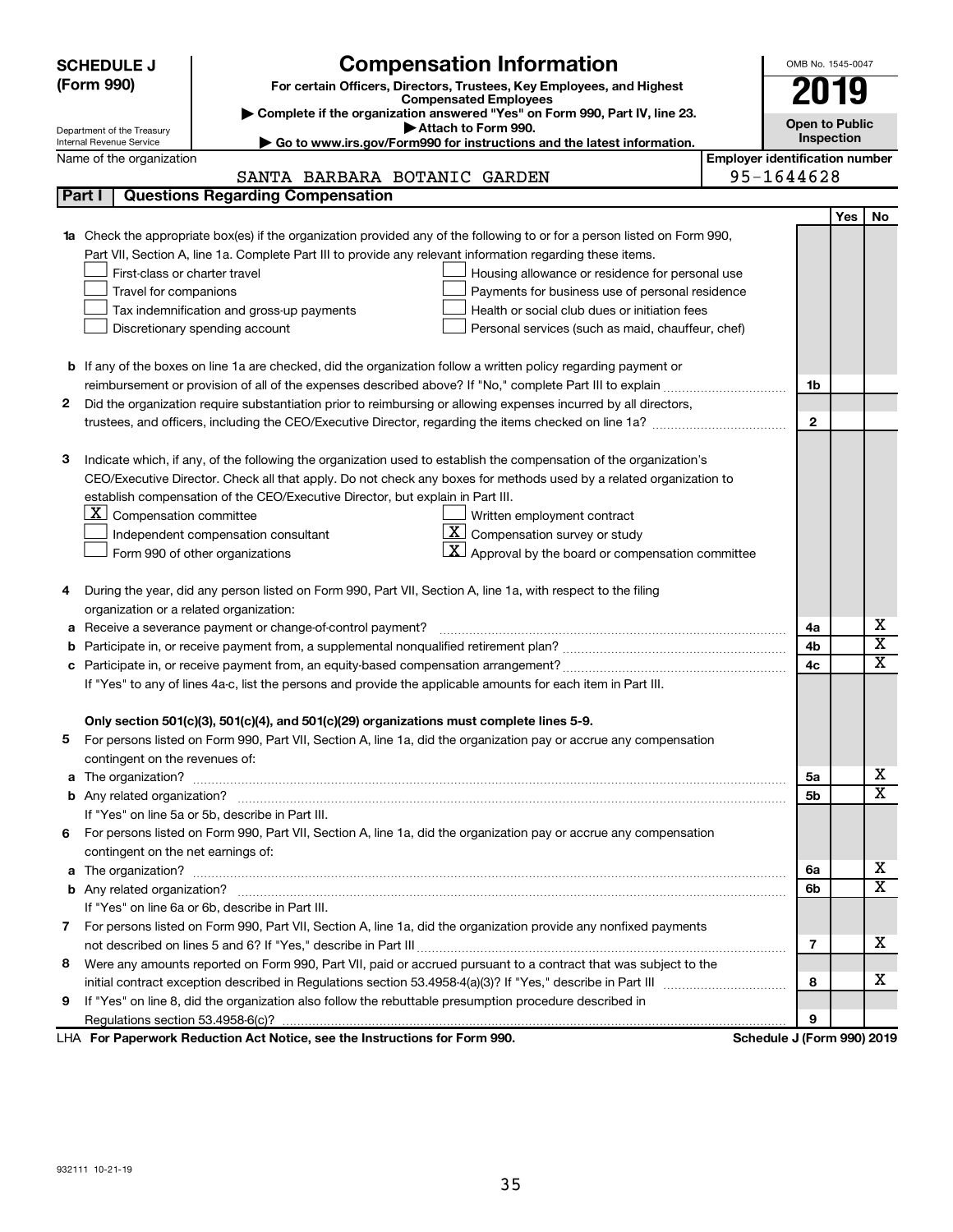#### Part II | Officers, Directors, Trustees, Key Employees, and Highest Compensated Employees. Use duplicate copies if additional space is needed.

For each individual whose compensation must be reported on Schedule J, report compensation from the organization on row (i) and from related organizations, described in the instructions, on row (ii). Do not list any individuals that aren't listed on Form 990, Part VII.

Note: The sum of columns (B)(i)-(iii) for each listed individual must equal the total amount of Form 990, Part VII, Section A, line 1a, applicable column (D) and (E) amounts for that individual.

| (A) Name and Title      |                    |                          | (B) Breakdown of W-2 and/or 1099-MISC compensation |                                           | (C) Retirement and             | (D) Nontaxable   | (E) Total of columns<br>(F) Compensation |                                                            |  |
|-------------------------|--------------------|--------------------------|----------------------------------------------------|-------------------------------------------|--------------------------------|------------------|------------------------------------------|------------------------------------------------------------|--|
|                         |                    | (i) Base<br>compensation | (ii) Bonus &<br>incentive<br>compensation          | (iii) Other<br>reportable<br>compensation | other deferred<br>compensation | benefits         | $(B)(i)$ - $(D)$                         | in column (B)<br>reported as deferred<br>on prior Form 990 |  |
| STEVEN WINDHAGER<br>(1) | (i)                | 192,239.                 | $\overline{0}$ .                                   | $\overline{0}$ .                          | 6,714.                         | 6,481.           | 205, 434.                                | $\overline{0}$ .                                           |  |
| EXECUTIVE DIRECTOR      | (ii)               | $\overline{0}$ .         | $\overline{0}$ .                                   | $\overline{0}$ .                          | $\overline{0}$ .               | $\overline{0}$ . | $\overline{\mathfrak{o}}$ .              | $\overline{0}$ .                                           |  |
|                         | (i)                |                          |                                                    |                                           |                                |                  |                                          |                                                            |  |
|                         | (ii)               |                          |                                                    |                                           |                                |                  |                                          |                                                            |  |
|                         | $(\sf{i})$         |                          |                                                    |                                           |                                |                  |                                          |                                                            |  |
|                         | (ii)               |                          |                                                    |                                           |                                |                  |                                          |                                                            |  |
|                         | $(\sf{i})$         |                          |                                                    |                                           |                                |                  |                                          |                                                            |  |
|                         | (ii)               |                          |                                                    |                                           |                                |                  |                                          |                                                            |  |
|                         | (i)                |                          |                                                    |                                           |                                |                  |                                          |                                                            |  |
|                         | (ii)               |                          |                                                    |                                           |                                |                  |                                          |                                                            |  |
|                         | (i)                |                          |                                                    |                                           |                                |                  |                                          |                                                            |  |
|                         | (i)                |                          |                                                    |                                           |                                |                  |                                          |                                                            |  |
|                         | (i)                |                          |                                                    |                                           |                                |                  |                                          |                                                            |  |
|                         | (i)                |                          |                                                    |                                           |                                |                  |                                          |                                                            |  |
|                         | (i)                |                          |                                                    |                                           |                                |                  |                                          |                                                            |  |
|                         | (ii)               |                          |                                                    |                                           |                                |                  |                                          |                                                            |  |
|                         | $(\sf{i})$<br>(ii) |                          |                                                    |                                           |                                |                  |                                          |                                                            |  |
|                         | $(\sf{i})$         |                          |                                                    |                                           |                                |                  |                                          |                                                            |  |
|                         | (ii)               |                          |                                                    |                                           |                                |                  |                                          |                                                            |  |
|                         | (i)                |                          |                                                    |                                           |                                |                  |                                          |                                                            |  |
|                         | (ii)               |                          |                                                    |                                           |                                |                  |                                          |                                                            |  |
|                         | (i)                |                          |                                                    |                                           |                                |                  |                                          |                                                            |  |
|                         | (ii)               |                          |                                                    |                                           |                                |                  |                                          |                                                            |  |
|                         | (i)                |                          |                                                    |                                           |                                |                  |                                          |                                                            |  |
|                         | (ii)               |                          |                                                    |                                           |                                |                  |                                          |                                                            |  |
|                         | (i)                |                          |                                                    |                                           |                                |                  |                                          |                                                            |  |
|                         | (ii)               |                          |                                                    |                                           |                                |                  |                                          |                                                            |  |
|                         | (i)                |                          |                                                    |                                           |                                |                  |                                          |                                                            |  |
|                         | (ii)               |                          |                                                    |                                           |                                |                  |                                          |                                                            |  |
|                         | (i)                |                          |                                                    |                                           |                                |                  |                                          |                                                            |  |
|                         | (ii)               |                          |                                                    |                                           |                                |                  |                                          |                                                            |  |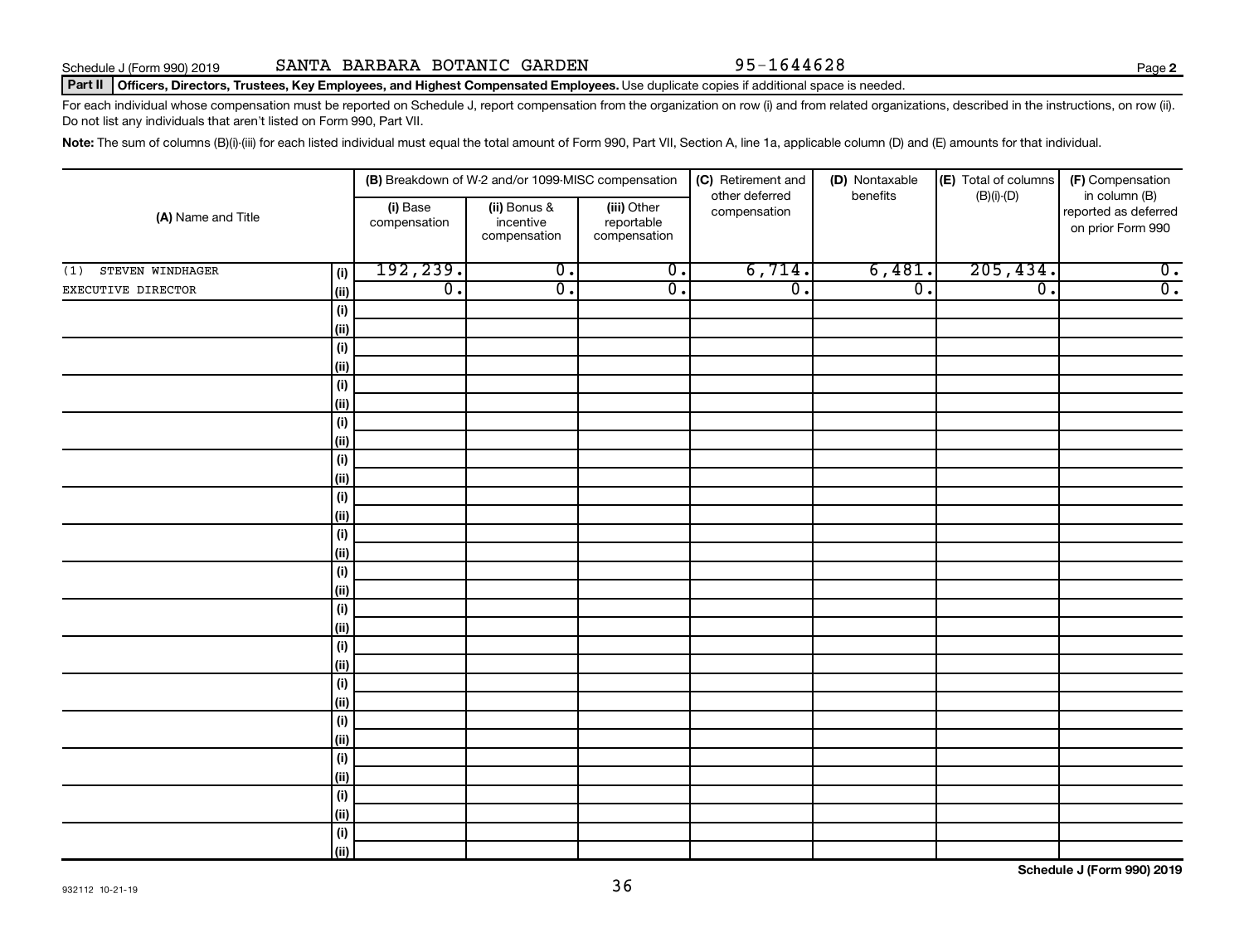## **Part III Supplemental Information**

Provide the information, explanation, or descriptions required for Part I, lines 1a, 1b, 3, 4a, 4b, 4c, 5a, 5b, 6a, 6b, 7, and 8, and for Part II. Also complete this part for any additional information.

**Schedule J (Form 990) 2019**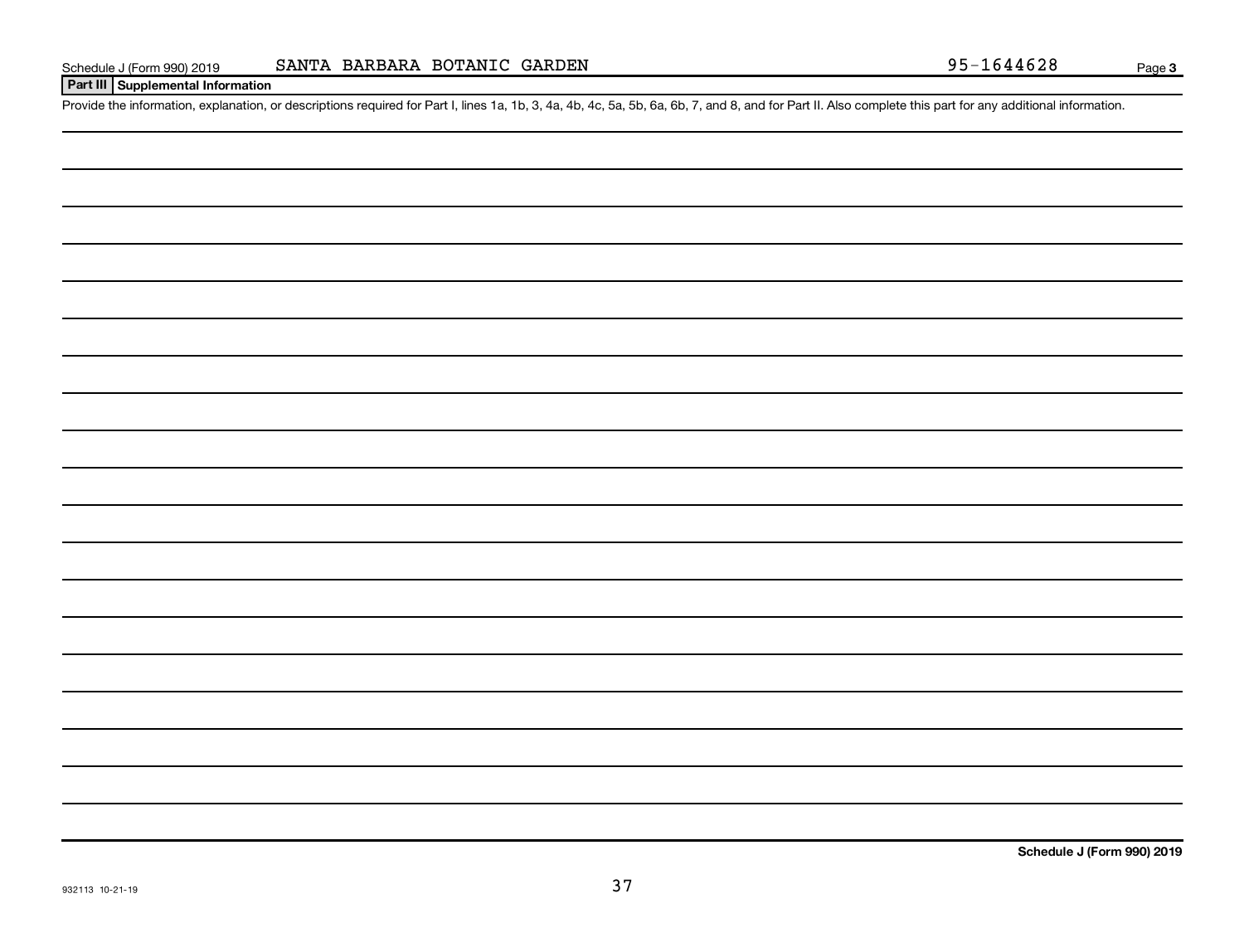### **SCHEDULE M (Form 990)**

# **Noncash Contributions**

OMB No. 1545-0047

**Open to Public**

Department of the Treasury Internal Revenue Service

Name of the organization

◆ Complete if the organizations answered "Yes" on Form 990, Part IV, lines 29 or 30.<br>▶ Complete if the organizations answered "Yes" on Form 990, Part IV, lines 29 or 30. **Attach to Form 990.**  $\blacktriangleright$ 

 **Go to www.irs.gov/Form990 for instructions and the latest information.** J

**Inspection Employer identification number**

# SANTA BARBARA BOTANIC GARDEN 95-1644628

| Part I | <b>Types of Property</b>                                                                                                       |                               |                                      |                                                                                                      |                                                              |            |    |
|--------|--------------------------------------------------------------------------------------------------------------------------------|-------------------------------|--------------------------------------|------------------------------------------------------------------------------------------------------|--------------------------------------------------------------|------------|----|
|        |                                                                                                                                | (a)<br>Check if<br>applicable | (b)<br>Number of<br>contributions or | (c)<br>Noncash contribution<br>amounts reported on<br>items contributed Form 990, Part VIII, line 1g | (d)<br>Method of determining<br>noncash contribution amounts |            |    |
| 1      |                                                                                                                                |                               |                                      |                                                                                                      |                                                              |            |    |
| 2      | Art - Historical treasures                                                                                                     |                               |                                      |                                                                                                      |                                                              |            |    |
| З      | Art - Fractional interests                                                                                                     |                               |                                      |                                                                                                      |                                                              |            |    |
| 4      | Books and publications                                                                                                         |                               |                                      |                                                                                                      |                                                              |            |    |
| 5      | Clothing and household goods                                                                                                   |                               |                                      |                                                                                                      |                                                              |            |    |
| 6      | Cars and other vehicles                                                                                                        |                               |                                      |                                                                                                      |                                                              |            |    |
| 7      |                                                                                                                                |                               |                                      |                                                                                                      |                                                              |            |    |
| 8      |                                                                                                                                |                               |                                      |                                                                                                      |                                                              |            |    |
| 9      | Securities - Publicly traded                                                                                                   | $\overline{\text{x}}$         | 4                                    | 100,919.FMV                                                                                          |                                                              |            |    |
| 10     | Securities - Closely held stock                                                                                                |                               |                                      |                                                                                                      |                                                              |            |    |
| 11     | Securities - Partnership, LLC, or                                                                                              |                               |                                      |                                                                                                      |                                                              |            |    |
|        | trust interests                                                                                                                |                               |                                      |                                                                                                      |                                                              |            |    |
| 12     | Securities - Miscellaneous                                                                                                     |                               |                                      |                                                                                                      |                                                              |            |    |
| 13     | Qualified conservation contribution -                                                                                          |                               |                                      |                                                                                                      |                                                              |            |    |
|        |                                                                                                                                |                               |                                      |                                                                                                      |                                                              |            |    |
| 14     | Qualified conservation contribution - Other                                                                                    |                               |                                      |                                                                                                      |                                                              |            |    |
| 15     |                                                                                                                                |                               |                                      |                                                                                                      |                                                              |            |    |
| 16     | Real estate - Commercial                                                                                                       |                               |                                      |                                                                                                      |                                                              |            |    |
| 17     |                                                                                                                                |                               |                                      |                                                                                                      |                                                              |            |    |
| 18     |                                                                                                                                |                               |                                      |                                                                                                      |                                                              |            |    |
| 19     |                                                                                                                                |                               |                                      |                                                                                                      |                                                              |            |    |
| 20     | Drugs and medical supplies                                                                                                     |                               |                                      |                                                                                                      |                                                              |            |    |
| 21     |                                                                                                                                |                               |                                      |                                                                                                      |                                                              |            |    |
| 22     |                                                                                                                                |                               |                                      |                                                                                                      |                                                              |            |    |
| 23     |                                                                                                                                |                               |                                      |                                                                                                      |                                                              |            |    |
| 24     |                                                                                                                                |                               |                                      |                                                                                                      |                                                              |            |    |
| 25     | $($ OTHER<br>Other<br>▸                                                                                                        | х                             | 13                                   | 22,038.FMV                                                                                           |                                                              |            |    |
| 26     | $\overline{\phantom{a}}$ )<br>Other                                                                                            |                               |                                      |                                                                                                      |                                                              |            |    |
| 27     | Other<br>▸                                                                                                                     |                               |                                      |                                                                                                      |                                                              |            |    |
| 28     | Other                                                                                                                          |                               |                                      |                                                                                                      |                                                              |            |    |
| 29     | Number of Forms 8283 received by the organization during the tax year for contributions                                        |                               |                                      |                                                                                                      |                                                              |            |    |
|        | for which the organization completed Form 8283, Part IV, Donee Acknowledgement                                                 |                               |                                      | 29                                                                                                   |                                                              |            |    |
|        |                                                                                                                                |                               |                                      |                                                                                                      |                                                              | <b>Yes</b> | No |
|        | 30a During the year, did the organization receive by contribution any property reported in Part I, lines 1 through 28, that it |                               |                                      |                                                                                                      |                                                              |            |    |
|        | must hold for at least three years from the date of the initial contribution, and which isn't required to be used for          |                               |                                      |                                                                                                      |                                                              |            |    |
|        |                                                                                                                                |                               |                                      |                                                                                                      |                                                              | <b>30a</b> | х  |
|        | <b>b</b> If "Yes," describe the arrangement in Part II.                                                                        |                               |                                      |                                                                                                      |                                                              |            |    |
| 31     | Does the organization have a gift acceptance policy that requires the review of any nonstandard contributions?                 |                               |                                      |                                                                                                      |                                                              | 31         | х  |
|        | 32a Does the organization hire or use third parties or related organizations to solicit, process, or sell noncash              |                               |                                      |                                                                                                      |                                                              |            | X  |
|        | contributions?                                                                                                                 |                               |                                      |                                                                                                      |                                                              | <b>32a</b> |    |
|        | <b>b</b> If "Yes," describe in Part II.                                                                                        |                               |                                      |                                                                                                      |                                                              |            |    |
| 33     | If the organization didn't report an amount in column (c) for a type of property for which column (a) is checked,              |                               |                                      |                                                                                                      |                                                              |            |    |
|        | describe in Part II.                                                                                                           |                               |                                      |                                                                                                      |                                                              |            |    |
| LHA    | For Paperwork Reduction Act Notice, see the Instructions for Form 990.                                                         |                               |                                      |                                                                                                      | Schedule M (Form 990) 2019                                   |            |    |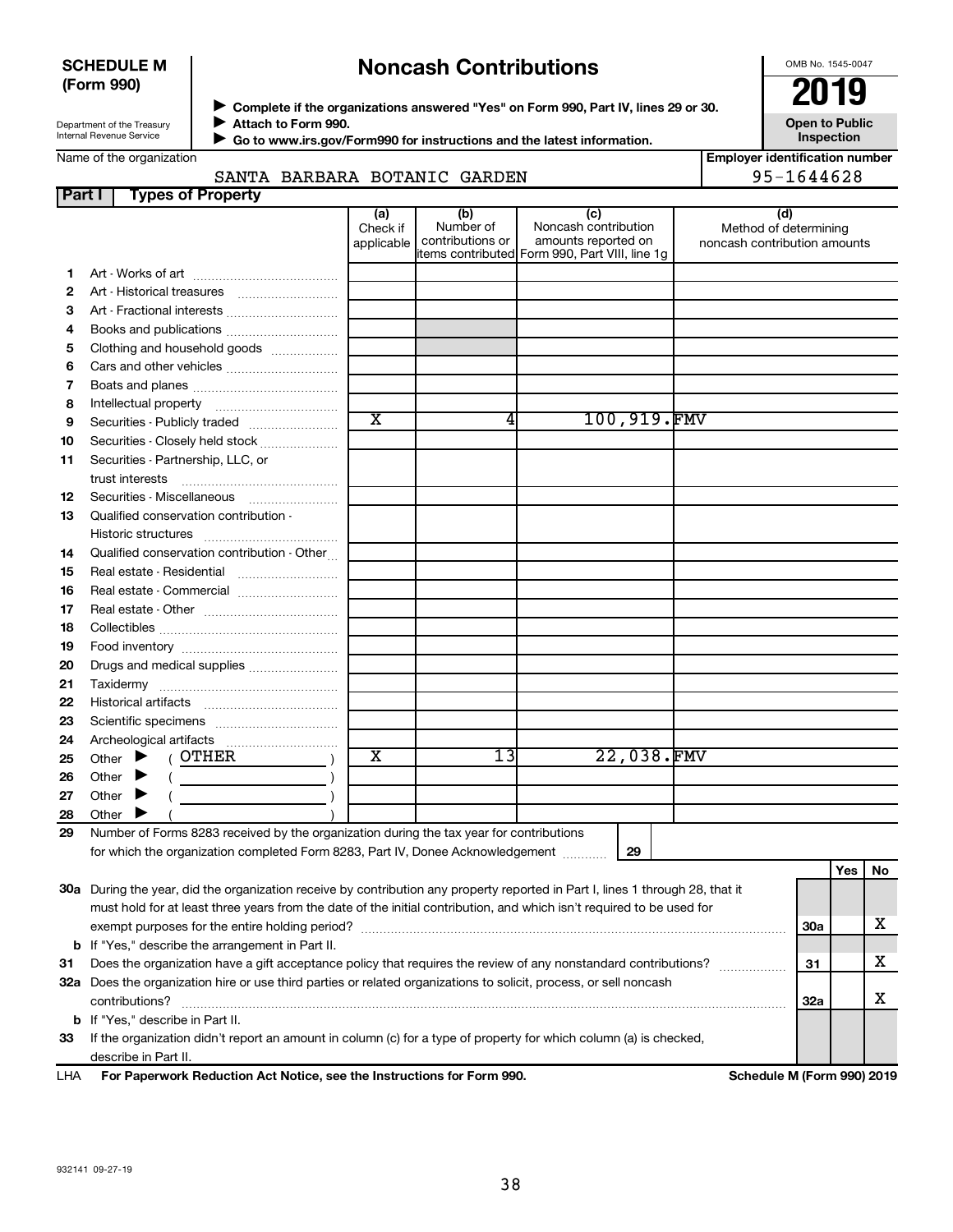**2**

Provide the information required by Part I, lines 30b, 32b, and 33, and whether the organization is reporting in Part I, column (b), the number of contributions, the number of items received, or a combination of both. Also complete this part for any additional information. **Part II Supplemental Information.**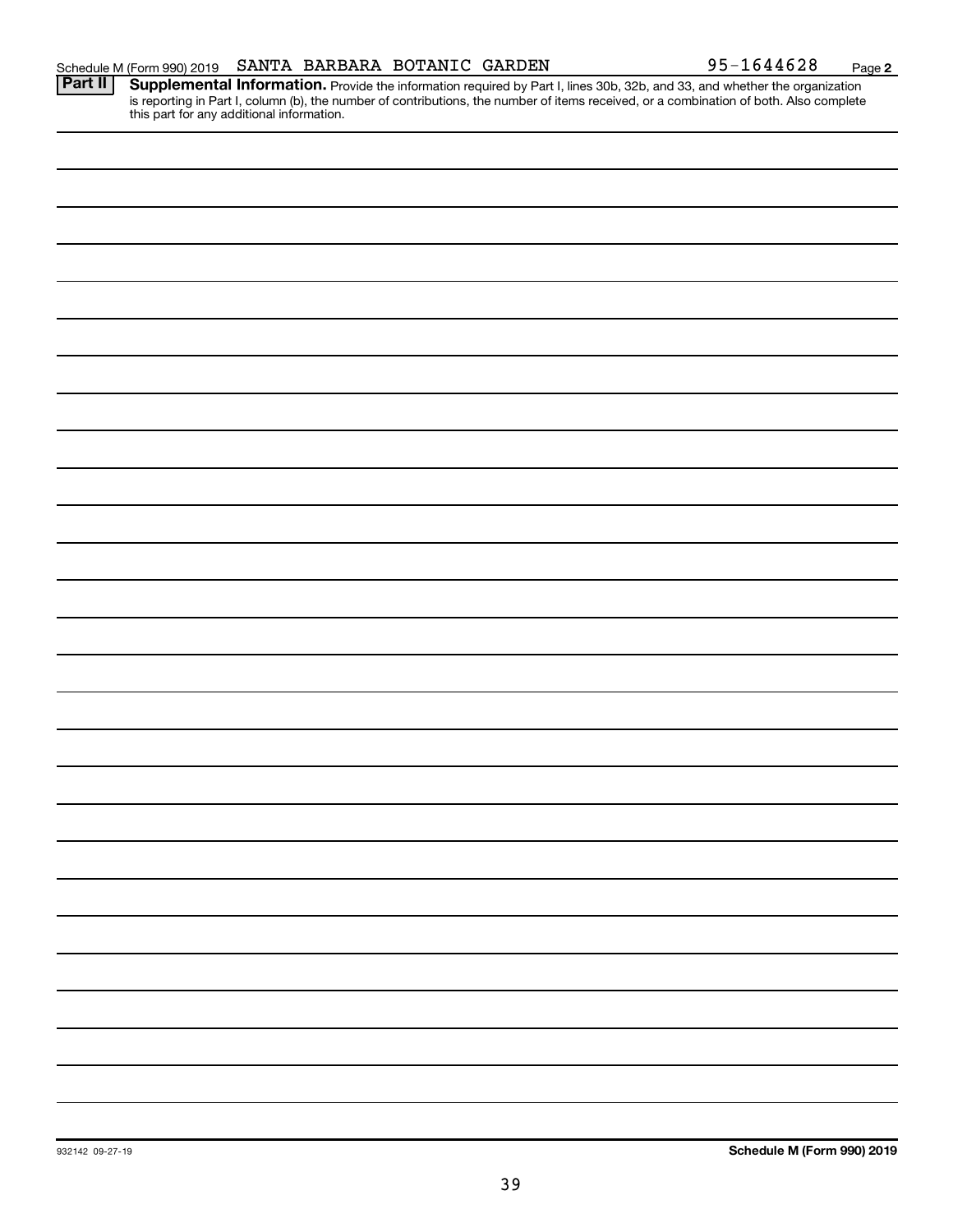**(Form 990 or 990-EZ)**

SCHEDULE O **Supplemental Information to Form 990 or 990-EZ** 2019<br>(Form 990 or 990-EZ)

**Complete to provide information for responses to specific questions on Form 990 or 990-EZ or to provide any additional information. | Attach to Form 990 or 990-EZ. | Go to www.irs.gov/Form990 for the latest information.**

Department of the Treasury Internal Revenue Service Name of the organization

**Employer identification number**

SANTA BARBARA BOTANIC GARDEN 195-1644628

OMB No. 1545-0047

**Open to Public Inspection**

FORM 990, PART III, LINE 4B, PROGRAM SERVICE ACCOMPLISHMENTS:

MEANS TO RESTORE ENTIRE ECOSYSTEMS.

FORM 990, PART III, LINE 4C, PROGRAM SERVICE ACCOMPLISHMENTS:

AND INTERPRETIVE PROGRAMS ENCOURAGE EXPLORATION, DISCOVERY, AND

STEWARDSHIP OF CALIFORNIA'S NATIVE PLANTS AND HABITATS FOR FUTURE

GENERATIONS BOTH ON SITE IN THE GARDEN AND IN THE HABITATS WE WORK TO

CONSERVE.

FORM 990, PART III, LINE 4D, OTHER PROGRAM SERVICES:

GARDEN SHOP: TO SUPPORT GARDEN EDUCATION, COMMUNITY PROGRAMS, EXHIBITS

AND DISPLAYS BY SELLING BOOKS, MAPS, GARDEN PUBLICATIONS, EDUCATIONAL

TOOLS AND RELATED PRODUCTS, THEREBY GENERATING APPRECIATION AND

KNOWLEDGE OF THE PLANT AND NATURAL SCIENCES.

EXPENSES \$ 132,115. INCLUDING GRANTS OF \$ 0. REVENUE \$ 216,405.

FORM 990, PART VI, SECTION A, LINE 8B:

EXPLANATION OF NO CONTEMPORANEOUSLY DOCUMENTATION OF MEETINGS: THE GARDEN KEEPS WRITTEN AND APPROVED BOARD MINUTES FOR THE BOARD OF TRUSTEES MEETINGS AND THE EXECUTIVE COMMITTEE MEETINGS. THE GARDEN'S SUB-COMMITTEE MEETINGS RECORD AND KEEP WRITTEN NOTES OF THEIR MEETINGS, HOWEVER, NO MINUTES ARE TAKEN.

932211 09-06-19 LHA For Paperwork Reduction Act Notice, see the Instructions for Form 990 or 990-EZ. Schedule O (Form 990 or 990-EZ) (2019) FORM 990, PART VI, SECTION B, LINE 11B: THE 990 WILL BE REVIEWED AND APPROVED BY THE FINANCE COMMITTEE PRIOR TO ITS FILING. AFTER THE FINANCE COMMITTEE REVIEWS THE 990, THE FINANCE COMMITTEE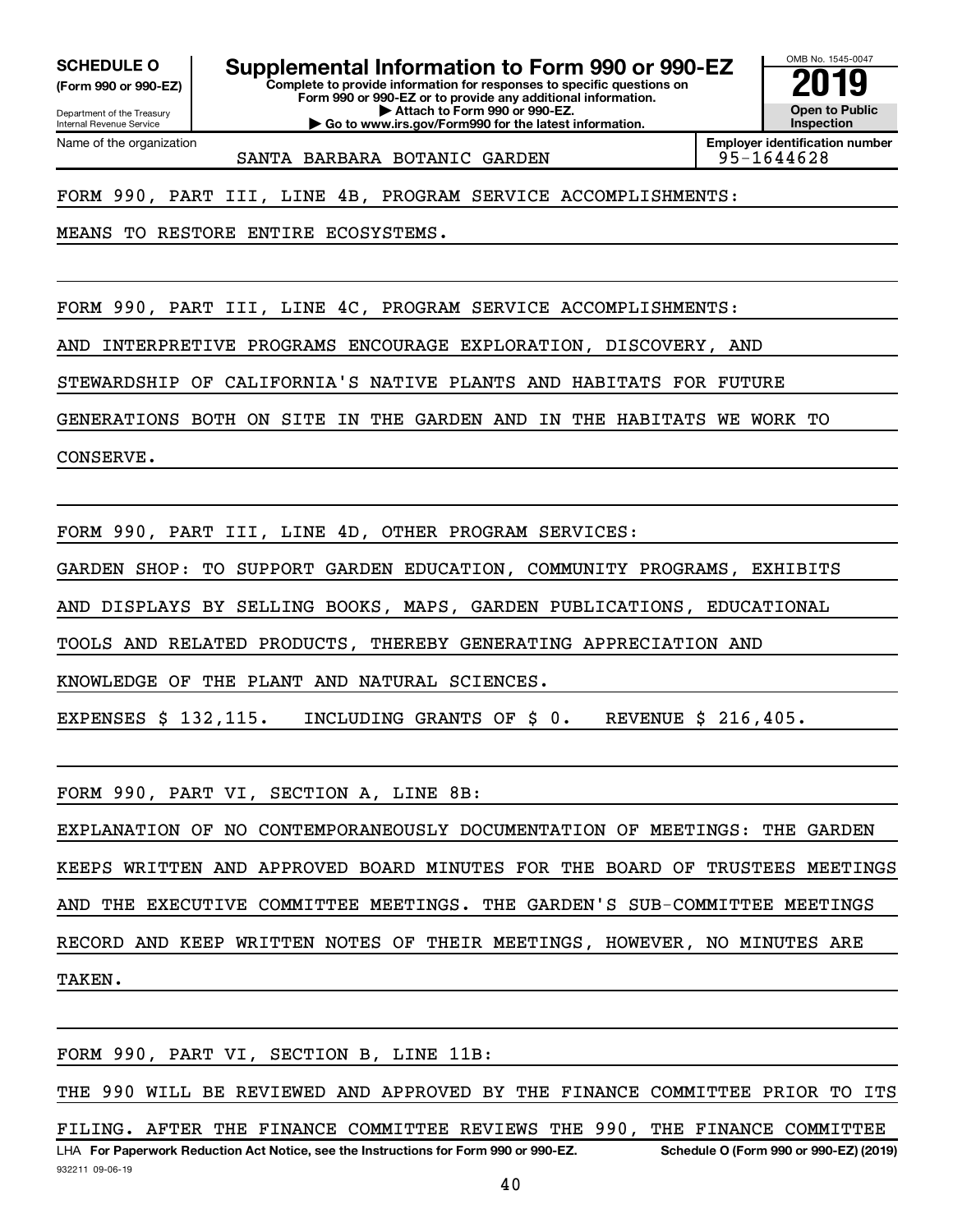| Schedule O (Form 990 or 990-EZ) (2019)                                     | Page 2                                              |
|----------------------------------------------------------------------------|-----------------------------------------------------|
| Name of the organization<br>SANTA BARBARA BOTANIC GARDEN                   | <b>Employer identification number</b><br>95-1644628 |
| WILL CIRCULATE THE 990 TO THE FULL BOARD AND RECOMMEND APPROVAL            | THE<br>TO.                                          |
| GOVERNING BOARD. THE BOARD IS NOT REQUIRED TO APPROVE THE 990 PRIOR TO ITS |                                                     |
| FILING. HOWEVER, IT IS STANDARD POLICY OF THE GARDEN TO                    | WAIT TO<br>FILE THE                                 |
| 990<br>UNTIL THE FULL BOARD APPROVES THE DOCUMENT.                         |                                                     |
|                                                                            |                                                     |

FORM 990, PART VI, SECTION B, LINE 12C:

ALL MEMBERS OF THE BOARD OF TRUSTEES ARE REQUIRED TO SIGN ANNUAL

DISCLOSURES OF CONFLICT OF INTEREST. ALL EMPLOYEES ARE REQUIRED TO SIGN AT

THE TIME OF HIRE AND THE HUMAN RESOURCE DEPARTMENT MONITORS THIS PROCESS.

FORM 990, PART VI, SECTION B, LINE 15:

SALARY COMMITTEE REVIEWS SEVERAL SURVEYS AND RECOMMENDS SALARY TO THE

EXECUTIVE COMMITTEE. THE EXECUTIVE COMMITTEE APPROVES OR DISAPPROVES THE RECOMMENDATION.

FORM 990, PART VI, SECTION C, LINE 18:

THE GARDEN'S 990 AND FINANACIAL STATEMENTS ARE AVAILABLE UPON REQUEST.

FORM 990, PART VI, SECTION C, LINE 19:

GOVERNING DOCUMENTS ARE AVAILABLE ON THE GARDEN'S WEBSITE; POLICIES AND

FINANACIAL STATEMENTS ARE AVAILABLE UPON REQUEST.

FORM 990, PART XI, LINE 9, CHANGES IN NET ASSETS:

CHANGE IN VALUE OF TRUSTS 136,239.

FORM 990, PART XI, LINE 2C

THE AUDIT COMMITTEE OVERSEES THE AUDIT AND SELECTION OF THE INDEPENDENT

#### ACCOUNTANT. THERE WERE NO CHANGES IN THE OVERSIGHT OR SELECTION

**Schedule O (Form 990 or 990-EZ) (2019)**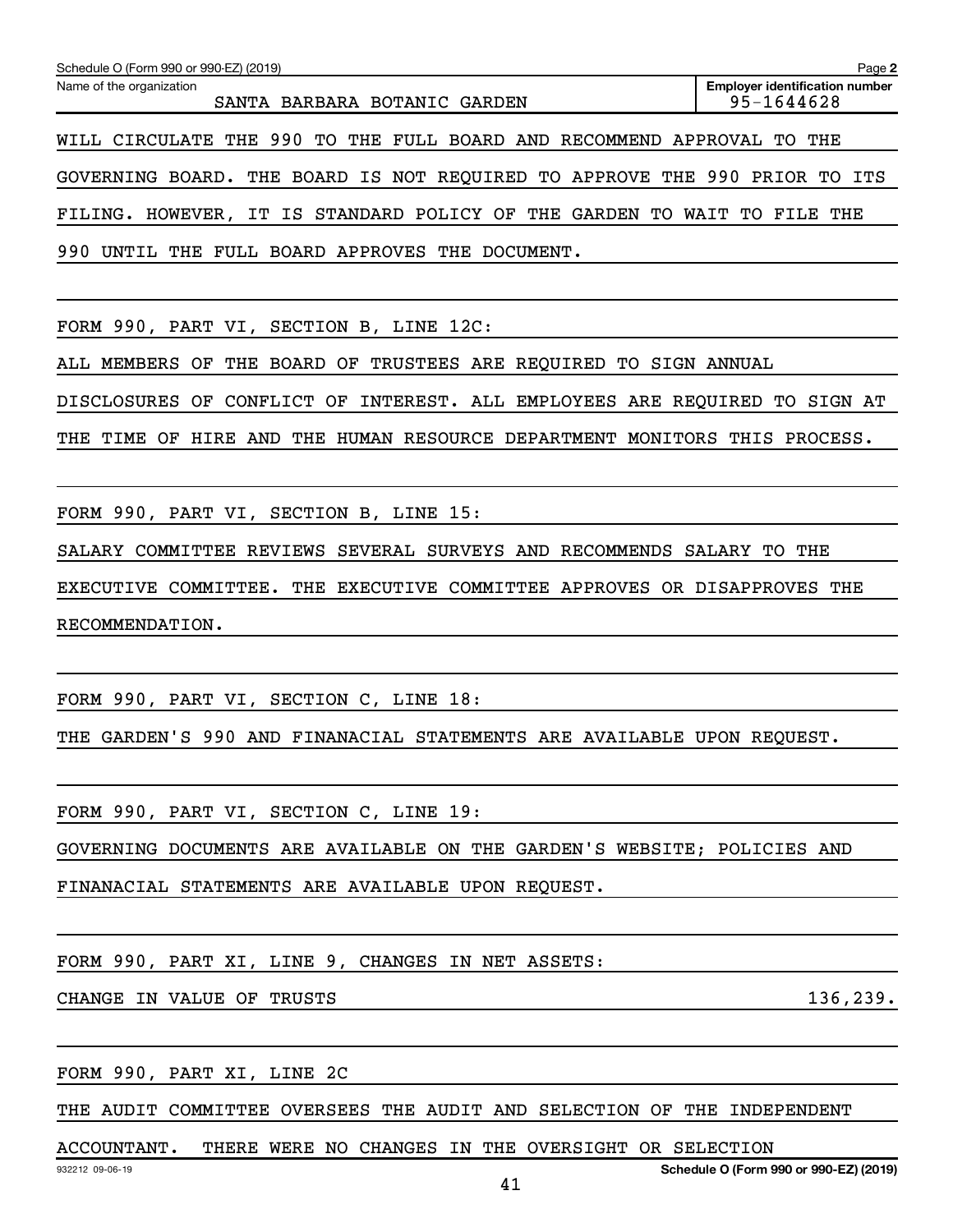| Schedule O (Form 990 or 990-EZ) (2019)<br>Page 2         |                                                  |  |  |  |  |  |  |  |  |
|----------------------------------------------------------|--------------------------------------------------|--|--|--|--|--|--|--|--|
| Name of the organization<br>SANTA BARBARA BOTANIC GARDEN | Employer identification number<br>$95 - 1644628$ |  |  |  |  |  |  |  |  |
| PROCESS DURING THE TAX YEAR.                             |                                                  |  |  |  |  |  |  |  |  |
|                                                          |                                                  |  |  |  |  |  |  |  |  |
|                                                          |                                                  |  |  |  |  |  |  |  |  |
|                                                          |                                                  |  |  |  |  |  |  |  |  |
|                                                          |                                                  |  |  |  |  |  |  |  |  |
|                                                          |                                                  |  |  |  |  |  |  |  |  |
|                                                          |                                                  |  |  |  |  |  |  |  |  |
|                                                          |                                                  |  |  |  |  |  |  |  |  |
|                                                          |                                                  |  |  |  |  |  |  |  |  |
|                                                          |                                                  |  |  |  |  |  |  |  |  |
|                                                          |                                                  |  |  |  |  |  |  |  |  |
|                                                          |                                                  |  |  |  |  |  |  |  |  |
|                                                          |                                                  |  |  |  |  |  |  |  |  |
|                                                          |                                                  |  |  |  |  |  |  |  |  |
|                                                          |                                                  |  |  |  |  |  |  |  |  |
|                                                          |                                                  |  |  |  |  |  |  |  |  |
|                                                          |                                                  |  |  |  |  |  |  |  |  |
|                                                          |                                                  |  |  |  |  |  |  |  |  |
|                                                          |                                                  |  |  |  |  |  |  |  |  |
|                                                          |                                                  |  |  |  |  |  |  |  |  |
|                                                          |                                                  |  |  |  |  |  |  |  |  |
|                                                          |                                                  |  |  |  |  |  |  |  |  |
|                                                          |                                                  |  |  |  |  |  |  |  |  |
|                                                          |                                                  |  |  |  |  |  |  |  |  |
|                                                          |                                                  |  |  |  |  |  |  |  |  |
|                                                          |                                                  |  |  |  |  |  |  |  |  |
|                                                          |                                                  |  |  |  |  |  |  |  |  |
|                                                          |                                                  |  |  |  |  |  |  |  |  |